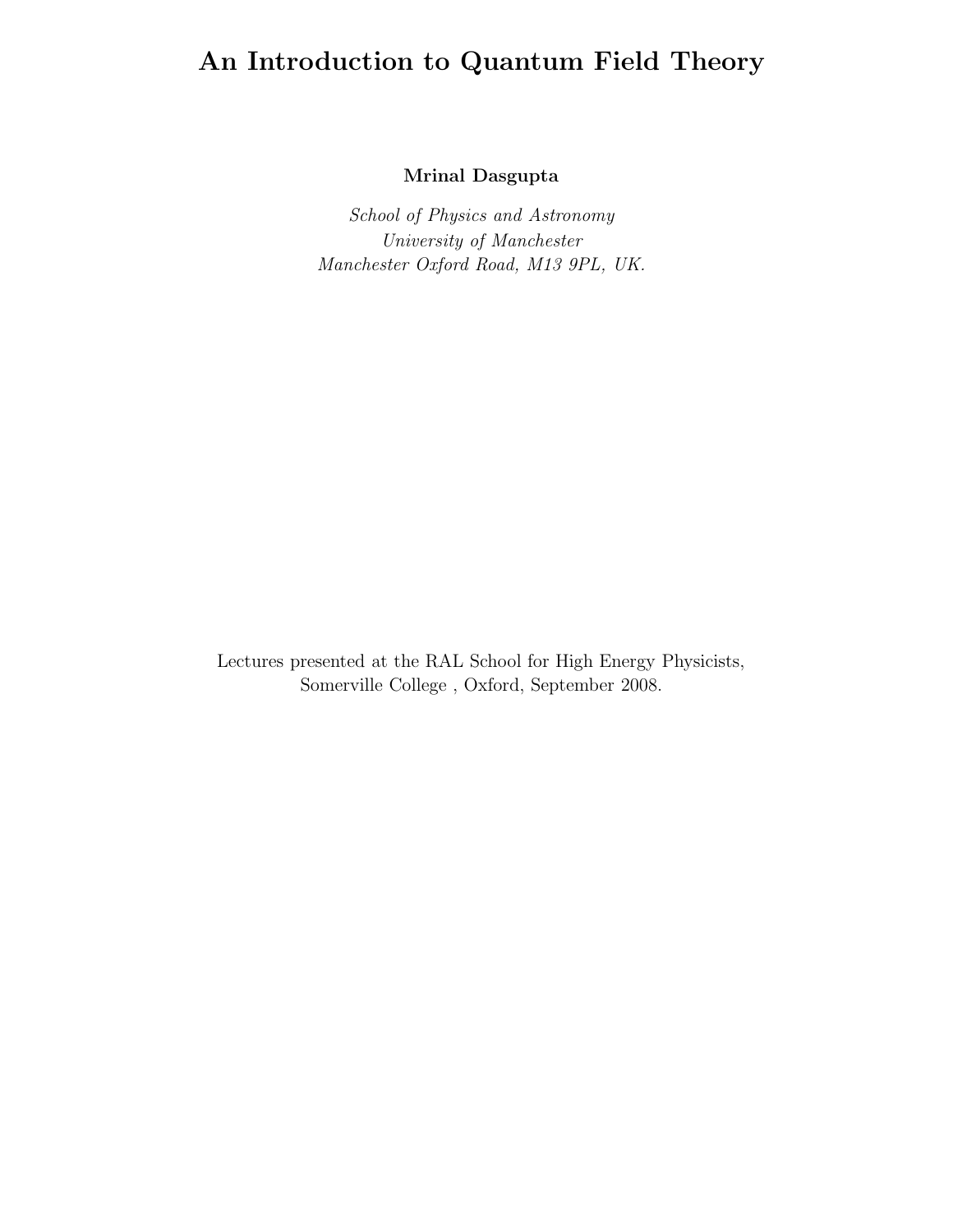## **Contents**

## **0 Prologue**

## **1 Introduction**

1.1 Lagrangian formalism in classical mechanics

- 1.2 Quantum mechanics
- 1.3 The Schrödinger picture
- 1.4 The Heisenberg picture

1.5 The quantum mechanical harmonic oscillator

Problems

## **2 Classical Field Theory**

- 2.1 From N-point mechanics to field theory
- 2.2 Relativistic field theory
- 2.3 Action for a scalar field
- 2.4 Plane wave solution to the Klein-Gordon equation
- 2.5. Symmetries and conservation laws

Problems

## **Quantum Field Theory**

- 3.1 Canonical field quantisation
- 3.2 Causality and commutation relations
- 3.3 Creation and annihilation operators
- 3.4 Energy of the vacuum state and renormalisation
- 3.5 Fock space and particle number representation Problems

# **4 Interacting scalar fields**

- 4.1 The S-matrix
- 4.2 More on time evolution: Dirac picture
- 4.3 S-matrix and Green's function
- 4.4 How to compute Green's functions
- Problems

## **5 Perturbation Theory**

- 5.1 Wick's Theorem
- 5.2 The Feynman propagator
- 5.3 Two-particle scattering to  $O(\lambda)$
- 5.4 Graphical representation of the Wick expansion: Feynman rules
- 5.5 Feynman rules in momentum space
- 5.6 S-matrix and truncated Green's functions

Problems

## **6 Concluding remarks**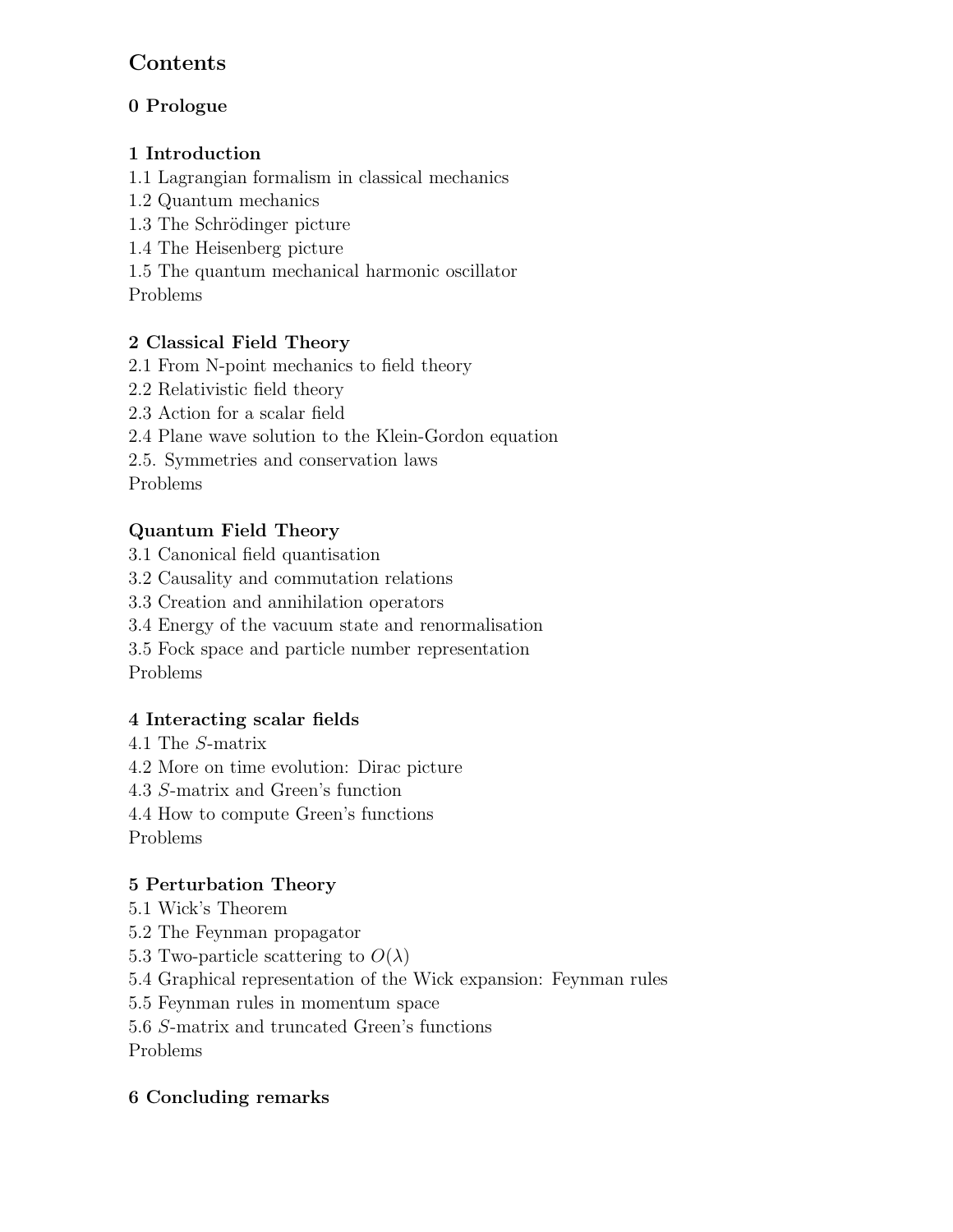# **Acknowledgements**

## **A Notation and conventions**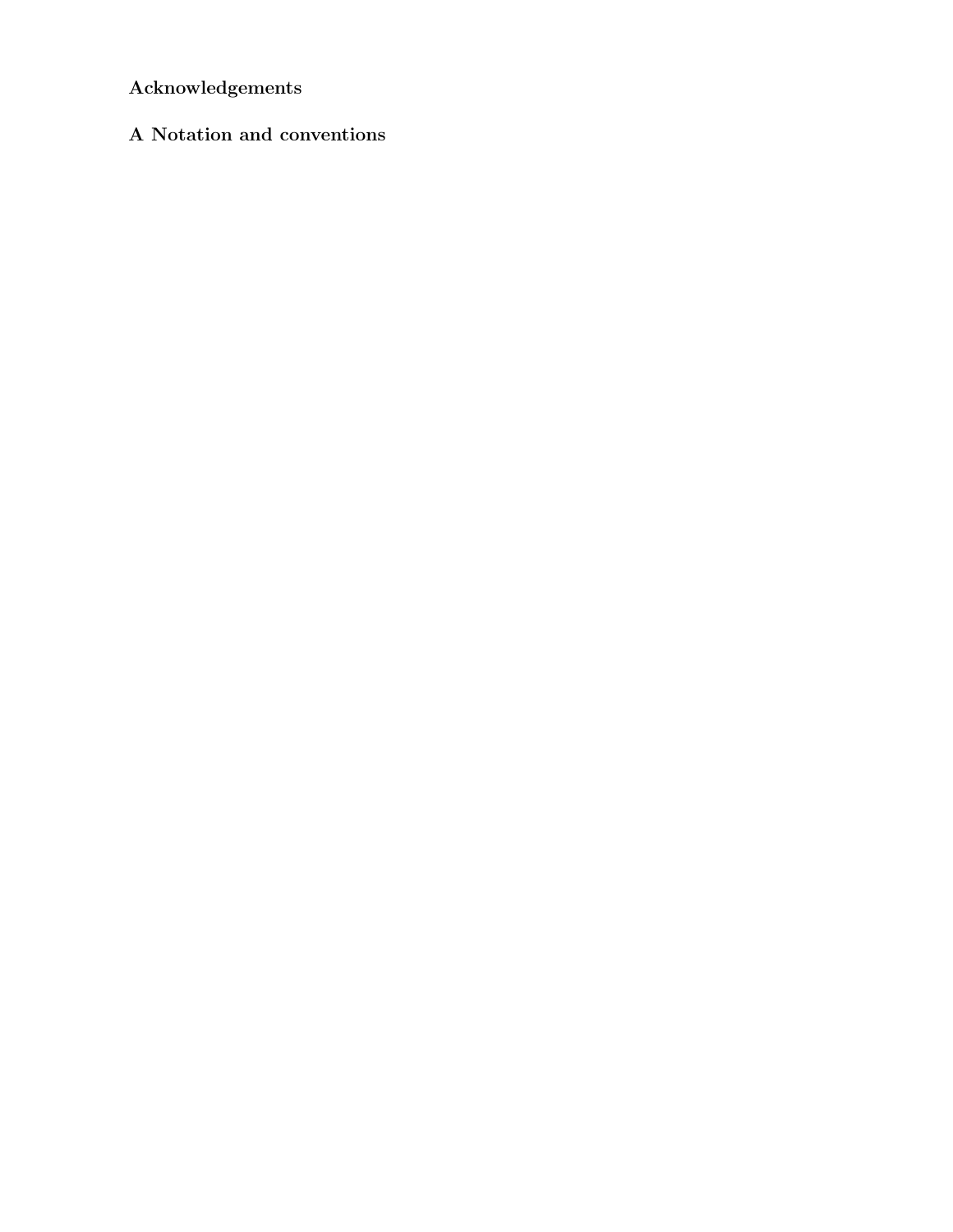*When I became a student of Pomeranchuk in 1950 I heard from him a kind of joke that the Book of Physics had two volumes: vol.1 is "Pumps and Manometers", vol.2 is "Quantum Field Theory"*

#### **Lev Okun**

## **0 Prologue**

The development of Quantum Field Theory is surely one of the most important achievements in modern physics. Presently, all observational evidence points to the fact that Quantum Field Theory (QFT) provides a good description of all known elementary particles, as well as for particle physics beyond the Standard Model for energies ranging up to the Planck scale  $\sim 10^{19}$  GeV, where quantum gravity is expected to set in and presumably requires a new and different description. Historically, Quantum Electrodynamics (QED) emerged as the prototype of modern QFT's. It was developed in the late 1940s and early 1950s chiefly by Feynman, Schwinger and Tomonaga, and is perhaps the most successful theory in physics: the anomalous magnetic dipole moment of the electron predicted by QED agrees with experiment with a stunning accuracy of one part in  $10^{10}$ !

The scope of these lectures is to provide an introduction to the *formalism* of Quantum Field Theory, and as such is somewhat complementary to the other lectures of this school. It is natural to wonder why QFT is necessary, compelling us to go through a number of formal rather than physical considerations, accompanied by the inevitable algebra. However, thinking for a moment about the high precision experiments, with which we hope to detect physics beyond the Standard Model, it is clear that comparison between theory and experiment is only conclusive if the numbers produced by either side are "water-tight". On the theory side this requires a formalism for calculations, in which every step is justified and reproducible, irrespective of subjective intuition about the physics involved. In other words, QFT aims to provide the bridge from the building blocks of a theory to the evaluation of its predictions for experiments.

This program is best explained by restricting the discussion to the quantum theory of scalar fields. Furthermore, I shall use the Lagrangian formalism and canonical quantisation, thus leaving aside the quantisation approach via path integrals. Since the main motivation for these lectures is the discussion of the underlying formalism leading to the derivation of *Feynman rules*, the canonical approach is totally adequate. The physically relevant theories of QED, QCD and the electroweak model are covered in the lectures by Nick Evans, Sacha Davidson and Stefano Moretti.

The outline of these lecture notes is as follows: to put things into perspective, we shall review the Lagrangian formalism in classical mechanics, followed by a brief reminder of the basic principles of quantum mechanics in Section 1. Section 2 discusses the step from classical mechanics of non-relativistic point particle to a classical, relativistic theory for non-interacting scalar fields. There we will also derive the wave equation for free scalar fields, i.e. the Klein-Gordon equation. The quantisation of this field theory is done is Section 3, where also the relation of particles to the quantised fields will be elucidated. The more interesting case of interacting scalar fields is presented in Section 4: we shall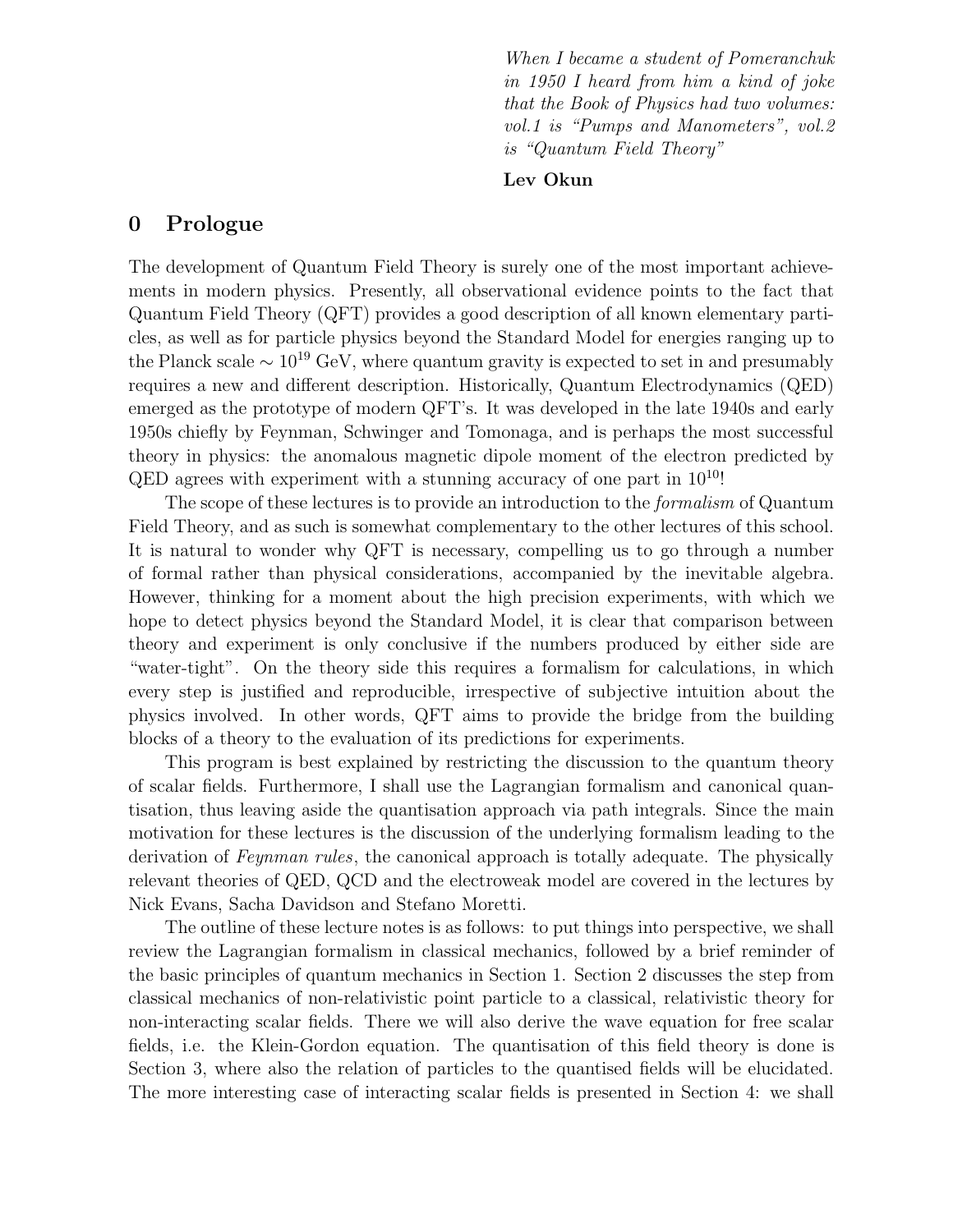introduce the S-matrix and examine its relation with the Green's functions of the theory. Finally, in Section 5 the general method of perturbation theory is presented, which serves to compute the Green functions in terms of a power series in the coupling constant. Here, Wick's Theorem is of central importance in order to understand the derivation of Feynman rules.

## **1 Introduction**

Let us begin this little review by considering the simplest possible system in classical mechanics, a single point particle of mass  $m$  in one dimension, whose coordinate and velocity are functions of time,  $x(t)$  and  $\dot{x}(t) = dx(t)/dt$ , respectively. Let the particle be exposed to a time-independent potential  $V(x)$ . It's motion is then governed by Newton's law

$$
m\frac{d^2x}{dt^2} = -\frac{\partial V}{\partial x} = F(x),\tag{1.1}
$$

where  $F(x)$  is the force exerted on the particle. Solving this equation of motion involves two integrations, and hence two arbitrary integration constants to be fixed by initial conditions. Specifying, e.g., the position  $x(t_0)$  and velocity  $\dot{x}(t_0)$  of the particle at some initial time  $t_0$  completely determines its motion: knowing the initial conditions and the equations of motion, we also know the evolution of the particle at all times (provided we can solve the equations of motion).

#### **1.1 Lagrangian formalism in classical mechanics**

The equation of motion in the form of Newton's law was originally formulated as an equality of two forces, based on the physical principle *actio = reactio*, i.e. the external force is balanced by the particle's inertia. The Lagrangian formalism allows to derive the same physics through a formal algorithm. It is formal, rather than physical, but as will become apparent throughout the lectures, it is an immensely useful tool allowing to treat all kinds of physical systems by the same methods.

To this end, we introduce the Lagrange function

$$
L(x, \dot{x}) = T - V = \frac{1}{2}m\dot{x}^{2} - V(x),
$$
\n(1.2)

which is a function of coordinates and velocities, and given by the difference between the kinetic and potential energies of the particle. Next, the action functional is defined as

$$
S = \int_{t_0}^{t_1} dt L(x, \dot{x}).
$$
\n(1.3)

From these expressions the equations of motion can be derived by the *Principle of least Action*: consider small variations of the particle's trajectory, cf. Fig. 1,

$$
x'(t) = x(t) + \delta x(t), \qquad \delta x/x \ll 1,
$$
\n(1.4)

with its initial and end points fixed,

$$
\begin{aligned}\nx'(t_1) &= x(t_1) \\
x'(t_2) &= x(t_2)\n\end{aligned}\n\Rightarrow \delta x(t_1) = \delta x(t_2) = 0.
$$
\n(1.5)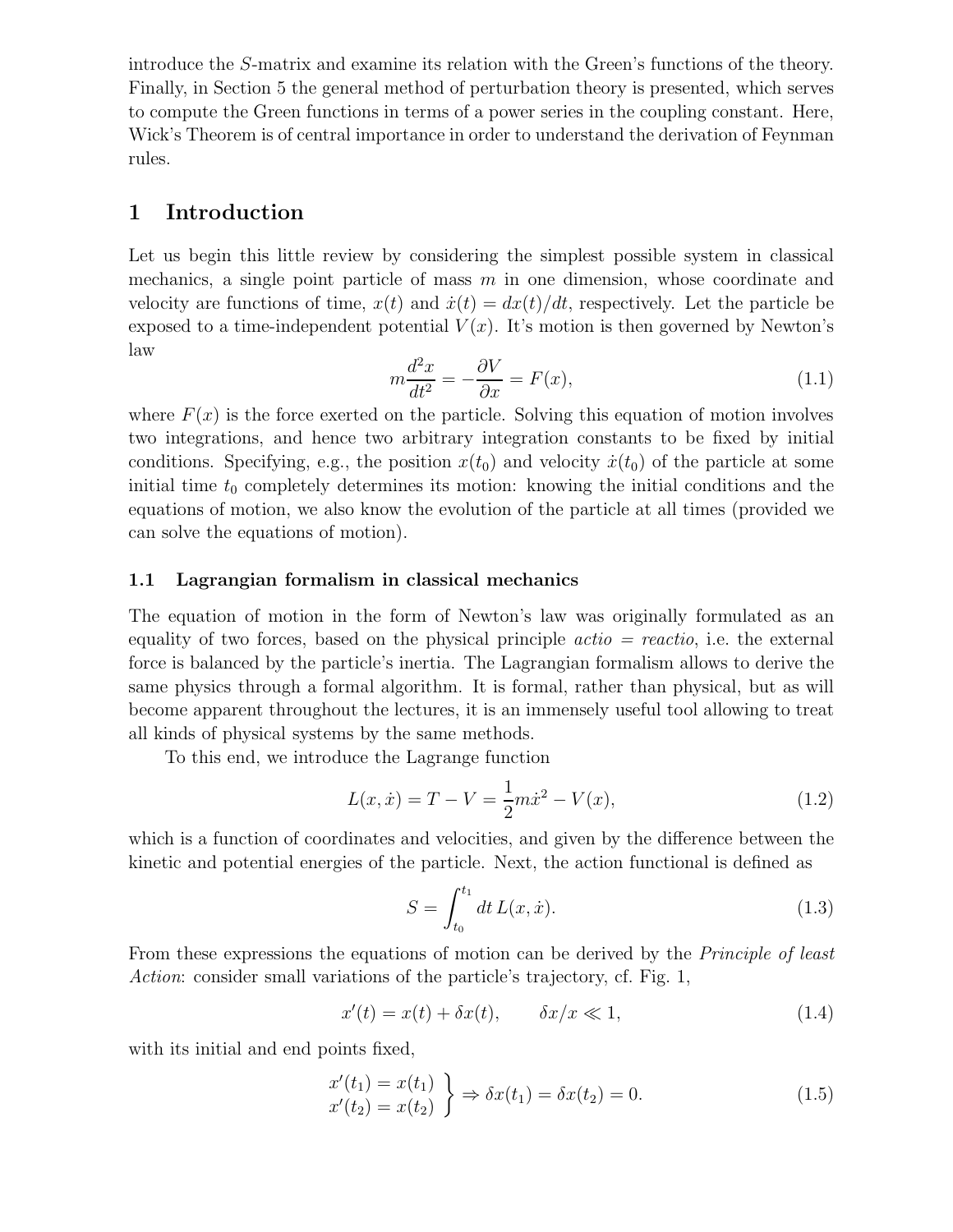

**Figure 1**: *Variation of particle trajectory with identified initial and end points.*

The true trajectory the particle will take is the one for which

$$
\delta S = 0,\tag{1.6}
$$

i.e. the action along  $x(t)$  is stationary. In most systems of interest to us the stationary point is a minimum, hence the name of the principle, but there are exceptions as well (e.g. a pencil balanced on its tip). We can now work out the variation of the action by doing a Taylor expansion to leading order in the variation  $\delta x$ ,

$$
S + \delta S = \int_{t_1}^{t_2} L(x + \delta x, \dot{x} + \delta \dot{x}) dt, \qquad \delta \dot{x} = \frac{d}{dt} \delta x
$$
  
= 
$$
\int_{t_1}^{t_2} \left\{ L(x, \dot{x}) + \frac{\partial L}{\partial x} \delta x + \frac{\partial L}{\partial \dot{x}} \delta \dot{x} + \dots \right\} dt
$$
  
= 
$$
S + \frac{\partial L}{\partial \dot{x}} \delta x \Big|_{t_1}^{t_2} + \int_{t_1}^{t_2} \left\{ \frac{\partial L}{\partial x} - \frac{d}{dt} \frac{\partial L}{\partial \dot{x}} \right\} \delta x dt,
$$
 (1.7)

where we performed an integration by parts on the last term in the second line. The second and third term in the last line are the variation of the action,  $\delta S$ , under variations of the trajectory,  $\delta x$ . The second term vanishes because of the boundary conditions for the variation, and we are left with the third. Now the Principal of least Action demands  $\delta S = 0$ . For the remaining integral to vanish for arbitrary  $\delta x$  is only possible if the integrand vanishes, leaving us with the Euler-Lagrange equation:

$$
\frac{\partial L}{\partial x} - \frac{d}{dt} \frac{\partial L}{\partial \dot{x}} = 0.
$$
\n(1.8)

If we insert the Lagrangian of our point particle, Eq. (1.2), into the Euler-Lagrange equation we obtain

$$
\frac{\partial L}{\partial x} = -\frac{\partial V(x)}{\partial x} = F
$$
\n
$$
\frac{d}{dt} \frac{\partial L}{\partial \dot{x}} = \frac{d}{dt} m \dot{x} = m \ddot{x}
$$
\n
$$
\Rightarrow m \ddot{x} = F = -\frac{\partial V}{\partial x} \quad \text{(Newton's law)}.
$$
\n(1.9)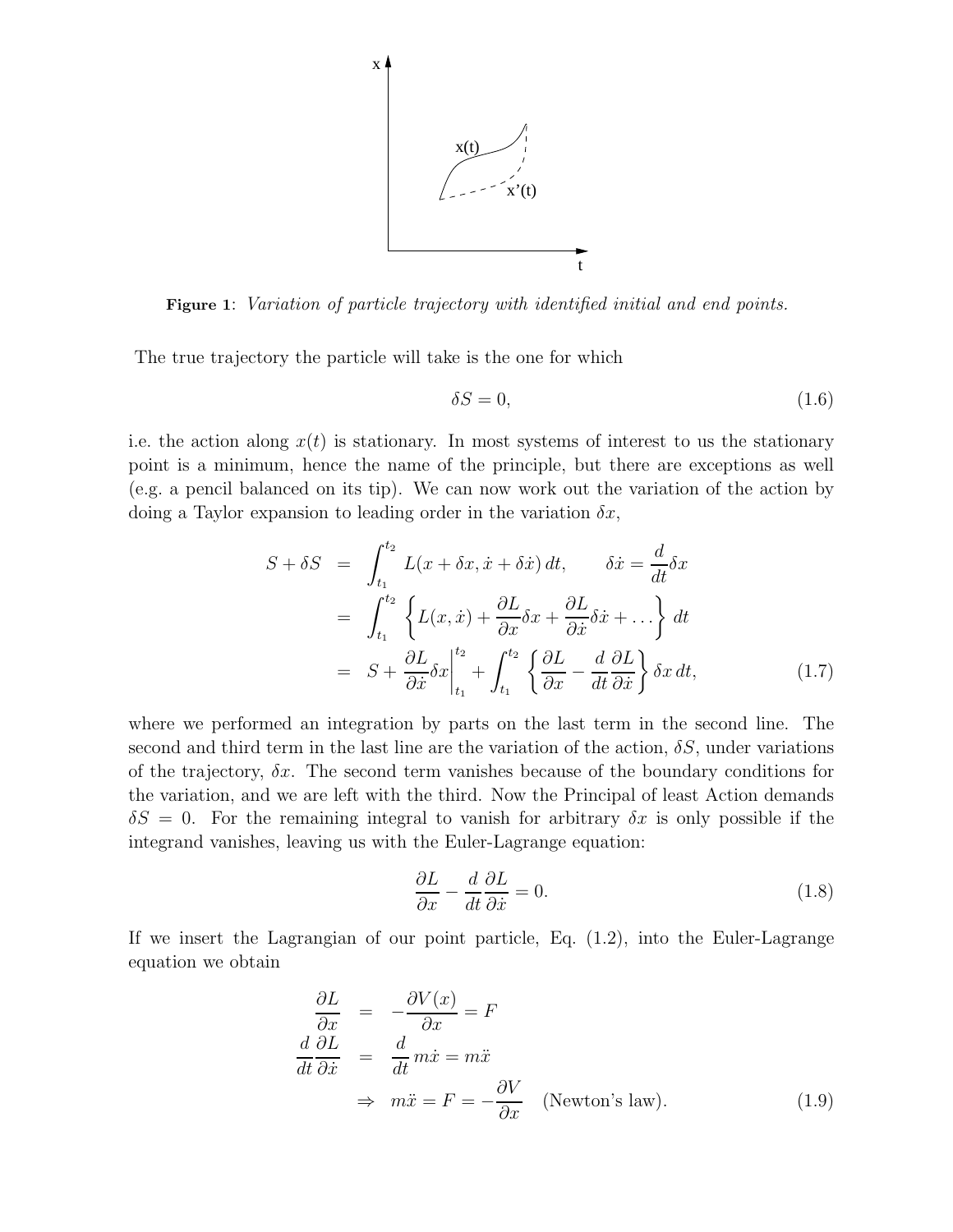Hence, we have derived the equation of motion by the Principal of least Action and found it to be equivalent to the Euler-Lagrange equation. The benefit is that the latter can be easily generalised to other systems in any number of dimensions, multi-particle systems, or systems with an infinite number of degrees of freedom, such as needed for field theory. For example, if we now consider our particle in the full three-dimensional Euclidean space, the Lagrangian depends on all coordinate components,  $L(\mathbf{x}, \dot{\mathbf{x}})$ , and all of them get varied independently in implementing Hamilton's principle. As a result one obtains Euler-Lagrange equations for the components,

$$
\frac{\partial L}{\partial x_i} - \frac{d}{dt} \frac{\partial L}{\partial \dot{x}_i} = 0.
$$
\n(1.10)

In particular, the Lagrangian formalism makes symmetries and their physical consequences explicit and thus is a convenient tool when constructing different kinds of theories based on symmetries observed (or speculated to exist) in nature.

For later purposes in field theory we need yet another, equivalent, formal treatment, the Hamiltonian formalism. In our 1-d system, we define the 'conjugate momentum'  $p$  by

$$
p \equiv \frac{\partial L}{\partial \dot{x}} = m\dot{x},\tag{1.11}
$$

and the Hamiltonian H via

$$
H(x, p) \equiv p\dot{x} - L(x, \dot{x})
$$
  
=  $m\dot{x}^2 - \frac{1}{2}m\dot{x}^2 + V(x)$   
=  $\frac{1}{2}m\dot{x}^2 + V(x) = T + V.$  (1.12)

The Hamiltonian  $H(x, p)$  corresponds to the total energy of the system; it is a function of the position variable x and the conjugate momentum<sup>1</sup> p. It is now easy to derive Hamilton's equations

$$
\frac{\partial H}{\partial x} = -\dot{p}, \quad \frac{\partial H}{\partial p} = \dot{x}.
$$
\n(1.13)

These are two equations of first order, while the Euler-Lagrange equation was a single equation of second order. Taking another derivative in Hamilton's equations and substituting one into the other, it is easy to convince oneself that the Euler-Lagrange equations and Hamilton's equations provide an entirely equivalent description of the system. Again, this generalises obviously to three-dimensional space yielding equations for the components,

$$
\frac{\partial H}{\partial x_i} = -\dot{p}_i, \quad \frac{\partial H}{\partial p_i} = \dot{x}_i.
$$
\n(1.14)

#### **1.2 Quantum mechanics**

Having set up some basic formalism for classical mechanics, let us now move on to quantum mechanics. In doing so we shall use 'canonical quantisation', which is historically what was used first and what we shall later use to quantise fields as well. We remark, however, that one can also quantise a theory using path integrals.

<sup>&</sup>lt;sup>1</sup>It should be noted that the conjugate momentum is in general not equal to  $m\dot{x}$ .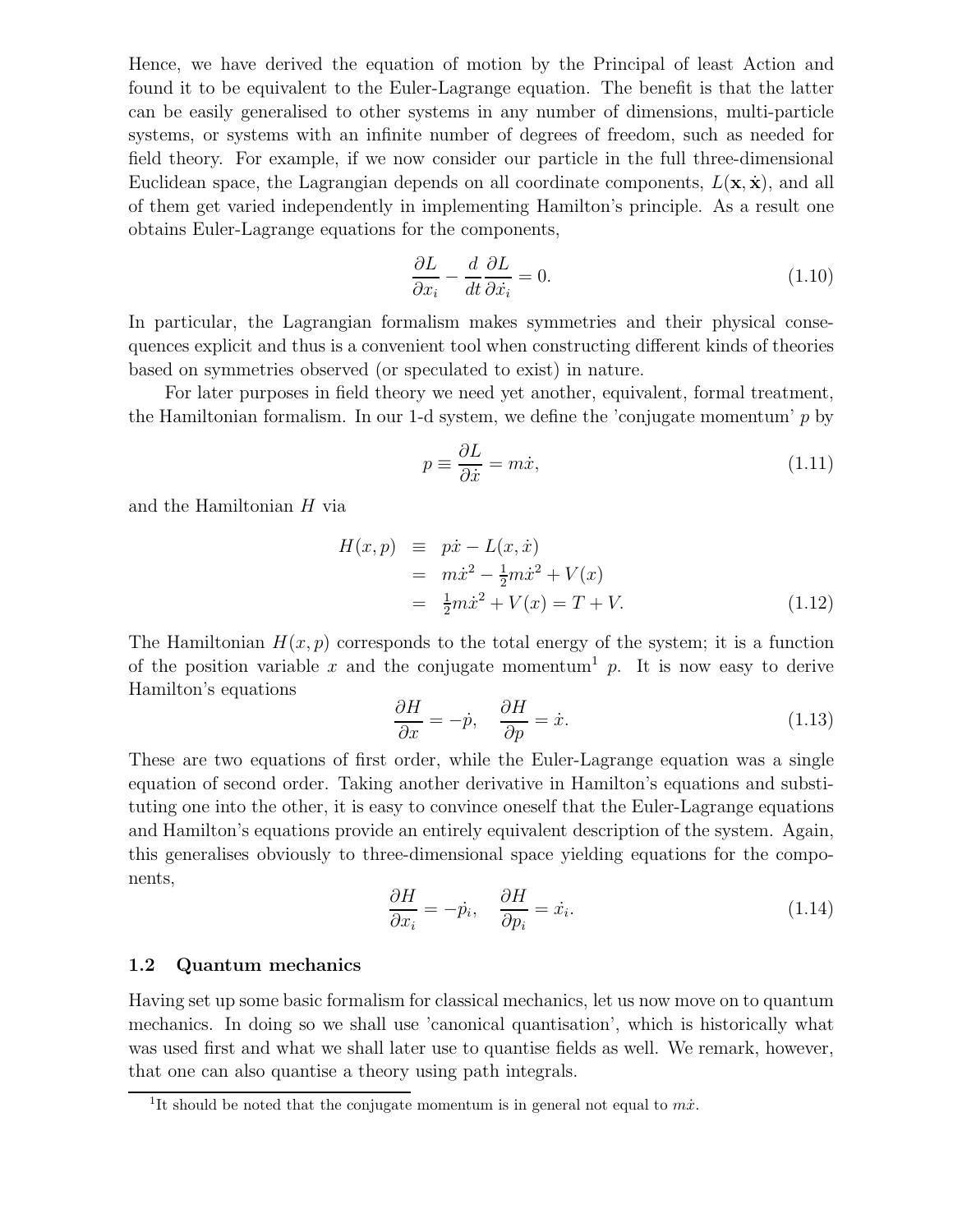Canonical quantisation consists of two steps. Firstly, the dynamical variables of a system are replaced by operators, which we denote by a hat. For example, in our simplest one particle system,

position: 
$$
x_i \rightarrow \hat{x}_i
$$
  
\nmomentum:  $p_i \rightarrow \hat{p}_i = -i\hbar \frac{\partial}{\partial x_i}$   
\nHamiltonian:  $H \rightarrow \hat{H} = \frac{\hat{\mathbf{p}}^2}{2m} + V(\hat{\mathbf{x}}) = -\frac{\hbar^2 \nabla^2}{2m} + V(\hat{\mathbf{x}}).$  (1.15)

Secondly, one imposes commutation relations on these operators,

$$
[\hat{x}_i, \hat{p}_j] = i\hbar \,\delta_{ij} \tag{1.16}
$$

$$
[\hat{x}_i, \hat{x}_j] = [\hat{p}_i, \hat{p}_j] = 0.
$$
\n(1.17)

The physical state of a quantum mechanical system is encoded in state vectors  $|\psi\rangle$ , which are elements of a Hilbert space H. The hermitian conjugate state is  $\langle \psi | = (|\psi \rangle)^{\dagger}$ , and the modulus squared of the scalar product between two states gives the probability for the system to go from state 1 to state 2,

$$
|\langle \psi_1 | \psi_2 \rangle|^2 = \text{probability for} \quad |\psi_1\rangle \to |\psi_2\rangle. \tag{1.18}
$$

On the other hand physical observables  $O$ , i.e. measurable quantities, are given by the expectation values of hermitian operators,  $\hat{O} = \hat{O}^{\dagger}$ ,

$$
O = \langle \psi | \hat{O} | \psi \rangle, \quad O_{12} = \langle \psi_2 | \hat{O} | \psi_1 \rangle. \tag{1.19}
$$

Hermiticity ensures that expectation values are real, as required for measurable quantities. Due to the probabilistic nature of quantum mechanics, expectation values correspond to statistical averages, or mean values, with a variance

$$
(\Delta O)^2 = \langle \psi | (\hat{O} - O)^2 | \psi \rangle = \langle \psi | \hat{O}^2 | \psi \rangle - \langle \psi | \hat{O} | \psi \rangle^2.
$$
 (1.20)

An important concept in quantum mechanis is that of eigenstates of an operator, defined by

$$
\hat{O}|\psi\rangle = O|\psi\rangle. \tag{1.21}
$$

Evidently, between eigenstates we have  $\Delta O = 0$ . Examples are coordinate eigenstates,  $\hat{\mathbf{x}}|\mathbf{x}\rangle = \mathbf{x}|\mathbf{x}\rangle$ , and momentum eigenstates,  $\hat{\mathbf{p}}|\mathbf{p}\rangle = \mathbf{p}|\mathbf{p}\rangle$ , describing a particle at position **x** or with momentum **p**, respectively. However, a state vector cannot be simultaneous eigenstate of non-commuting operators. This leads to the Heisenberg uncertainty relation for any two non-commuting operators  $\hat{A}, \hat{B},$ 

$$
\Delta A \Delta B \ge \frac{1}{2} |\langle \psi | [\hat{A}, \hat{B}] | \psi \rangle|. \tag{1.22}
$$

Finally, sets of eigenstates can be orthonormalized and we assume completeness, i.e. they span the entire Hilbert space,

$$
\langle \mathbf{p}'|\mathbf{p}\rangle = \delta(\mathbf{p} - \mathbf{p}'), \quad 1 = \int d^3p \, |\mathbf{p}\rangle\langle \mathbf{p}|. \tag{1.23}
$$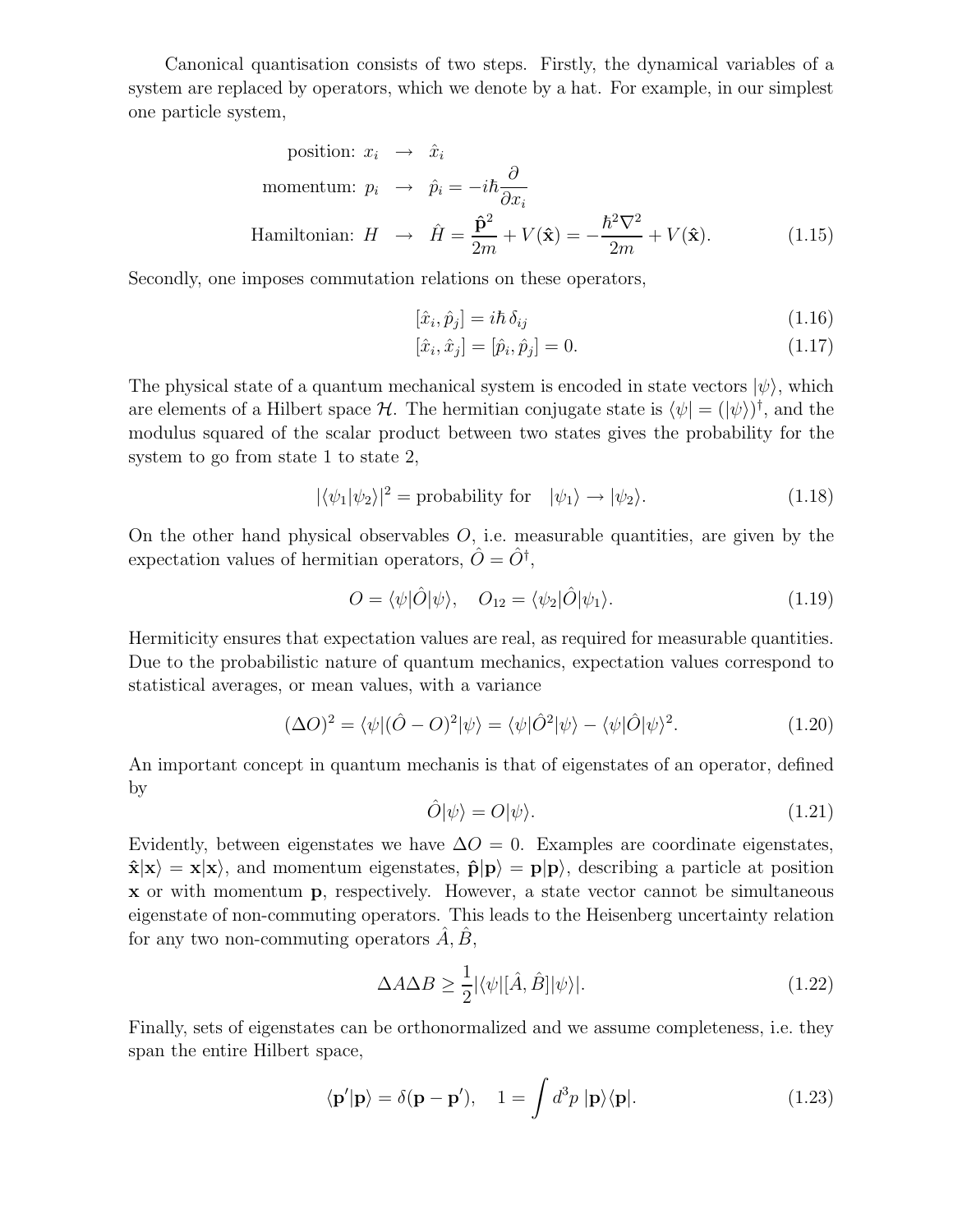As a consequence, an arbitrary state vector can always be expanded in terms of a set of eigenstates. In particular, the Schrödinger wave function of a particle in coordinate representation is given by  $\psi(\mathbf{x}) = \langle \mathbf{x} | \psi \rangle$ .

Having quantised our system, we now want to describe its time evolution. This can be done in different quantum pictures.

#### **1.3** The Schrödinger picture

In this approach state vectors are functions of time,  $|\psi(t)\rangle$ , while operators are time independent,  $\partial_t \hat{O} = 0$ . The time evolution of a system is described by the Schrödinger equation,

$$
i\hbar \frac{\partial}{\partial t}\psi(\mathbf{x},t) = \hat{H}\psi(\mathbf{x},t). \tag{1.24}
$$

If at some initial time  $t_0$  our system is in the state  $\Psi(\mathbf{x}, t_0)$ , then the time dependent state vector

$$
\Psi(\mathbf{x},t) = e^{-\frac{i}{\hbar}\hat{H}(t-t_0)}\Psi(\mathbf{x},t_0)
$$
\n(1.25)

solves the Schrödinger equation for all later times  $t$ .

The expectation value of some hermitian operator  $\ddot{O}$  at a given time t is then defined as

$$
\langle \hat{O} \rangle_t = \int d^3x \, \Psi^*(\mathbf{x}, t) \hat{O} \Psi(\mathbf{x}, t), \tag{1.26}
$$

and the normalisation of the wavefunction is given by

$$
\int d^3x \, \Psi^*(\mathbf{x}, t) \Psi(\mathbf{x}, t) = \langle 1 \rangle_t. \tag{1.27}
$$

Since  $\Psi^*\Psi$  is positive, it is natural to interpret it as the probability density for finding a particle at position **x**. Furthermore one can derive a conserved current **j**, as well as a continuity equation by considering

$$
\Psi^* \times (\text{Schr.Eq.}) - \Psi \times (\text{Schr.Eq.})^*.
$$
\n(1.28)

The continuity equation reads

$$
\frac{\partial}{\partial t}\rho = -\nabla \cdot \mathbf{j} \tag{1.29}
$$

where the density  $\rho$  and the current **j** are given by

$$
\rho = \Psi^* \Psi \qquad \qquad \text{(positive)}, \tag{1.30}
$$

$$
\mathbf{j} = \frac{\hbar}{2im} \left( \Psi^* \nabla \Psi - (\nabla \Psi^*) \Psi \right) \quad \text{(real)}.
$$
 (1.31)

Now that we have derived the continuity equation let us discuss the probability interpretation of Quantum Mechanics in more detail. Consider a finite volume V with boundary S. The integrated continuity equation is

$$
\int_{V} \frac{\partial \rho}{\partial t} d^{3}x = -\int_{V} \nabla \cdot \mathbf{j} d^{3}x
$$
\n
$$
= -\int_{S} \mathbf{j} \cdot \underline{dS} \qquad (1.32)
$$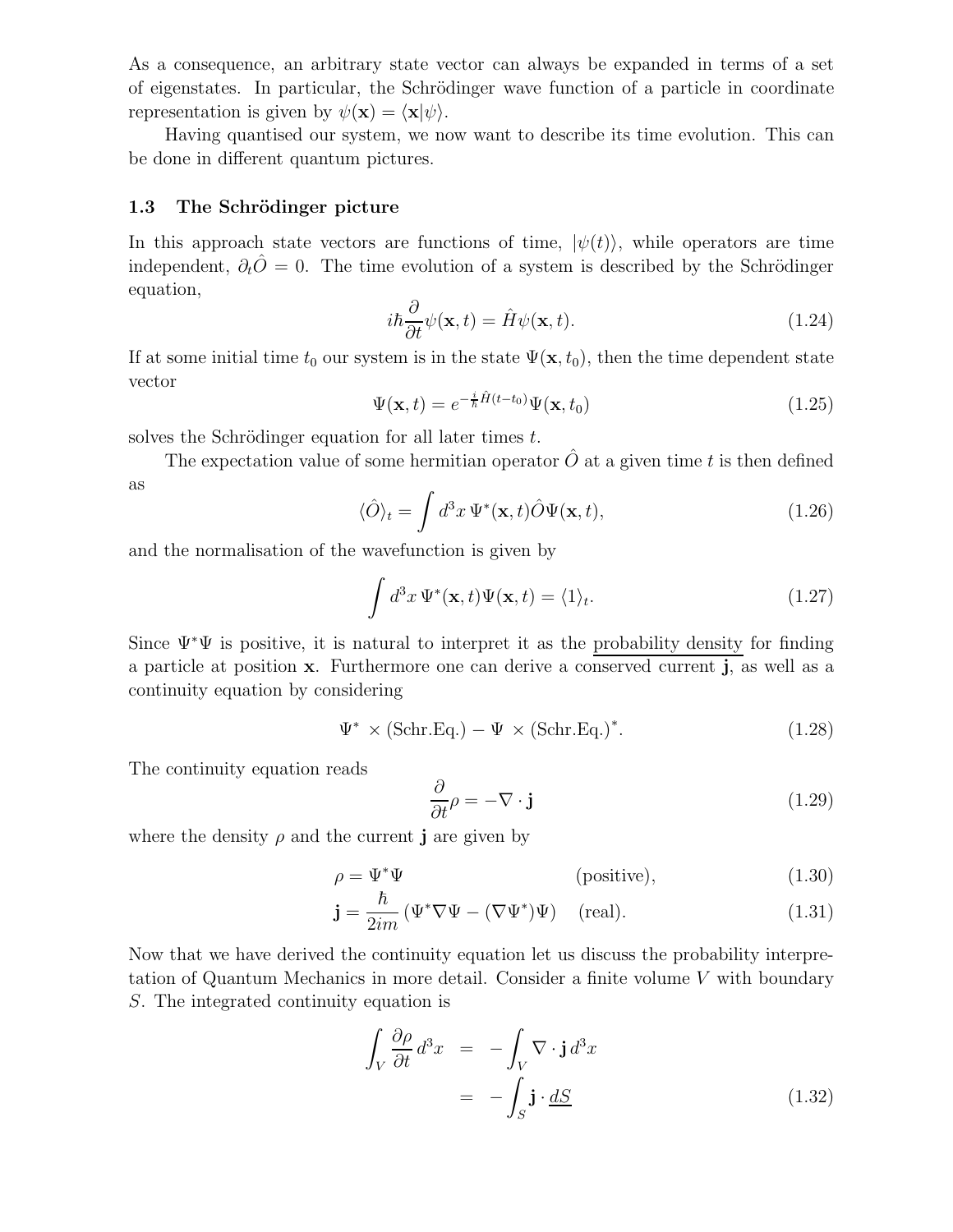where in the last line we have used Gauss's theorem. Using Eq.  $(1.27)$  the lhs. can be rewritten and we obtain

$$
\frac{\partial}{\partial t}\langle 1 \rangle_t = -\int_S \mathbf{j} \cdot \underline{dS} = 0. \tag{1.33}
$$

In other words, provided that  $\mathbf{j} = 0$  everywhere at the boundary S, we find that the time derivative of  $\langle 1 \rangle_t$  vanishes. Since  $\langle 1 \rangle_t$  represents the total probability for finding the particle anywhere inside the volume  $V$ , we conclude that this probability must be conserved: particles cannot be created or destroyed in our theory. Non-relativistic Quantum Mechanics thus provides a consistent formalism to describe a single particle. The quantity  $\Psi(\mathbf{x},t)$  is interpreted as a one-particle wave function.

#### **1.4 The Heisenberg picture**

Here the situation is the opposite to that in the Schrödinger picture, with the state vectors regarded as constant,  $\partial_t |\Psi_H\rangle = 0$ , and operators which carry the time dependence,  $O_H(t)$ . This is the concept which later generalises most readily to field theory. We make use of the solution Eq. (1.25) to the Schrödinger equation in order to *define* a Heisenberg state vector through

$$
\Psi(x,t) = e^{-\frac{i}{\hbar}\hat{H}(t-t_0)}\Psi(x,t_0) \equiv e^{-\frac{i}{\hbar}\hat{H}(t-t_0)}\Psi_H(x),\tag{1.34}
$$

i.e.  $\Psi_H(\mathbf{x}) = \Psi(\mathbf{x}, t_0)$ . In other words, the Schrödinger vector at some time  $t_0$  is defined to be equivalent to the Heisenberg vector, and the solution to the Schrödinger equation provides the transformation law between the two for all times. This transformation of course leaves the physics, i.e. expectation values, invariant,

$$
\langle \Psi(t)|\hat{O}|\Psi(t)\rangle = \langle \Psi(t_0)|e^{\frac{i}{\hbar}\hat{H}(t-t_0)}\hat{O}e^{-\frac{i}{\hbar}\hat{H}(t-t_0)}|\Psi(t_0)\rangle = \langle \Psi_H|\hat{O}_H(t)|\Psi_H\rangle, \tag{1.35}
$$

with

$$
\hat{O}_H(t) = e^{\frac{i}{\hbar}\hat{H}(t-t_0)} \hat{O} e^{-\frac{i}{\hbar}\hat{H}(t-t_0)}.
$$
\n(1.36)

From this last equation it is now easy to derive the equivalent of the Schrödinger equation for the Heisenberg picture, the Heisenberg equation of motion for operators:

$$
i\hbar \frac{d\hat{O}_H(t)}{dt} = [\hat{O}_H, \hat{H}].
$$
\n(1.37)

Note that all commutation relations, like Eq. (1.16), with time dependent operators are now intended to be valid for all times. Substituting  $\hat{x}, \hat{p}$  for  $\hat{O}$  into the Heisenberg equation readily leads to

$$
\begin{aligned}\n\frac{d\hat{x}_i}{dt} &= \frac{\partial \hat{H}}{\partial \hat{p}_i},\\
\frac{d\hat{p}_i}{dt} &= -\frac{\partial \hat{H}}{\partial \hat{x}_i},\n\end{aligned} \tag{1.38}
$$

the quantum mechanical equivalent to the Hamilton equations of classical mechanics.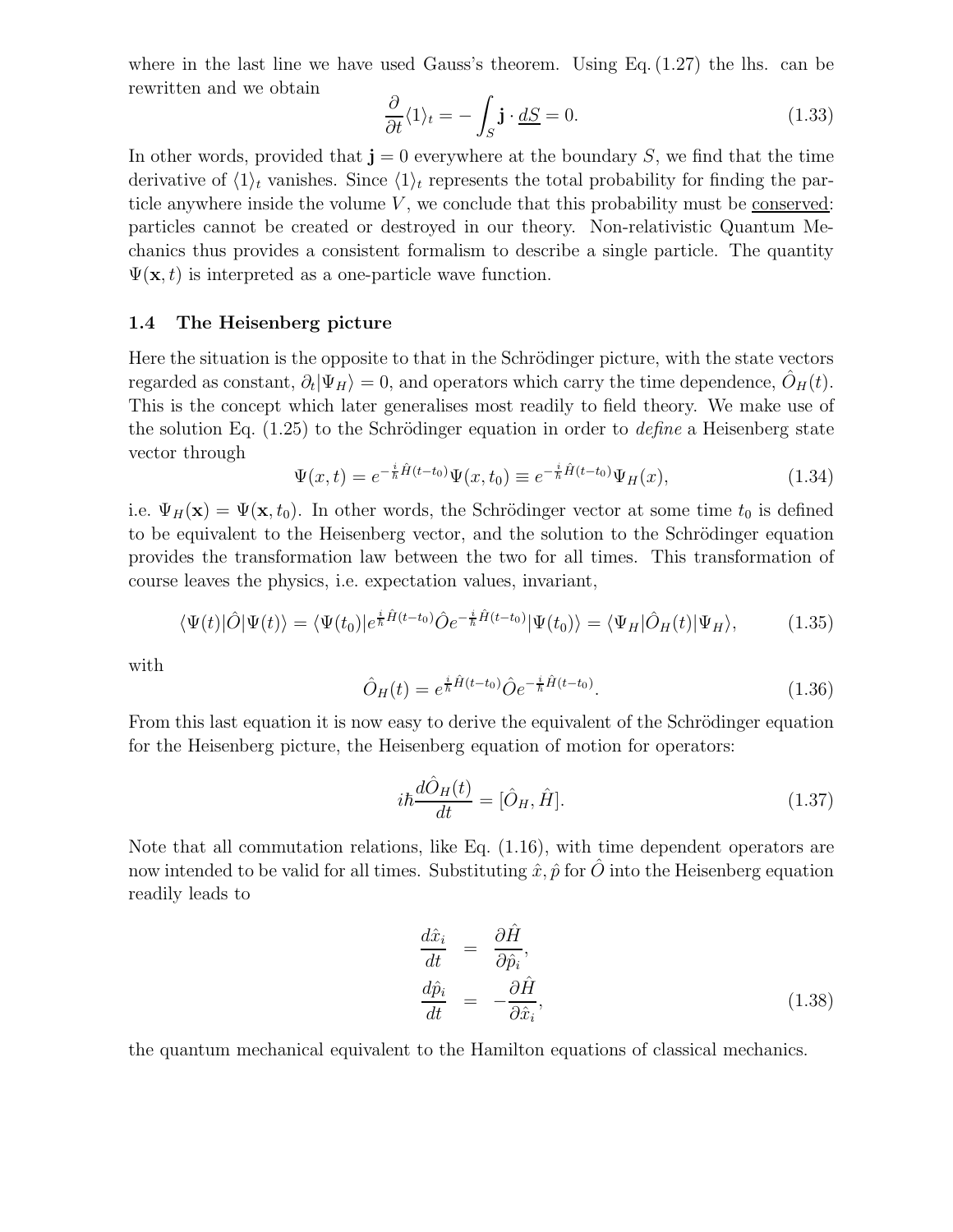#### **1.5 The quantum mechanical harmonic oscillator**

Because of similar structures later in quantum field theory, it is instructive to also briefly recall the harmonic oscillator in one dimension. Its Hamiltonian is given by

$$
\hat{H}(\hat{x}, \hat{p}) = \frac{1}{2} \left( \frac{\hat{p}^2}{m} + m\omega^2 \hat{x}^2 \right). \tag{1.39}
$$

Employing the canonical formalism we have just set up, we easily identify the momentum operator to be  $\hat{p}(t) = m\partial_t \hat{x}(t)$ , and from the Hamilton equations we find the equation of motion to be  $\partial_t^2 \hat{x} = -\omega^2 \hat{x}$ , which has the well known plane wave solution  $\hat{x} \sim \exp(i\omega t)$ .

An alternative path useful for later field theory applications is to introduce new operators, expressed by the old ones,

$$
\hat{a} = \frac{1}{\sqrt{2}} \left( \sqrt{\frac{m\omega}{\hbar}} \hat{x} + i\sqrt{\frac{\hbar}{m\omega}} \hat{p} \right), \quad \hat{a}^{\dagger} = \frac{1}{\sqrt{2}} \left( \sqrt{\frac{m\omega}{\hbar}} \hat{x} - i\sqrt{\frac{\hbar}{m\omega}} \hat{p} \right). \tag{1.40}
$$

Using the commutation relation for  $\hat{x}, \hat{p}$ , one readily derives

$$
[\hat{a}, \hat{a}^{\dagger}] = 1, \quad [\hat{H}, \hat{a}] = -\hbar\omega\hat{a}, \quad [\hat{H}, \hat{a}^{\dagger}] = \hbar\omega\hat{a}^{\dagger}.
$$
 (1.41)

With the help of these the Hamiltonian can be rewritten in terms of the new operators,

$$
\hat{H} = \frac{1}{2}\hbar\omega\left(\hat{a}^\dagger\hat{a} + \hat{a}\hat{a}^\dagger\right) = \left(\hat{a}^\dagger\hat{a} + \frac{1}{2}\right)\hbar\omega.
$$
\n(1.42)

With this form of the Hamiltonian it is easy to construct a complete basis of energy eigenstates  $|n\rangle$ ,

$$
\hat{H}|n\rangle = E_n|n\rangle. \tag{1.43}
$$

Using the above commutation relations, one finds

$$
\hat{a}^{\dagger}\hat{H}|n\rangle = (\hat{H}\hat{a}^{\dagger} - \hbar\omega\hat{a}^{\dagger})|n\rangle = E_n\hat{a}^{\dagger}|n\rangle, \qquad (1.44)
$$

and from the last equation

$$
\hat{H}\hat{a}^{\dagger}|n\rangle = (E_n + \hbar\omega)\hat{a}^{\dagger}|n\rangle.
$$
\n(1.45)

Thus, the state  $\hat{a}^{\dagger} |n\rangle$  has energy  $E_n + \hbar \omega$ , and therefore  $\hat{a}^{\dagger}$  may be regarded as a "creation" operator" for a quantum with energy  $\hbar\omega$ . Along the same lines one finds that  $\hat{a}|n\rangle$  has energy  $E_n - \hbar \omega$ , and  $\hat{a}$  is an "annihilation operator".

Let us introduce a vacuum state  $|0\rangle$  with no quanta excited, for which  $\hat{a}|n\rangle = 0$ , because there cannot be any negative energy states. Acting with the Hamiltonian on that state we find

$$
\hat{H}|0\rangle = \hbar\omega/2,\tag{1.46}
$$

i.e. the quantum mechanical vacuum has a non-zero energy, known as vacuum oscillation or zero point energy. Acting with a creation operator onto the vacuum state one easily finds the state with one quantum excited, and this can be repeated n times to get

$$
|1\rangle = \hat{a}^{\dagger} |0\rangle \quad , \quad E_1 = (1 + \frac{1}{2})\hbar\omega, \quad \dots
$$

$$
|n\rangle = \frac{\hat{a}^{\dagger}}{\sqrt{n}} |n-1\rangle = \frac{1}{\sqrt{n!}} (\hat{a}^{\dagger})^n |0\rangle \quad , \quad E_n = (n + \frac{1}{2})\hbar\omega. \tag{1.47}
$$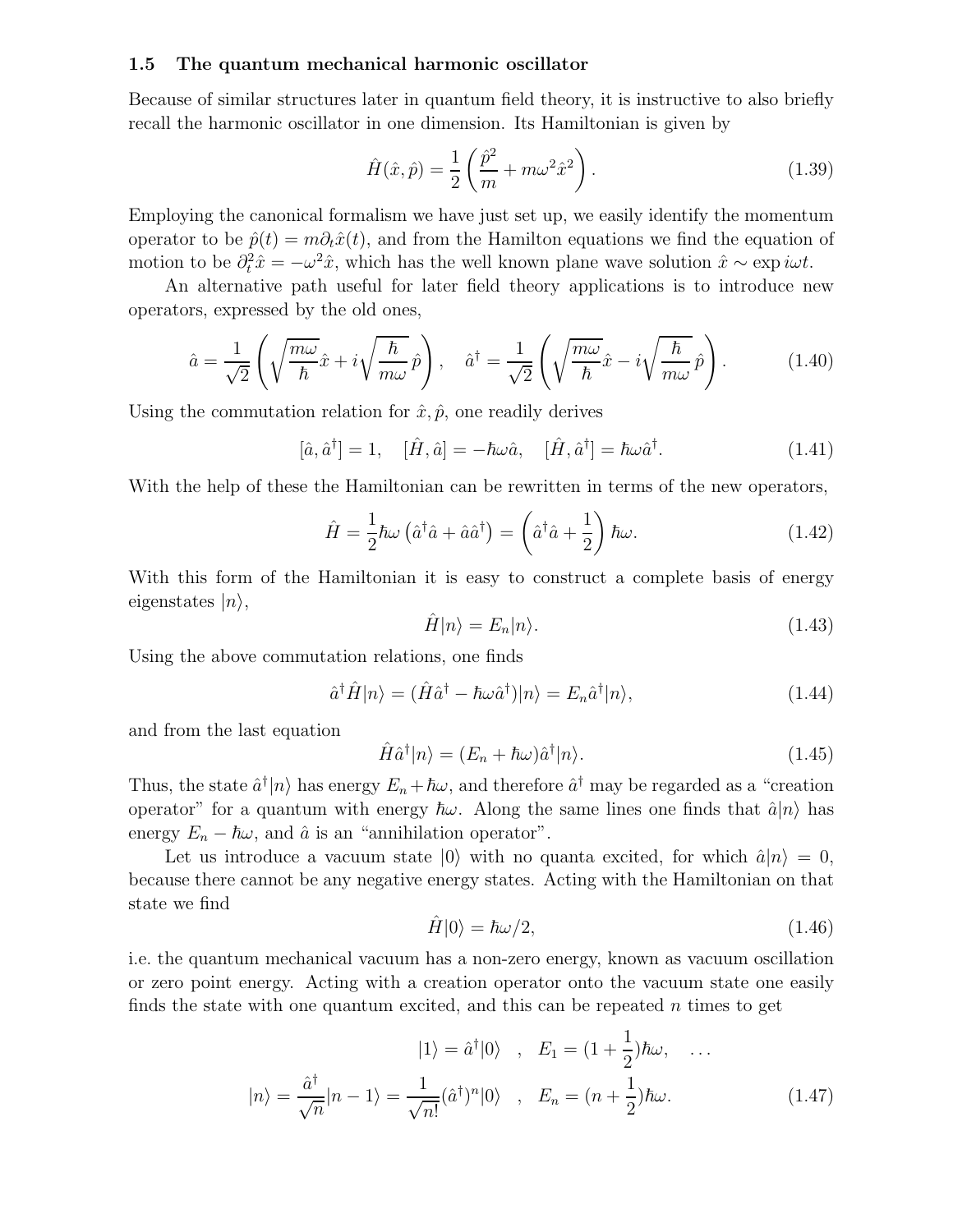The root of the factorial is there to normalise all eigenstates to one. Finally, the "number operator"  $\hat{N} = \hat{a}^{\dagger} \hat{a}$  returns the number of quanta in a given energy eigenstate,

$$
\hat{N}|n\rangle = n|n\rangle. \tag{1.48}
$$

## **Problems**

1.1 Starting from the definition of the Hamiltonian,

$$
H(x, p) \equiv p\dot{x} - L(x, \dot{x}),
$$

derive Hamilton's equations

$$
\frac{\partial H}{\partial x} = -\dot{p}, \qquad \frac{\partial H}{\partial p} = \dot{x}.
$$

[**Hint:** the key is to keep track of what are the independent variables]

1.2 Using the Schrödinger equation for the wavefunction  $\Psi(\mathbf{x}, t)$ ,

$$
\left\{-\frac{\hbar^2 \nabla^2}{2m} + V(\mathbf{x})\right\} \Psi(\mathbf{x}, t) = i\hbar \frac{\partial}{\partial t} \Psi(\mathbf{x}, t),
$$

show that the probability density  $\rho = \Psi^* \Psi$  satisfies the continuity equation

$$
\frac{\partial}{\partial t}\rho + \nabla \cdot \mathbf{j} = 0,
$$

where

$$
\mathbf{j} = \frac{\hbar}{2im} \left\{ \Psi^* \nabla \Psi - \left( \nabla \Psi^* \right) \Psi \right\}.
$$

[**Hint:** Consider Ψ∗× (Schr.Eq.) – Ψ× (Schr.Eq.)\*]

- 1.3 Let  $|\psi\rangle$  be a simultaneous eigenstate of two operators  $\hat{A}, \hat{B}$ . Prove that this implies a vanishing commutator  $[\hat{A}, \hat{B}]$ .
- 1.4 Let  $\hat{O}$  be an operator in the Schrödinger picture. Starting from the definition of a Heisenberg operator,

$$
\hat{O}_H(t) = e^{\frac{i}{\hbar}\hat{H}(t-t_0)} \hat{O} e^{-\frac{i}{\hbar}\hat{H}(t-t_0)},
$$

derive the Heisenberg equation of motion

$$
i\hbar \frac{d\hat{O}_H}{dt} = [\hat{O}_H, \hat{H}].
$$

1.5 Consider the Heisenberg equation of motion for the momentum operator  $\hat{p}$  of the harmonic oscillator with Hamiltonian

$$
\hat{H} = \frac{1}{2} \left( \frac{\hat{p}^2}{m} + m \omega^2 \hat{x}^2 \right),
$$

and show that it is equivalent to Newton's law for the position operator  $\hat{x}$ .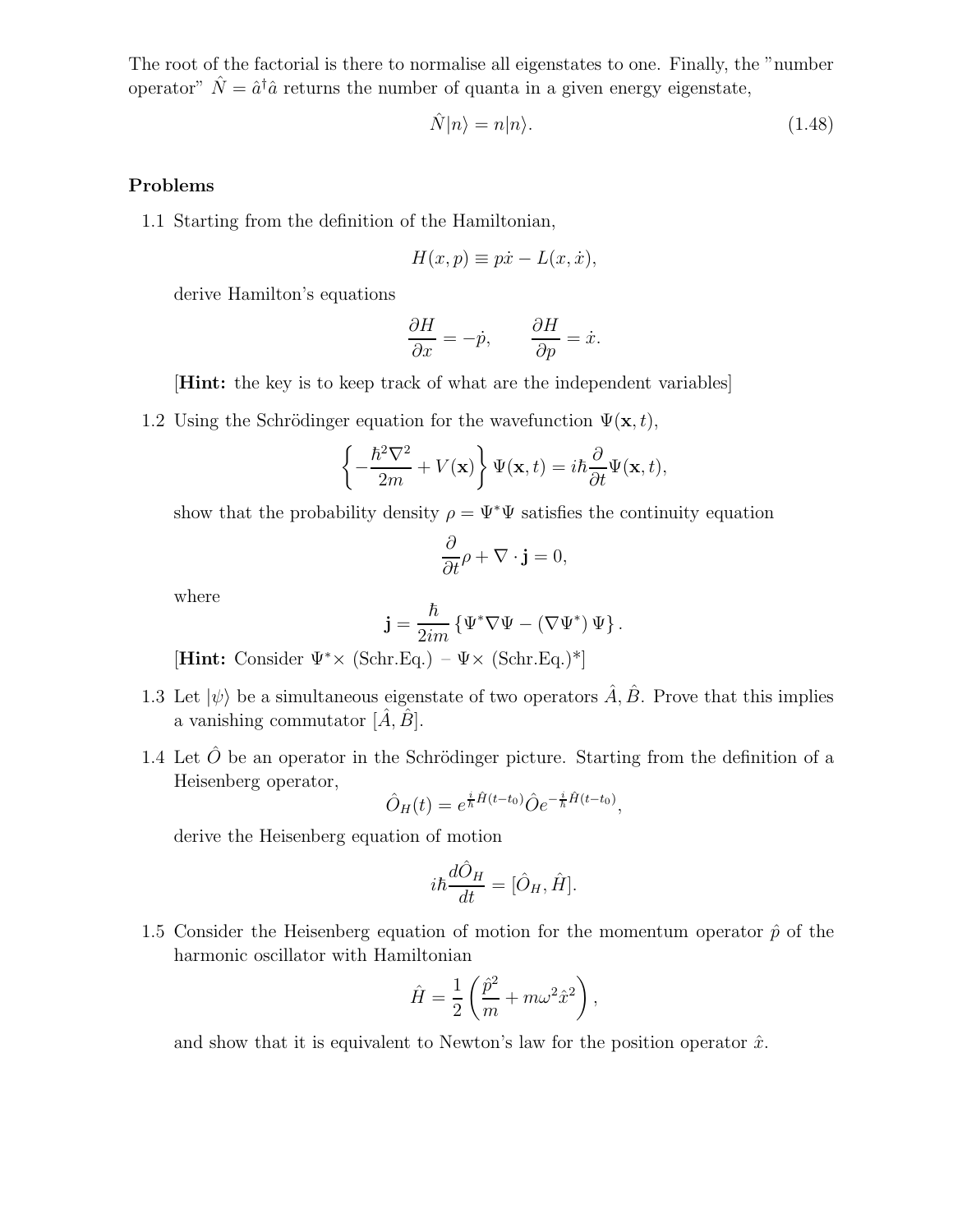## **2 Classical Field Theory**

#### **2.1 From N-point mechanics to field theory**

In the previous sections we have reviewed the Lagrangian formalism for a single point particle in classical mechanics. A benefit of that formalism is that it easily generalises to any number of particles or dimensions. Let us return to one dimension for the moment but consider an N-particle system, i.e. we have N coordinates and N momenta,  $x_i(t)$ ,  $p_i(t)$ ,  $i =$  $1, \ldots N$ . For such a system we get 2N Heisenberg equations,

$$
-\frac{\partial H}{\partial x_i} = \frac{dp_i}{dt}, \quad \frac{\partial H}{\partial p_i} = \frac{dx_i}{dt} \tag{2.1}
$$

To make things more specific, consider a piece of a guitar string, approximated by N coupled oscillators, as in Fig. 2. Each point mass of the string can only move in the



**Figure 2**: *From* <sup>N</sup> *coupled point masses to a continuous string, i.e. infinitely many degrees of freedom.*

direction perpendicular to the string, i.e. is a particle moving in one dimension. This approximation of a string gets better and better the more points we fill in between the springs, and a continuous string obtains in the limit  $N \to \infty$ . The displacement of the string at some particular point x along its length is now given by a field coordinate  $\phi(x, t)$ . Going back to the N-point system and comparing what measures the location of a point and its displacement, we find the following "dictionary" between point mechanics and field theory:

> Classical Mechanics: Classical Field Theory:  $x(t) \rightarrow \phi(x,t)$  $\dot{x}(t) \rightarrow \dot{\phi}(x,t)$  $i \longrightarrow x$  $L(x, \dot{x}) \rightarrow \mathcal{L}[\phi, \dot{\phi}]$  (2.2)

In the last line we have introduced a new notation: the square brackets indicate that  $L[\phi, \dot{\phi}]$  depends on the functions  $\phi(x, t), \dot{\phi}(x, t)$  at every space-time point, but not on the coordinates directly. Such an object is called a "functional", as opposed to a function which depends on the coordinate variables only.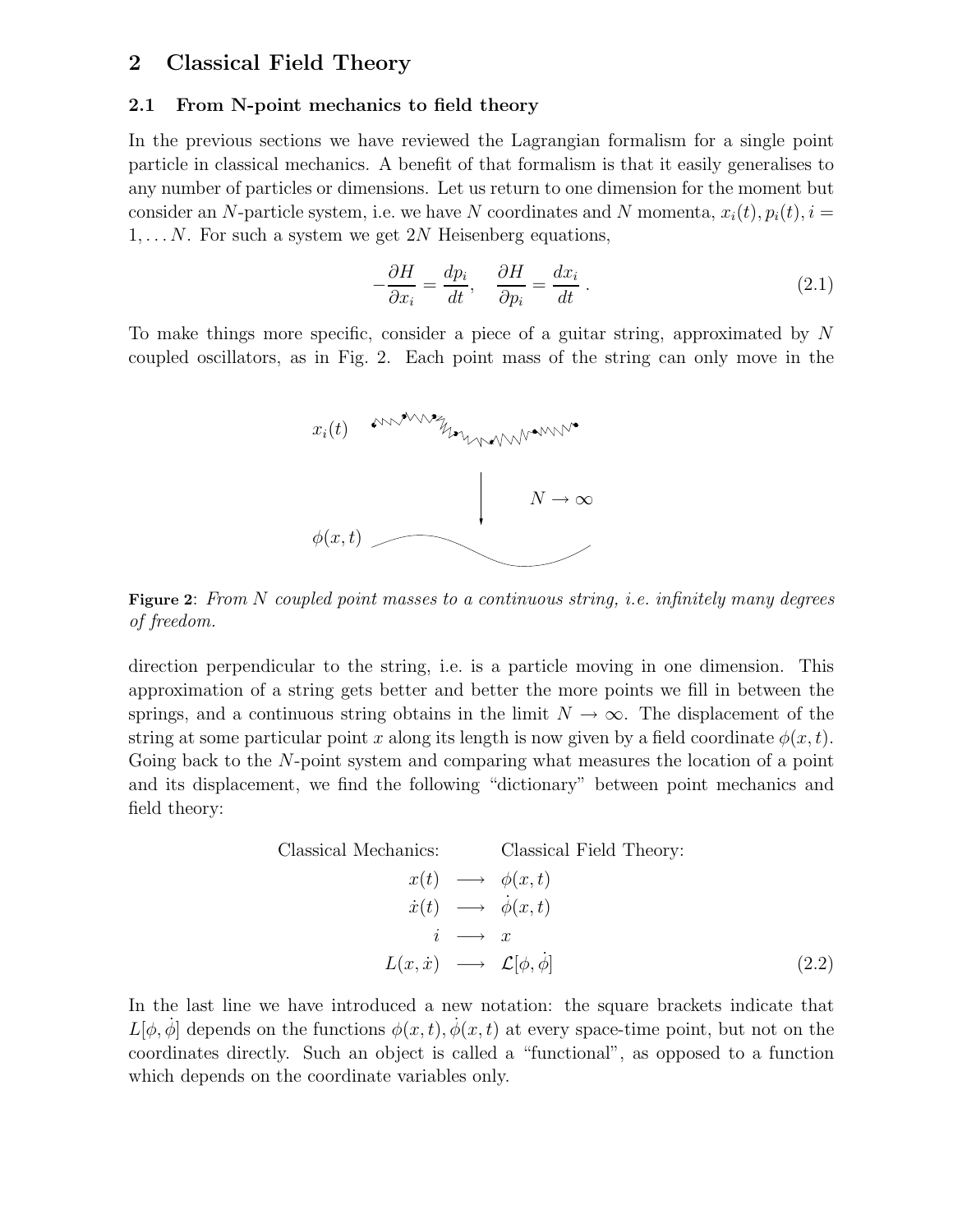Formally the above limit of infinite degrees of freedom can also be taken if we are dealing with particles in a three-dimensional Euclidean space, for which there are N threevectors  $\mathbf{x}_i$  specifying the positions. We then obtain a field  $\phi(\mathbf{x}, t)$ , defined at every point in space and time.

### **2.2 Relativistic field theory**

Before continuing to set up the formalism of field theory, we want to make it relativistic as well. Coordinates are combined into four-vectors,  $x^{\mu} = (t, x_i)$  or  $x = (t, \mathbf{x})$ , whose length  $x^2 = t^2 - \mathbf{x}^2$  is invariant under Lorentz transformations

$$
x^{\prime \mu} = \Lambda^{\mu}_{\nu} x^{\nu}.
$$
\n<sup>(2.3)</sup>

A general function transforms as  $f(x) \to f'(x')$ , i.e. both the function and its argument transform. A Lorentz scalar is a function which is the same in all inertial frames,

$$
\phi'(x') = \phi(x) \quad \text{for all } \Lambda. \tag{2.4}
$$

On the other hand a vector function transforms as

$$
V^{'\mu}(x') = \Lambda^{\mu}_{\nu} V^{\nu}(x). \tag{2.5}
$$

An example is the covariant derivative of a scalar field,

$$
\partial^{\mu}\phi(x) = \frac{\partial\phi(x)}{\partial x_{\mu}}, \quad \partial_{\mu}\phi(x) = \frac{\partial\phi(x)}{\partial x^{\mu}}, \tag{2.6}
$$

whose square evaluates to

$$
(\partial^{\mu}\phi)(\partial_{\mu}\phi) = (\partial^{0}\phi)^{2} - (\nabla\phi)^{2}.
$$
 (2.7)

#### **2.3 Action for a scalar field**

We are now ready to write down the action for a relativistic scalar field. According to our dictionary, the action from point mechanics, Eq. (1.3), should go into

$$
S = \int dt \, L[\phi, \dot{\phi}]. \tag{2.8}
$$

However, for a relativistic theory we require Lorentz invariance of the action, and this is not obvious in the current form. The integration is over time only, rather than over the Lorentz-invariant four-volume element  $d^4x = dt d^3x$ , and so the non-invariance of the integration measure has to cancel against that of the Lagrange function in order to have an invariant action. Similar reasoning applies to the arguments of the Lagrangian. In order to have the symmetries manifest, we instead rewrite

$$
S = \int d^4x \mathcal{L}[\phi, \partial^{\mu}], \quad L[\phi, \dot{\phi}] = \int d^3x \mathcal{L}[\phi, \partial^{\mu}\phi]. \tag{2.9}
$$

Now everything is expressed in covariant quantities, and the action is Lorentz-invariant as soon as the newly defined Lagrangian density  $\mathcal L$  is.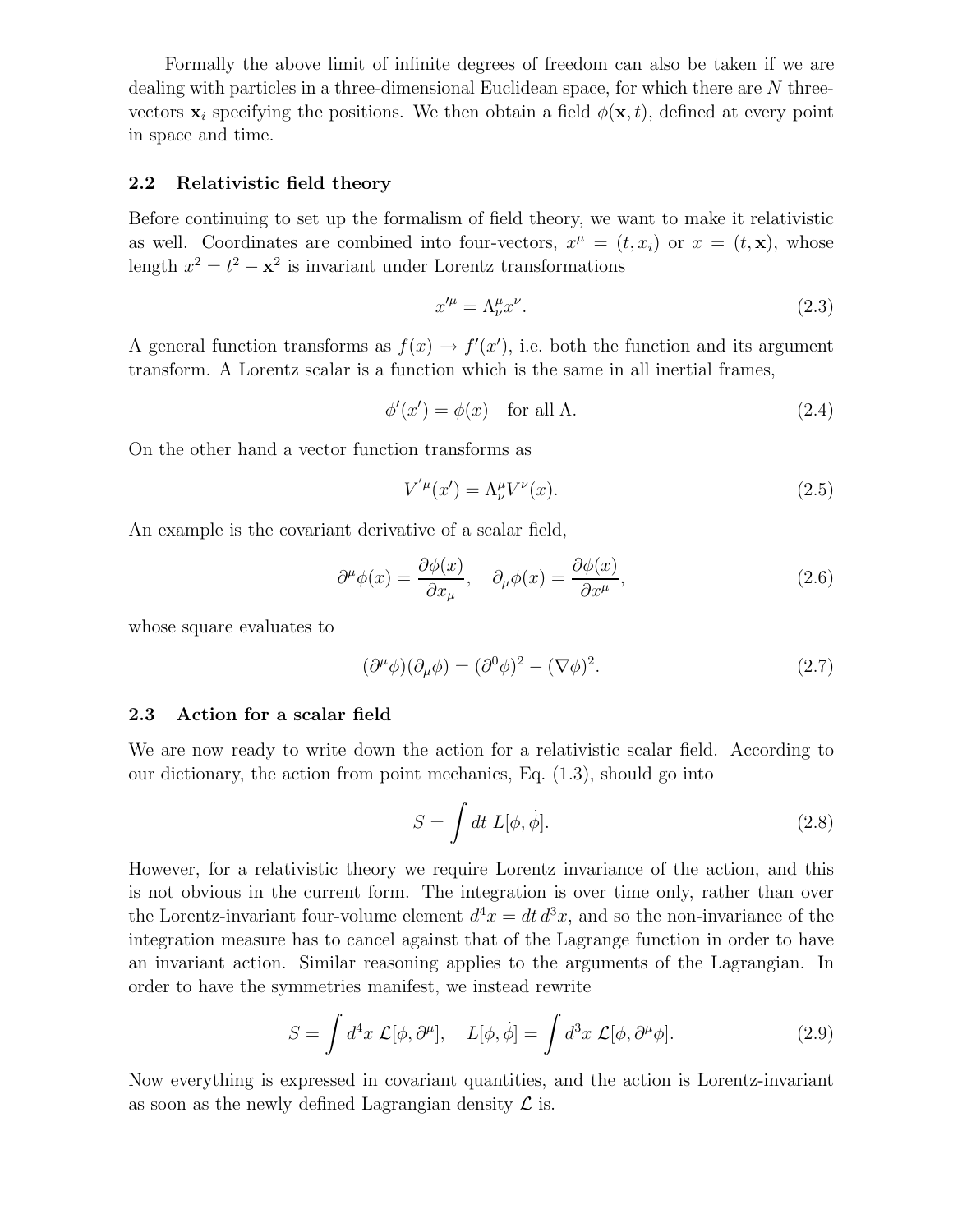We now follow the same procedure as in point mechanics and apply the Hamiltonian principle by demanding  $\delta S = 0$ . For the variation of the field and its derivative we have

$$
\phi \to \phi + \delta\phi, \quad \partial_{\mu}\phi \to \partial_{\mu}\phi + \delta\partial_{\mu}\phi, \qquad \delta\partial_{\mu}\phi = \partial_{\mu}\delta\phi. \tag{2.10}
$$

Using the rule for functional differentiation,  $\delta\phi(x)/\delta\phi(y) = \delta^4(x - y)$ , the variation of the action then is (to first order in a Taylor expansion)

$$
\delta S = \int d^4x \left\{ \frac{\delta \mathcal{L}}{\delta \phi} \delta \phi + \frac{\delta \mathcal{L}}{\delta (\partial_\mu \phi)} \delta (\partial_\mu \phi) \right\}
$$
  
= 
$$
\underbrace{\frac{\delta \mathcal{L}}{\delta (\partial_\mu \phi)} \delta \phi}_{=0 \text{ at boundaries}} + \int d^4x \left\{ \frac{\delta \mathcal{L}}{\delta \phi} - \partial_\mu \frac{\delta \mathcal{L}}{\delta (\partial_\mu \phi)} \right\} \delta \phi.
$$
 (2.11)

Again the integrand itself must vanish if  $\delta S = 0$  for arbitrary variations of the field,  $\delta \phi$ . This yields the Euler-Lagrange equations for a classical field theory:

$$
\frac{\delta \mathcal{L}}{\delta \phi} - \partial_{\mu} \frac{\delta \mathcal{L}}{\delta (\partial_{\mu} \phi)} = 0, \tag{2.12}
$$

where in the second term a summation over the Lorentz index  $\mu$  is implied.

Let us now consider the specific Lagrangian

$$
\mathcal{L} = \frac{1}{2}\partial^{\mu}\phi\partial_{\mu}\phi - \frac{1}{2}m^{2}\phi^{2}.
$$
\n(2.13)

The functional derivatives yield

$$
\frac{\delta \mathcal{L}}{\delta \phi} = -m^2 \phi, \quad \frac{\delta \mathcal{L}}{\delta(\partial_\mu \phi)} = \partial^\mu \phi,
$$
\n(2.14)

so that

$$
\partial_{\mu} \frac{\delta \mathcal{L}}{\delta(\partial_{\mu} \phi)} = \partial_{\mu} \partial^{\mu} \phi = \Box \phi. \tag{2.15}
$$

The Euler-Lagrange equation then implies

$$
(\Box + m^2)\phi(x) = 0. \tag{2.16}
$$

This is the Klein-Gordon equation for a scalar field. It is the simplest relativistic wave equation and can be deduced from relativistic energy considerations. Here we have derived it from the Lagrange density following our canonical formalism, in complete analogy to point mechanics. Relativistic invariance of the equations of motion is ensured because we started from an invariant Lagrange density. This is the power of the formalism.

In keeping the analogy with point mechanics, we can define a conjugate momentum  $\pi$  through

$$
\pi(x) \equiv \frac{\partial \mathcal{L}(\phi, \partial_{\mu}\phi)}{\partial \dot{\phi}(x)} = \frac{\partial \mathcal{L}(\phi, \partial_{\mu}\phi)}{\partial(\partial_{0}\phi(x))} = \partial_{0}\phi(x). \tag{2.17}
$$

Note that the momentum variables  $p_{\mu}$  and the conjugate momentum  $\pi$  are *not* the same. The word "momentum" is used only as a semantic analogy to classical mechanics. Further, we define the Hamilton function and a corresponding Hamilton density,

$$
H(t) = \int d^3x \ \mathcal{H}[\phi, \pi], \quad \mathcal{H}[\phi, \pi] = \pi \dot{\phi} - \mathcal{L}.
$$
 (2.18)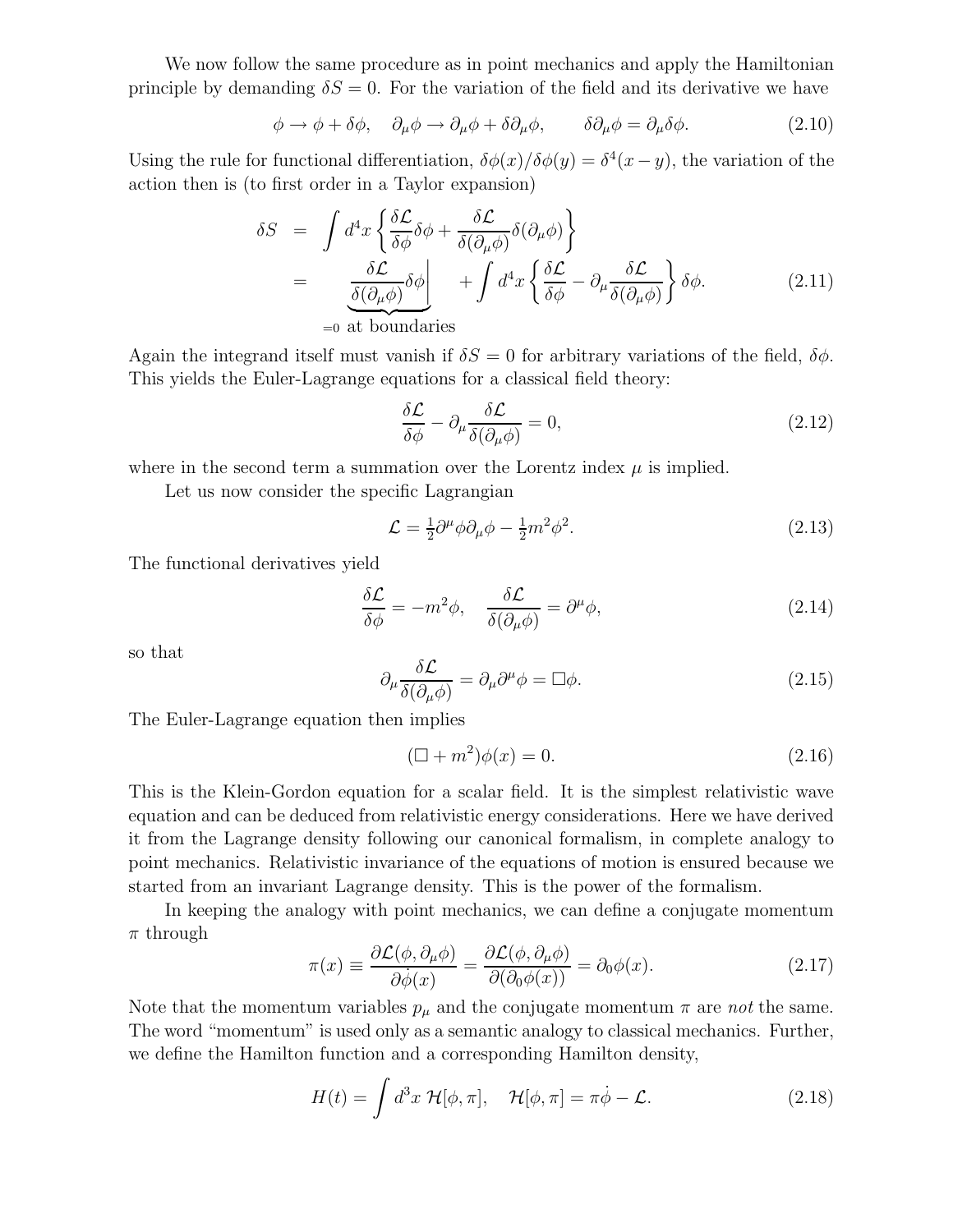For the Lagrangian density we considered, this gives

$$
\mathcal{H} = \frac{1}{2} \left[ \pi^2(x) + (\nabla \phi(x))^2 + m^2 \phi^2(x) \right].
$$
 (2.19)

### **2.4 Plane wave solution to the Klein-Gordon equation**

Let us consider real solutions to Eq. (2.16), characterised by  $\phi^*(x) = \phi(x)$ . To find them we try an ansatz of plane waves

$$
\phi(x) \propto e^{i(k^0 t - \mathbf{k} \cdot \mathbf{x})}.\tag{2.20}
$$

The Klein-Gordon equation is satisfied if  $(k^0)^2 - k^2 = m^2$  so that

$$
k^0 = \pm \sqrt{\mathbf{k}^2 + m^2}.
$$
 (2.21)

If we choose the positive branch of the square root then we can define the energy as

$$
E(\mathbf{k}) = \sqrt{\mathbf{k}^2 + m^2} > 0,
$$
\n(2.22)

and obtain two types of solutions which read

$$
\phi_{+}(x) \propto e^{i(E(\mathbf{k})t - \mathbf{k} \cdot \mathbf{x})}, \quad \phi_{-}(x) \propto e^{-i(E(\mathbf{k})t - \mathbf{k} \cdot \mathbf{x})}.
$$
\n(2.23)

The general solution is a superposition of  $\phi_+$  and  $\phi_-$ . Using

$$
E(\mathbf{k})t - \mathbf{k} \cdot \mathbf{x} = k^{\mu}k_{\mu} = k_{\mu}k^{\mu} = k \cdot x \tag{2.24}
$$

this solution reads

$$
\phi(x) = \int \frac{d^3k}{(2\pi)^3 2E(\mathbf{k})} \left( e^{ik \cdot x} \alpha^*(\mathbf{k}) + e^{-ik \cdot x} \alpha(\mathbf{k}) \right), \tag{2.25}
$$

where  $\alpha(\mathbf{k})$  is an arbitrary complex coefficient. From the general solution one easily reads off that  $\phi$  is real, i.e.  $\phi = \phi^*$ .

#### **2.5 Symmetries and conservation laws**

Symmetries play such a fundamental role in physics because they are related to conservation laws. This is stated in Noether's theorem. In a nutshell, Noether's theorem says that invariance of the action under a symmetry transformation implies the existence of a conserved quantity. For instance, the conservation of 3-momentum **p** is associated with translational invariance of the Lagrangian, i.e. the transformation

$$
\mathbf{x} \to \mathbf{x} + \mathbf{a}, \quad \mathbf{a}: \text{ constant 3-vector}, \tag{2.26}
$$

while the conservation of energy comes from the invariance under time translations

$$
t \to t + \tau, \quad \tau: \text{ constant time interval.} \tag{2.27}
$$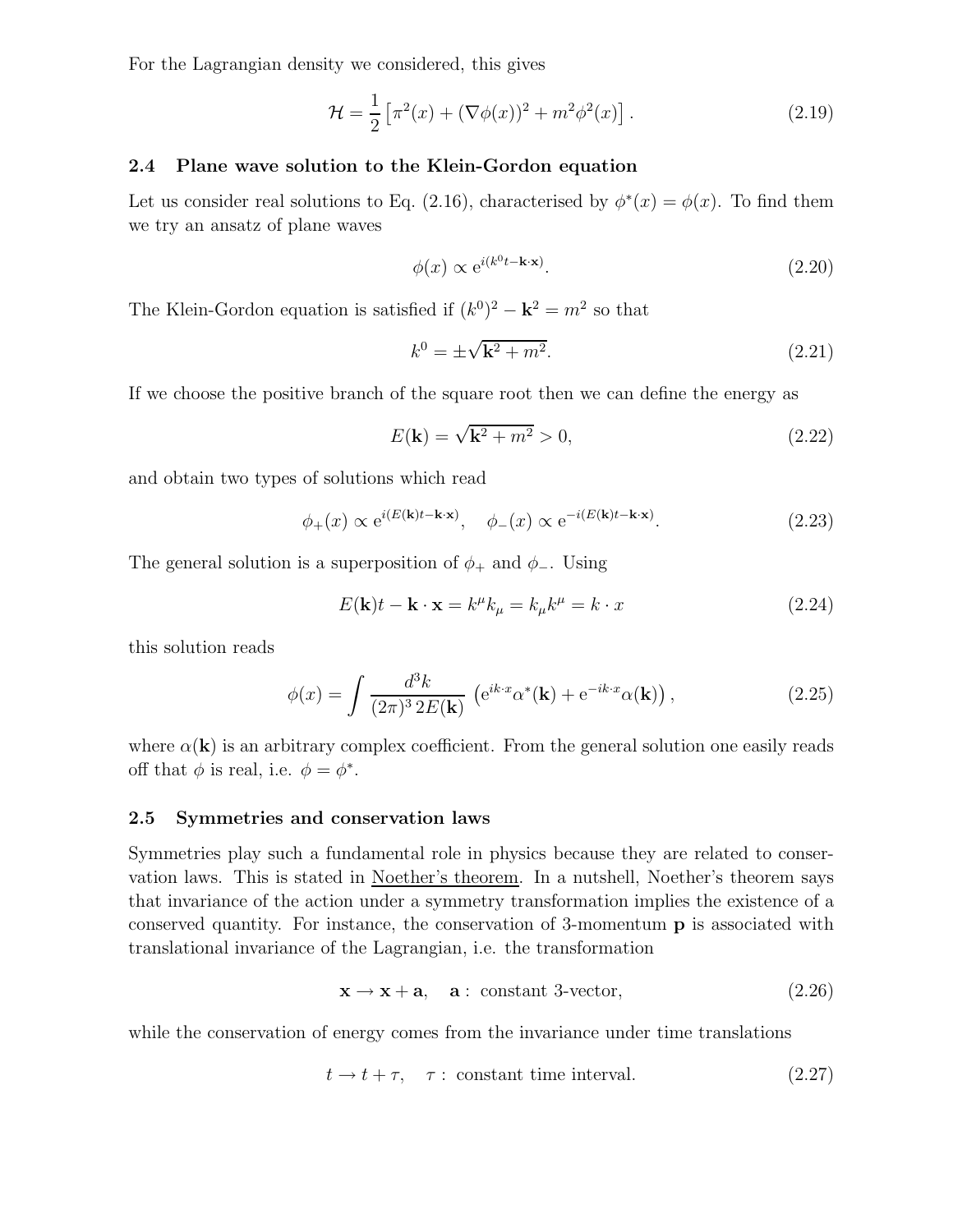Let us apply this to our relativistic field theory and consider four-translations,  $x^{\mu} \rightarrow$  $x^{\mu} + \epsilon^{\mu}$ . The variation of the Lagrangian is

$$
\delta \mathcal{L} = = \frac{\delta \mathcal{L}}{\delta \phi} \frac{\partial \phi}{\partial x^{\nu}} \epsilon^{\nu} + \frac{\delta \mathcal{L}}{\delta (\partial^{\mu} \phi)} \frac{\partial (\partial^{\mu} \phi)}{\partial x^{\nu}} \epsilon^{\nu} \n= \frac{\partial}{\partial x_{\mu}} \left[ \frac{\delta \mathcal{L}}{\delta (\partial^{\mu} \phi)} \frac{\partial \phi}{\partial x^{\nu}} \epsilon^{\nu} \right],
$$
\n(2.28)

where we have made use of the Euler-Lagrange Eqs. (2.12), to get to the last expression. If the action is to be invariant under such translations, its variation has to vanish for arbitrary  $\epsilon^{\nu}$ , which leads to

$$
\frac{\partial}{\partial x_{\mu}} \left[ \frac{\delta \mathcal{L}}{\delta(\partial^{\mu} \phi)} \partial_{\nu} \phi - g_{\mu \nu} \mathcal{L} \right] = 0.
$$
\n(2.29)

The quantity in square brackets is called the energy-momentum tensor  $\Theta_{\mu\nu}$ , and thus we have

$$
\partial^{\mu} \Theta_{\mu\nu} \equiv \partial^{0} \Theta_{0\nu} - \partial^{j} \Theta_{j\nu} = 0, \qquad (2.30)
$$

i.e. four conservation laws (one for every value of  $\nu$ ). Let us look in more detail at the components of the energy-momentum tensor,

$$
\Theta_{00} = \frac{\partial \mathcal{L}}{\partial(\partial^0 \phi)} \partial_0 \phi - g_{00} \mathcal{L} = \pi(x) (\partial_0 \phi(x)) - \mathcal{L},
$$
  
\n
$$
\Theta_{0j} = \frac{\partial \mathcal{L}}{\partial(\partial^0 \phi)} \partial_j \phi - g_{0j} \mathcal{L} = \pi(x) \partial_j \phi.
$$
\n(2.31)

The first line is nothing but the Hamiltonian density, and integrating it over space will thus be the Hamiltonian, or the energy. Its conservation can then be shown by considering

$$
\frac{\partial}{\partial t} \int_{V} d^{3}x \,\Theta_{00} = \int_{V} d^{3}x \,\partial^{0}\Theta_{00}
$$
\n
$$
= \int_{V} d^{3}x \,\partial^{j}\Theta_{j0} = \int_{S} dS_{j} \cdot \Theta_{0j} = 0,
$$
\n(2.32)

where we have used Eq. (2.30) in the second line. The Hamiltonian density is a conserved quantity, provided that there is no energy flow through the surface  $S$  which encloses the volume V. In a similar manner one can show that the 3-momentum  $p_i$ , which is related to  $\Theta_{0j}$ , is conserved as well. It is then useful to define a conserved energy-momentum four-vector

$$
P_{\mu} = \int d^3x \ \Theta_{0\mu}.
$$
 (2.33)

In analogy to point mechanics, we thus see that invariances of the Lagrangian density correspond to conservation laws. An entirely analogous procedure leads to conserved quantities like anguluar mometum and spin. Furthermore one can study so-called internal symmetries, i.e. ones which are not related to coordinate but other transformations. Examples are conservation of all kinds of charges, isospin, etc.

We have thus established the Lagrange-Hamilton formalism for classical field theory: we derived the equation of motion (Euler-Lagrange equation) from the Lagrangian and introduced the conjugate momentum. We then defined the Hamiltonian (density) and considered conservation laws by studying the energy-momentum tensor  $\Theta_{\mu\nu}$ .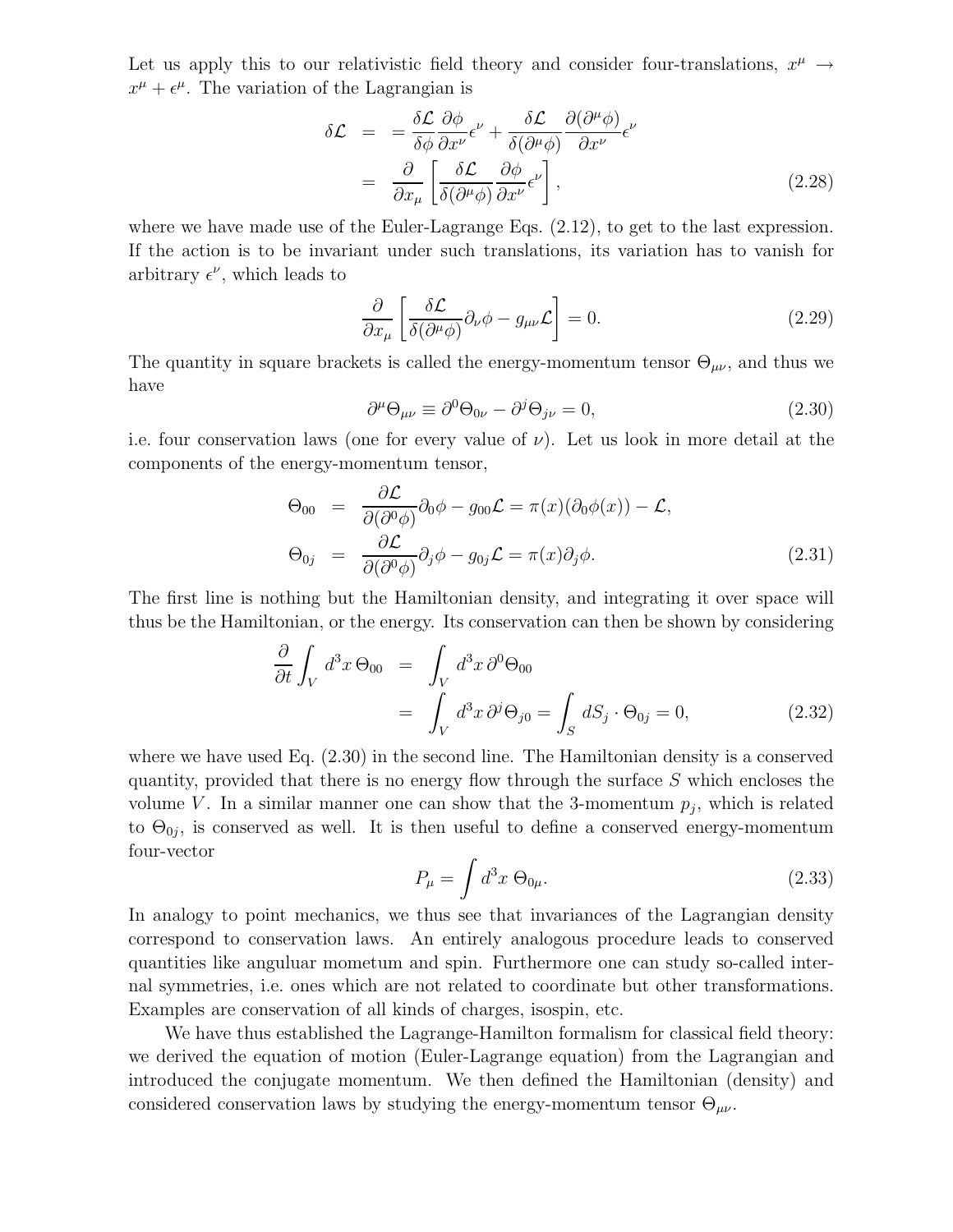### **Problems**

2.1 Given the relativistic invariance of the measure  $d^4k$ , show that the integration measure

$$
\frac{d^3k}{(2\pi)^3 2E(\mathbf{k})}
$$

is Lorentz-invariant, provided that  $E(\mathbf{k}) = \sqrt{\mathbf{k}^2 + m^2}$ .

[**Hint:** Start from the Lorentz-invariant expression

$$
\frac{d^4k}{(2\pi)^3}\,\delta(k^2 - m^2)\,\theta(k_0)
$$

and use

$$
\delta(x^{2} - x_{0}^{2}) = \frac{1}{2|x|}(\delta(x - x_{0}) + \delta(x + x_{0})).
$$

What is the significance of the  $\delta$  and  $\theta$  functions above? If you're really keen, you may prove the relation for  $\delta(x^2 - x_0^2)$ .

2.2 Verify that

$$
\phi(x) = \int \frac{d^3k}{(2\pi)^3 2E(\mathbf{k})} \left\{ e^{ik \cdot x} a(\mathbf{k}) + e^{-ik \cdot x} b(\mathbf{k}) \right\}
$$

is a solution of the Klein-Gordon equation. Show that a real scalar field  $\phi^*(x) = \phi(x)$ requires the condition  $b(\mathbf{k}) = a^*(\mathbf{k})$ .

2.3 Show that the Hamiltonian density  $H$  for a free scalar field is given by

$$
\mathcal{H} = \frac{1}{2} \left\{ (\partial_0 \phi)^2 + (\nabla \phi)^2 + m^2 \phi^2 \right\}.
$$

Derive the components  $\hat{P}_0$ ,  $\hat{P}$  of the energy-momentum four-vector  $\hat{P}^{\mu}$  in terms of the field operators  $\hat{\phi}, \hat{\pi}$ .

## **3 Quantum Field Theory**

After many preparations, we have finally arrived at the proper subject of the lecture. In this section we shall apply the canonical quantisation formalism to field theory.

### **3.1 Canonical field quantisation**

To lighten notation, let us follow common practice in quantum field theory and set  $\hbar =$  $c = 1$ . Our starting point is the Lagrangian density for the free scalar field,

$$
\mathcal{L} = \frac{1}{2}\partial^{\mu}\phi\partial_{\mu}\phi - \frac{1}{2}m^2\phi^2,\tag{3.1}
$$

which led to the Klein-Gordon equation in the previous section. We have seen that in field theory the field  $\phi(x)$  plays the role of the coordinates in ordinary point mechanics, and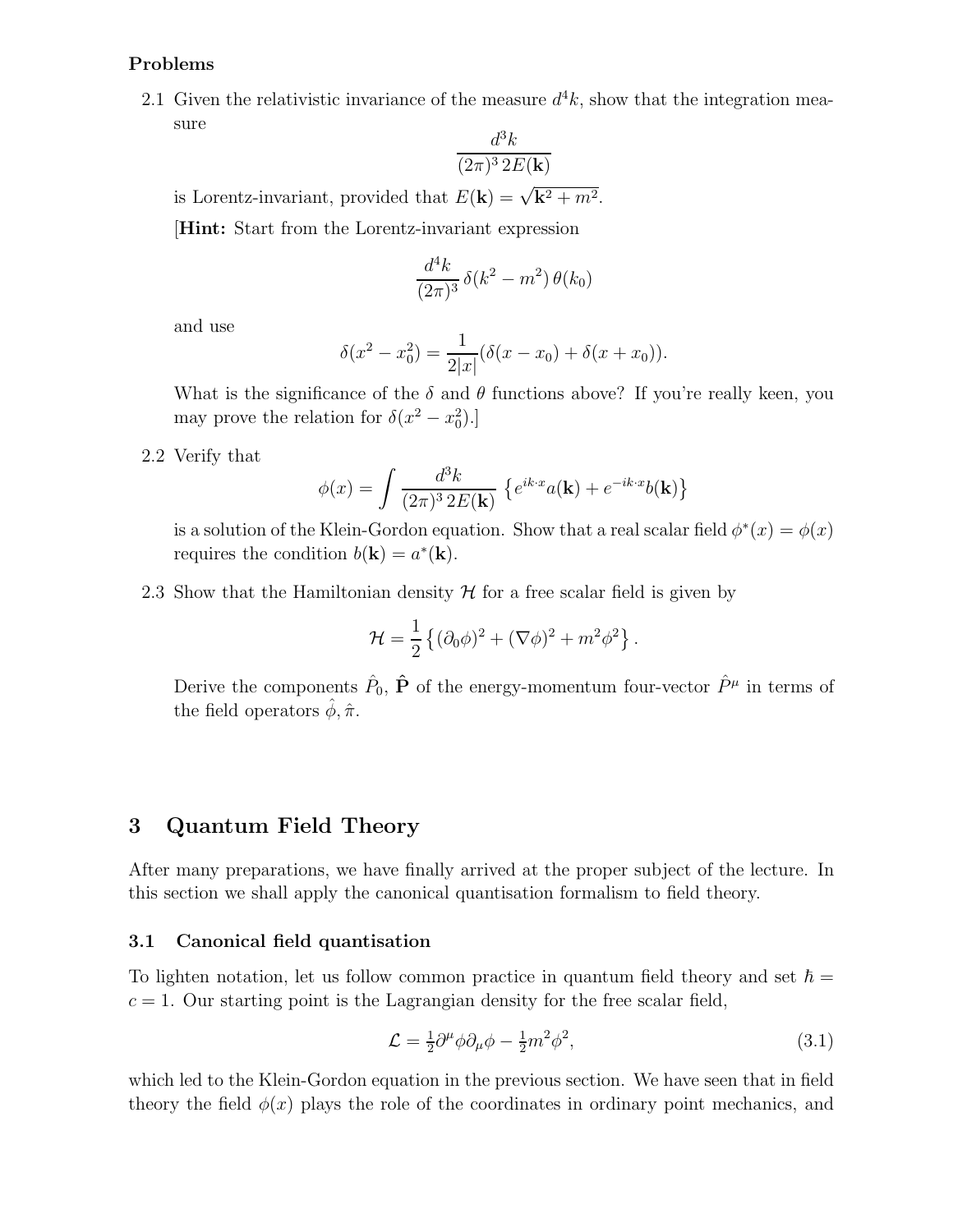we defined a canonically conjugate momentum,  $\pi(x) = \delta \mathcal{L}/\delta \phi = \dot{\phi}(x)$ . We then continue the analogy to point mechanics through the quantisation procedure, i.e. we now take our canonical variables to be operators,

$$
\phi(x) \to \hat{\phi}(x), \quad \pi(x) \to \hat{\pi}(x). \tag{3.2}
$$

Next we impose equal-time commutation relations on them,

$$
\begin{bmatrix}\n\hat{\phi}(\mathbf{x},t), \hat{\pi}(\mathbf{y},t)\n\end{bmatrix} = i\delta^3(\mathbf{x}-\mathbf{y}),
$$
\n
$$
\begin{bmatrix}\n\hat{\phi}(\mathbf{x},t), \hat{\phi}(\mathbf{y},t)\n\end{bmatrix} = [\hat{\pi}(\mathbf{x},t), \hat{\pi}(\mathbf{y},t)] = 0.
$$
\n(3.3)

As in the case of quantum mechanis, the canonical variables commute among themselves, but not the canonical coordinate and momentum with each other. Note that the commutation relation is entirely analogous to the quantum mechanical case. There would be an -, if it hadn't been set to one earlier, and the delta-function accounts for the fact that we are dealing with fields. It is one if the fields are evaluated at the same space-time point, and zero otherwise.

After quantisation, our fields have turned into field operators. Note that within the relativistic formulation they depend on time, and hence they are Heisenberg operators.

#### **3.2 Causality and commutation relations**

In the previous paragraph we have formulated commutation relations for fields evaluated at equal time, which is clearly a special case when considering fields at general  $x, y$ . The reason has to do with maintaining causality in a relativistic theory. Let us recall the light cone about an event at  $y$ , as in Fig. 3. One important postulate of special relativity states that no signal and no interaction can travel faster than the speed of light. This has important consequences about the way in which different events can affect each other. For instance, two events which are characterised by space-time points  $x^{\mu}$  and  $y^{\mu}$  are said to be causal if the distance  $(x-y)^2$  is time-like, i.e.  $(x-y)^2 > 0$ . By contrast, two events characterised by a space-like separation, i.e.  $(x - y)^2 < 0$ , cannot affect each other, since the point  $x$  is not contained inside the light cone about  $y$ .

In non-relativistic Quantum Mechanics the commutation relations among operators indicate whether precise and independent measurements of the corresponding observables can be made. If the commutator does not vanish, then a measurement of one observable affects that of the other. From the above it is then clear that the issue of causality must be incorporated into the commutation relations of the relativistic version of our quantum theory: whether or not independent and precise measurements of two observables can be made depends also on the separation of the 4-vectors characterising the points at which these measurements occur. Clearly, events with space-like separations cannot affect each other, and hence all fields must commute,

$$
\left[\hat{\phi}(x), \hat{\phi}(y)\right] = \left[\hat{\pi}(x), \hat{\pi}(y)\right] = \left[\hat{\phi}(x), \hat{\pi}(y)\right] = 0 \quad \text{for} \quad (x - y)^2 < 0. \tag{3.4}
$$

This condition is sometimes called micro-causality. Writing out the four-components of the time interval, we see that as long as  $|t'-t| < |x-y|$ , the commutator vanishes in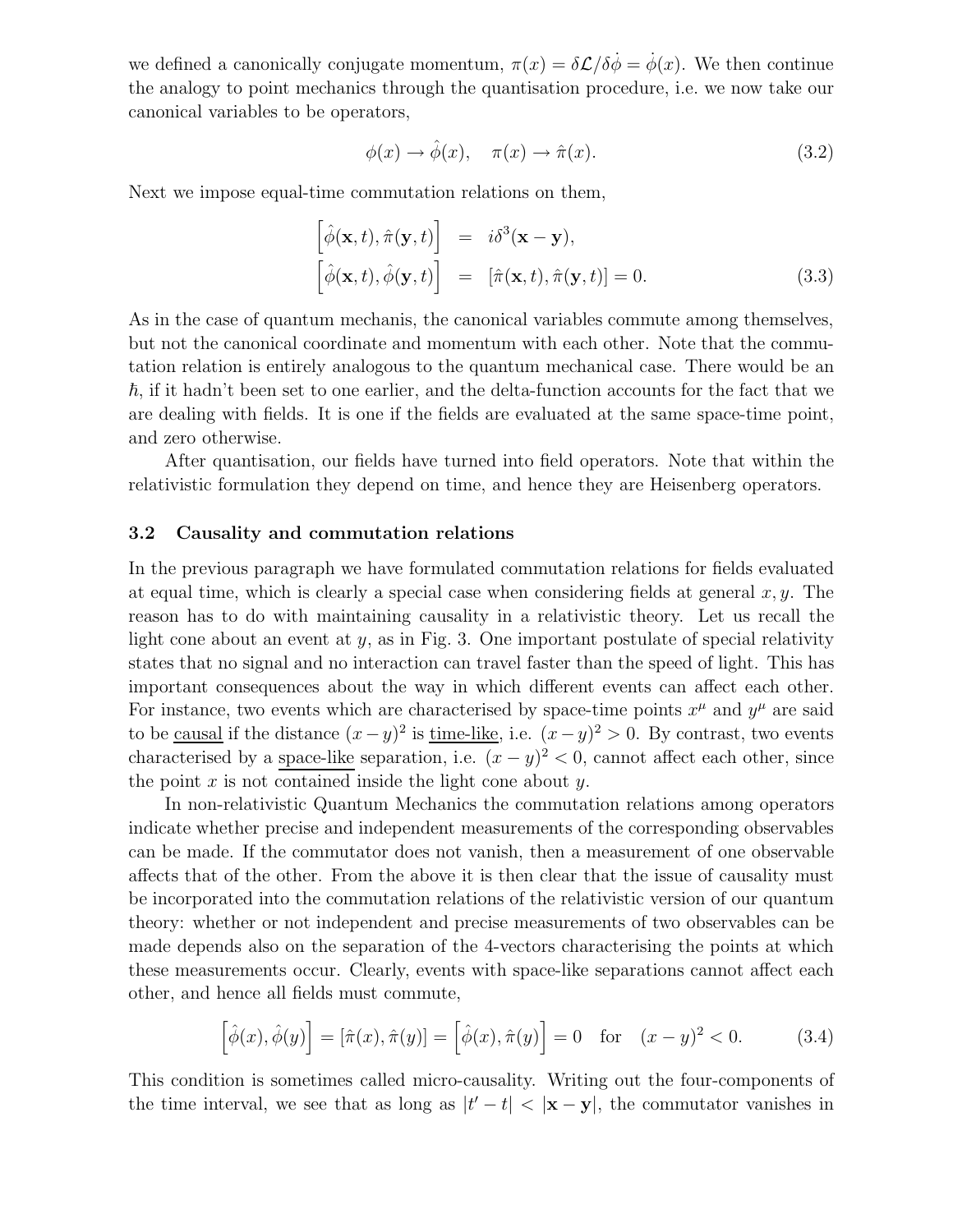

**Figure 3**: The light cone about y. Events occurring at points x and y are said to be time-like (space-like) if x is inside (outside) the light cone about y.

a finite interval  $|t'-t|$ . It also vanishes for  $t'=t$ , as long as  $\mathbf{x} \neq \mathbf{y}$ . Only if the fields are evaluated at an equal space-time point can they affect each other, which leads to the equal-time commutation relations above. They can also affect each other everywhere within the light cone, i.e. for time-like intervals. It is not hard to show that in this case

$$
\left[\hat{\phi}(x), \hat{\phi}(y)\right] = \left[\hat{\pi}(x), \hat{\pi}(y)\right] = 0, \quad \text{for} \quad (x - y)^2 > 0
$$
\n
$$
\left[\hat{\phi}(x), \hat{\pi}(y)\right] = \frac{i}{2} \int \frac{d^3 p}{(2\pi)^3} \left(e^{ip \cdot (x - y)} + e^{-ip \cdot (x - y)}\right). \tag{3.5}
$$

#### **3.3 Creation and annihilation operators**

After quantisation, the Klein-Gordon equation we derived earlier turns into an equation for operators. For its solution we simply promote the classical plane wave solution, Eq. (2.25), to operator status,

$$
\hat{\phi}(x) = \int \frac{d^3k}{(2\pi)^3 2E(\mathbf{k})} \left( e^{ik \cdot x} \hat{a}^\dagger(\mathbf{k}) + e^{-ik \cdot x} \hat{a}(\mathbf{k}) \right).
$$
 (3.6)

Note that the complex conjugation of the Fourier coefficient turned into hermitian conjugation for an operator.

Let us now solve for the operator coefficients of the positive and negative energy solutions. In order to do so, we invert the Fourier integrals for the field and its time derivative,

$$
\int d^3x \; \hat{\phi}(\mathbf{x},t)e^{ikx} = \frac{1}{2E} \left[ \hat{a}(\mathbf{k}) + \hat{a}^\dagger(\mathbf{k})e^{2ik_0x_0} \right],\tag{3.7}
$$

$$
\int d^3x \dot{\hat{\phi}}(\mathbf{x},t)e^{ikx} = -\frac{i}{2} \left[ \hat{a}(\mathbf{k}) - \hat{a}^\dagger(\mathbf{k})e^{2ik_0x_0} \right],
$$
\n(3.8)

and then build the linear combination  $iE(k)(3.7)$ −(3.8) to find

$$
\int d^3x \left[ iE(k)\hat{\phi}(\mathbf{x},t) - \dot{\hat{\phi}}(\mathbf{x},t) \right] e^{ikx} = i\hat{a}(\mathbf{k}),\tag{3.9}
$$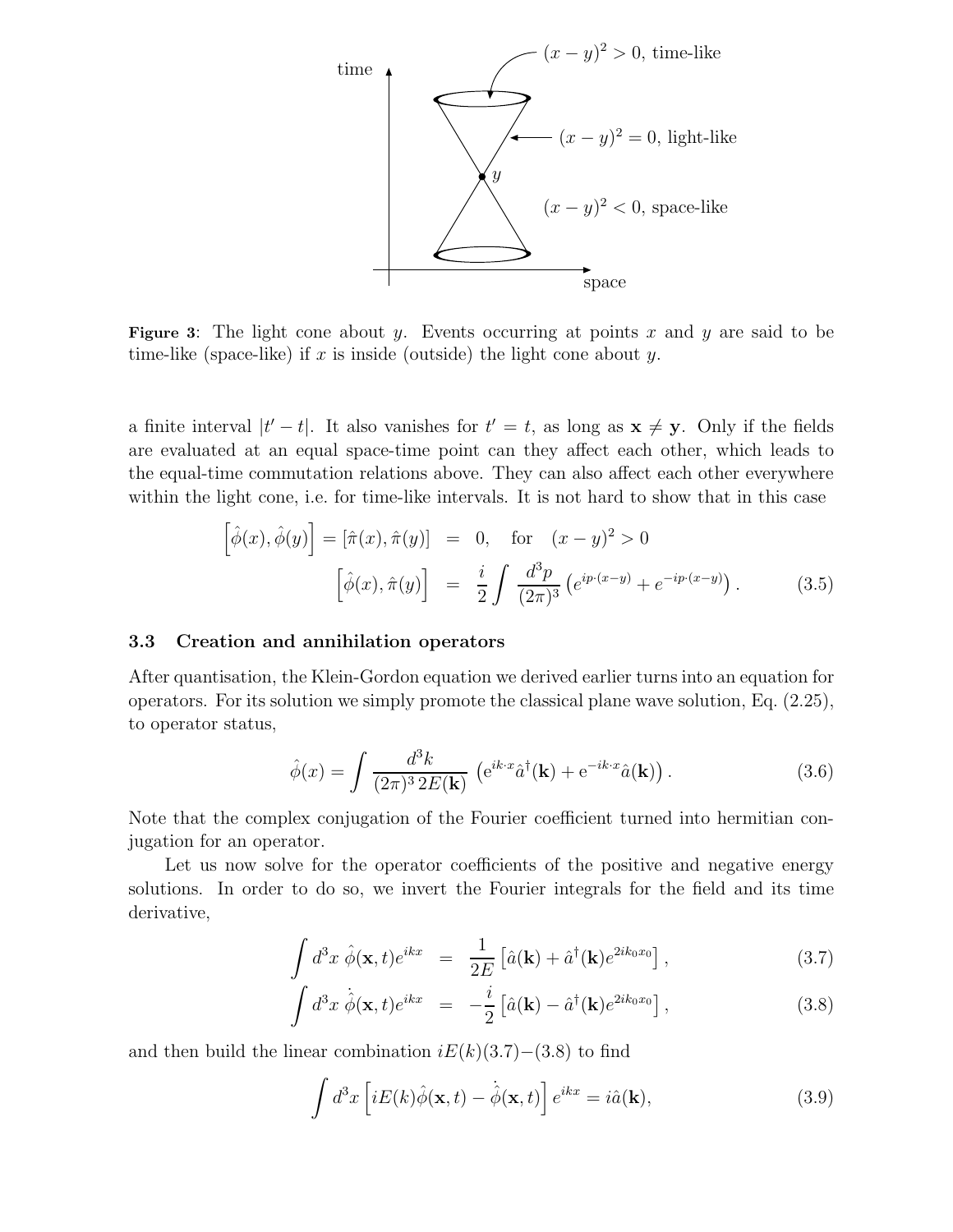Following a similar procedure for  $\hat{a}^{\dagger}(k)$ , and using  $\hat{\pi}(x) = \dot{\hat{\phi}}(x)$  we find

$$
\hat{a}(\mathbf{k}) = \int d^3x \left[ E(k)\hat{\phi}(\mathbf{x},t) + i\hat{\pi}(\mathbf{x},t) \right] e^{ikx},
$$
  

$$
\hat{a}^\dagger(\mathbf{k}) = \int d^3x \left[ E(k)\hat{\phi}(\mathbf{x},t) - i\hat{\pi}(\mathbf{x},t) \right] e^{-ikx}.
$$
 (3.10)

Note that, as Fourier coefficients, these operators do not depend on time, even though the right hand side does contain time variables. Having expressions in terms of the canonical field variables  $\hat{\phi}(x)$ ,  $\hat{\pi}(x)$ , we can now evaluate the commutators for the Fourier coefficients. Expanding everything out and using the commutation relations Eq. (3.3), we find

$$
\left[\hat{a}^{\dagger}(\mathbf{k}_1), \hat{a}^{\dagger}(\mathbf{k}_2)\right] = 0 \tag{3.11}
$$

$$
[\hat{a}(\mathbf{k}_1), \hat{a}(\mathbf{k}_2)] = 0 \tag{3.12}
$$

$$
\left[\hat{a}(\mathbf{k}_1), \hat{a}^\dagger(\mathbf{k}_2)\right] = (2\pi)^3 2E(\mathbf{k}_1)\delta^3(\mathbf{k}_1 - \mathbf{k}_2) \tag{3.13}
$$

We easily recognise these for every **k** to correspond to the commutation relations for the harmonic oscillator, Eq.  $(1.41)$ . This motivates us to also express the Hamiltonian and the energy momentum four-vector of our quantum field theory in terms of these operators. This yields

$$
\hat{H} = \frac{1}{2} \int \frac{d^3k}{(2\pi)^3 2E(\mathbf{k})} E(\mathbf{k}) (\hat{a}^\dagger(\mathbf{k})\hat{a}(\mathbf{k}) + \hat{a}(\mathbf{k})\hat{a}^\dagger(\mathbf{k})),
$$
\n
$$
\hat{\mathbf{P}} = \frac{1}{2} \int \frac{d^3k}{(2\pi)^3 2E(\mathbf{k})} \mathbf{k} (\hat{a}^\dagger(\mathbf{k})\hat{a}(\mathbf{k}) + \hat{a}(\mathbf{k})\hat{a}^\dagger(\mathbf{k})).
$$
\n(3.14)

We thus find that the Hamiltonian and the momentum operator are nothing but a continuous sum of excitation energies/momenta of one-dimensional harmonic oscillators! After a minute of thought this is not so surprising. We expanded the solution of the Klein-Gordon equation into a superposition of plane waves with momenta **k**. But of course a plane wave solution with energy  $E(\mathbf{k})$  is also the solution to a one-dimensional harmonic oscillator with the same energy. Hence, our free scalar field is simply a collection of infinitely many harmonic oscillators distributed over the whole energy/momentum range. These energies sum up to that of the entire system. We have thus reduced the problem of handling our field theory to oscillator algebra. From the harmonic oscillator we know already how to construct a complete basis of energy eigenstates, and thanks to the analogy of the previous section we can take this over to our quantum field theory.

#### **3.4 Energy of the vacuum state and renormalisation**

In complete analogy we begin again with the postulate of a vacuum state  $|0\rangle$  with norm one, which is annihilated by the action of the operator  $a$ ,

$$
\langle 0|0 \rangle = 1, \quad \hat{a}(\mathbf{k})|0 \rangle = 0 \quad \text{for all} \quad \mathbf{k}.
$$
 (3.15)

Let us next evaluate the energy of this vacuum state, by taking the expectation value of the Hamiltonian,

$$
E_0 = \langle 0|\hat{H}|0\rangle = \frac{1}{2} \int \frac{d^3k}{(2\pi)^3 2E(\mathbf{k})} E(\mathbf{k}) \left\{ \langle 0|\hat{a}^\dagger(\mathbf{k})\hat{a}(\mathbf{k})|0\rangle + \langle 0|\hat{a}(\mathbf{k})\hat{a}^\dagger(\mathbf{k})|0\rangle \right\}.
$$
 (3.16)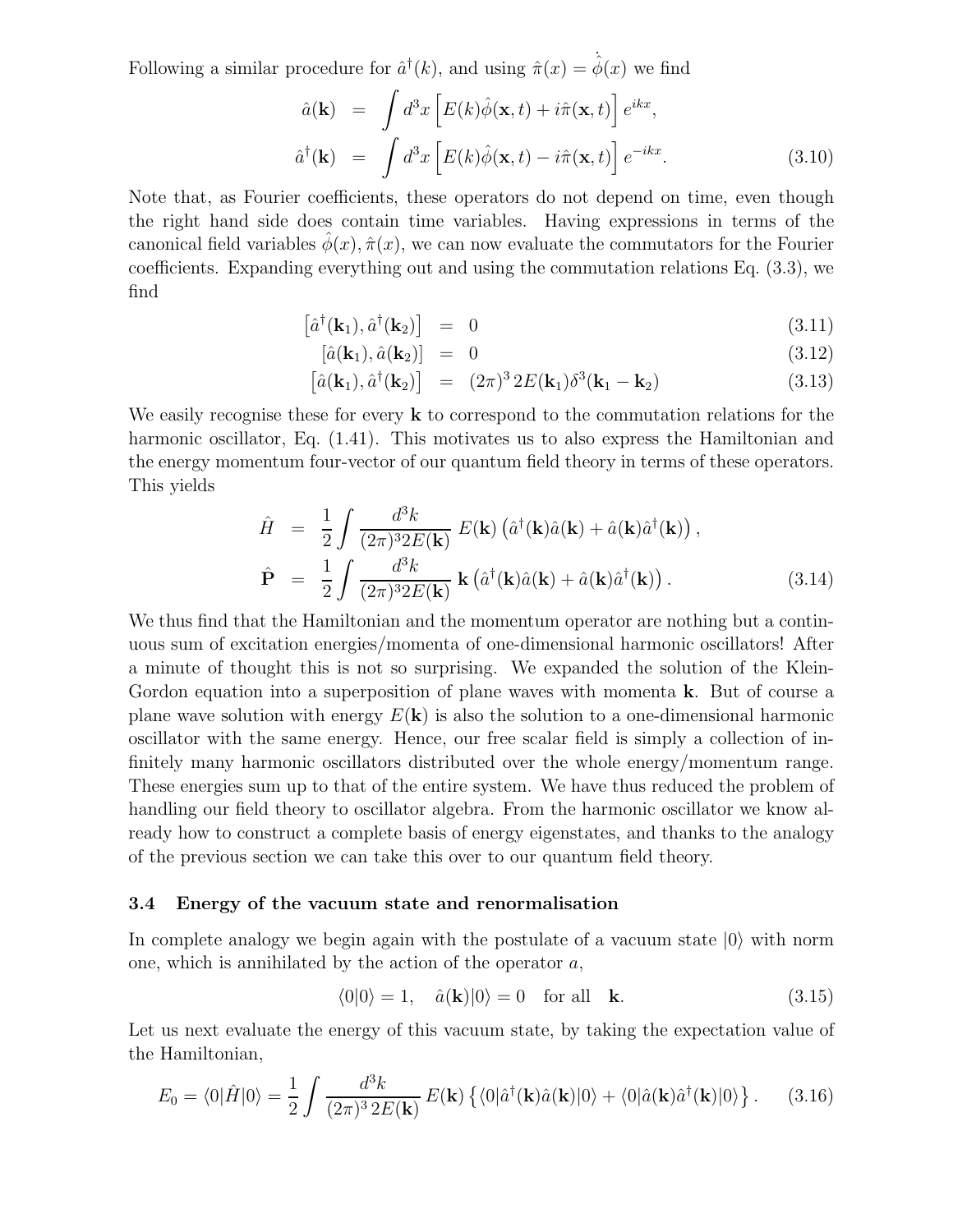The first term in curly brackets vanishes, since a annihilates the vacuum. The second can be rewritten as

$$
\hat{a}(\mathbf{k})\hat{a}^{\dagger}(\mathbf{k})|0\rangle = \left\{ \left[ \hat{a}(\mathbf{k}), \hat{a}^{\dagger}(\mathbf{k}) \right] + \hat{a}^{\dagger}(\mathbf{k})\hat{a}(\mathbf{k}) \right\} |0\rangle. \tag{3.17}
$$

It is now the second term which vanishes, whereas the first can be replaced by the value of the commutator. Thus we obtain

$$
E_0 = \langle 0|\hat{H}|0\rangle = \delta^3(0)\frac{1}{2}\int d^3k E(\mathbf{k}) = \delta^3(0)\frac{1}{2}\int d^3k \sqrt{\mathbf{k}^2 + m^2} = \infty,
$$
 (3.18)

which means that the energy of the ground state is infinite! This result seems rather paradoxical, but it can be understood again in terms of the harmonic oscillator. Recall that the simple quantum mechanical oscillator has a finite zero-point energy. As we have seen above, our field theory corresponds to an infinite collection of harmonic oscillators, i.e. the vacuum receives an infinite number of zero point contributions, and its energy thus diverges.

This is the first of frequent occurrences of infinities in quantum field theory. Fortunately, it is not too hard to work around this particular one. Firstly, we note that nowhere in nature can we observe absolute values of energy, all we can measure are energy differences relative to some reference scale, at best the one of the vacuum state,  $|0\rangle$ . In this case it does not really matter what the energy of the vacuum is. This then allows us to redefine the energy scale, by always subtracting the (infinite) vacuum energy from any energy we compute. This process is called "renormalisation".

We then *define* the renormalised vacuum energy to be zero, and take it to be the expectation value of a renormalised Hamiltonian,

$$
E_0^R \equiv \langle 0 | \hat{H}^R | 0 \rangle = 0. \tag{3.19}
$$

According to this recipe, the renormalised Hamiltonian is our original one, minus the (unrenormalised) vacuum energy,

$$
\hat{H}^{R} = \hat{H} - E_{0}
$$
\n
$$
= \frac{1}{2} \int \frac{d^{3}k}{(2\pi)^{3} 2E(\mathbf{k})} E(\mathbf{k}) \left\{ \hat{a}^{\dagger}(\mathbf{k}) \hat{a}(\mathbf{k}) + \hat{a}(\mathbf{k}) \hat{a}^{\dagger}(\mathbf{k}) - \langle 0 | \hat{a}^{\dagger}(\mathbf{k}) \hat{a}(\mathbf{k}) + \hat{a}(\mathbf{k}) \hat{a}^{\dagger}(\mathbf{k}) | 0 \rangle \right\}
$$
\n
$$
= \frac{1}{2} \int \frac{d^{3}k}{(2\pi)^{3} 2E(\mathbf{k})} E(\mathbf{k}) \left\{ 2\hat{a}^{\dagger}(\mathbf{k}) \hat{a}(\mathbf{k}) + \left[ \hat{a}(\mathbf{k}), \hat{a}^{\dagger}(\mathbf{k}) \right] - \langle 0 | \left[ \hat{a}(\mathbf{k}), \hat{a}^{\dagger}(\mathbf{k}) \right] | 0 \rangle \right\} (3.20)
$$

Here the subtraction of the vacuum energy is shown explicitly, and we can rewrite is as

$$
\hat{H}^{R} = \int \frac{d^{3}p}{(2\pi)^{3} 2E(\mathbf{p})} E(\mathbf{p}) \hat{a}^{\dagger}(\mathbf{p}) \hat{a}(\mathbf{p}) \n+ \frac{1}{2} \int \frac{d^{3}p}{(2\pi)^{3} 2E(\mathbf{p})} E(\mathbf{p}) \left\{ \left[ \hat{a}(\mathbf{p}), \hat{a}^{\dagger}(\mathbf{p}) \right] - \langle 0 \right| \left[ \hat{a}(\mathbf{p}), \hat{a}^{\dagger}(\mathbf{p}) \right] |0 \rangle \right\}.
$$
\n
$$
= \int \frac{d^{3}p}{(2\pi)^{3} 2E(\mathbf{p})} E(\mathbf{p}) \hat{a}^{\dagger}(\mathbf{p}) \hat{a}(\mathbf{p}) + \hat{H}^{\text{vac}} \tag{3.21}
$$

The operator  $\hat{H}^{\text{vac}}$  ensures that the vacuum energy is properly subtracted: if  $|\psi\rangle$  and  $|\psi'\rangle$ denote arbitrary N-particle states, then one can convince oneself that  $\langle \psi' | \hat{H}^{\text{vac}} | \psi \rangle = 0$ . In particular we now find that

$$
\langle 0|\hat{H}^R|0\rangle = 0,\tag{3.22}
$$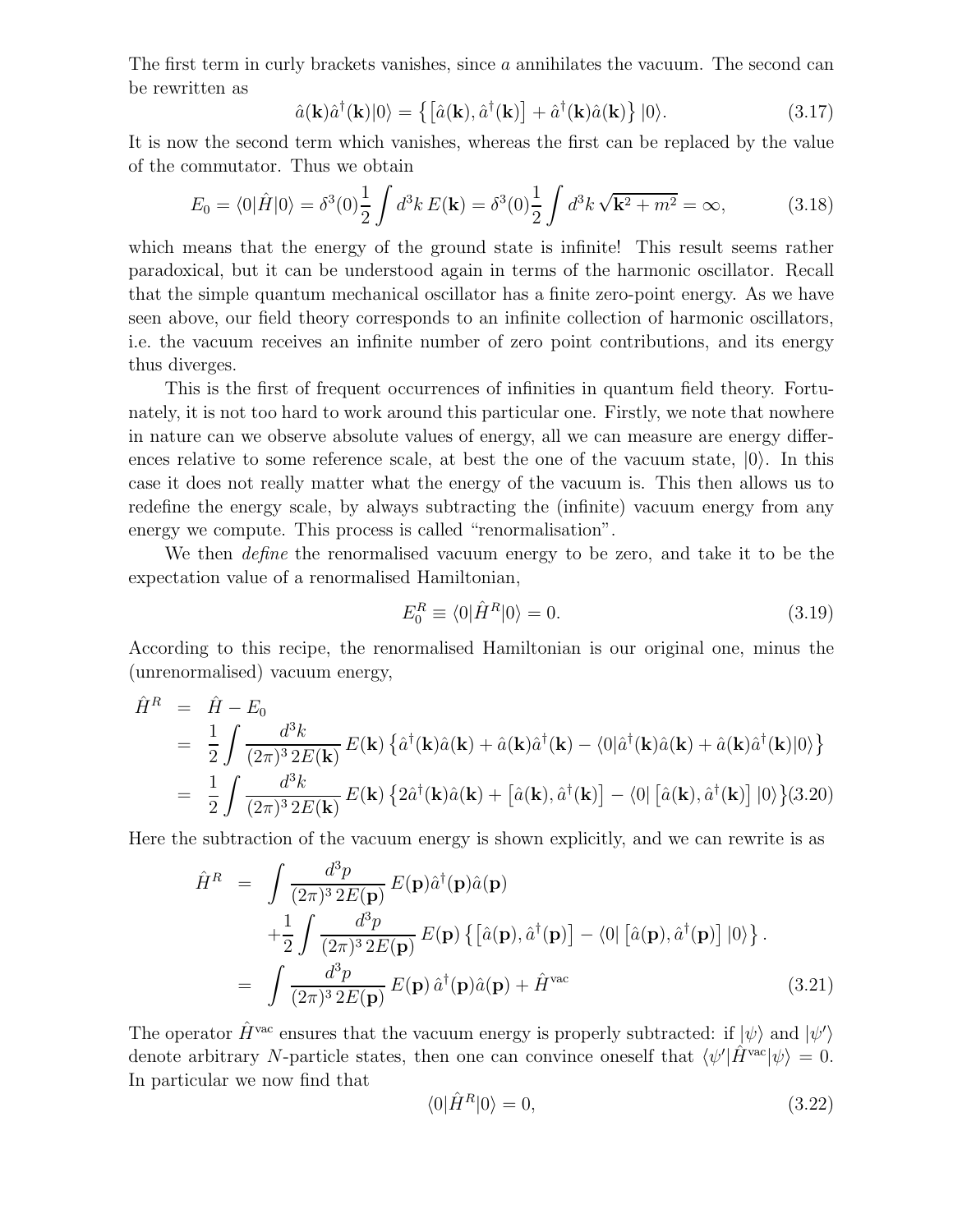as we wanted. A simple way to automatise the removal of the vacuum contribution is to introduce *normal ordering*. Normal ordering means that all annihilation operators appear to the right of any creation operator. The notation is

$$
\hat{a}\hat{a}^{\dagger} := \hat{a}^{\dagger}\hat{a},\tag{3.23}
$$

i.e. the normal-ordered operators are enclosed within colons. For instance

$$
:\frac{1}{2}\left(\hat{a}^{\dagger}(\mathbf{p})\hat{a}(\mathbf{p}) + \hat{a}(\mathbf{p})\hat{a}^{\dagger}(\mathbf{p})\right) : = \hat{a}^{\dagger}(\mathbf{p})\hat{a}(\mathbf{p}). \tag{3.24}
$$

It is important to keep in mind that  $\hat{a}$  and  $\hat{a}^{\dagger}$  *always* commute inside :  $\cdots$  :. This is true for an arbitrary string of  $\hat{a}$  and  $\hat{a}^{\dagger}$ . With this definition we can write the normal-ordered Hamiltonian as

$$
\begin{split}\n\therefore \hat{H} : &= \div \frac{1}{2} \int \frac{d^3 p}{(2\pi)^3 2E(\mathbf{p})} E(\mathbf{p}) \left( \hat{a}^\dagger(\mathbf{p}) \hat{a}(\mathbf{p}) + \hat{a}(\mathbf{p}) \hat{a}^\dagger(\mathbf{p}) \right) \\
&= \int \frac{d^3 p}{(2\pi)^3 2E(\mathbf{p})} E(\mathbf{p}) \hat{a}^\dagger(\mathbf{p}) \hat{a}(\mathbf{p}),\n\end{split} \tag{3.25}
$$

and thus have the relation

$$
\hat{H}^R = \hat{H} : +\hat{H}^{\text{vac}}.
$$
\n(3.26)

Hence, we find that

$$
\langle \psi' | : \hat{H} : | \psi \rangle = \langle \psi' | \hat{H}^R | \psi \rangle,\tag{3.27}
$$

and, in particular,  $\langle 0 | : \hat{H} : | 0 \rangle = 0$ . The normal ordered Hamiltonian thus produces a renormalised, sensible result for the vacuum energy.

### **3.5 Fock space and particle number representation**

After this lengthy grappling with the vacuum state, we can continue to construct our basis of states in analogy to the harmonic oscillator, making use of the commutation relations for the operators  $\hat{a}, \hat{a}^{\dagger}$ . In particular, we define the state  $|\mathbf{k}\rangle$  to be the one obtained by acting with the operator  $a^{\dagger}(\mathbf{k})$  on the vacuum,

$$
|\mathbf{k}\rangle = \hat{a}^{\dagger}(\mathbf{k})|0\rangle. \tag{3.28}
$$

Using the commutator, its norm is found to be

$$
\langle \mathbf{k} | \mathbf{k'} \rangle = \langle 0 | \hat{a}(\mathbf{k}) \hat{a}^{\dagger}(\mathbf{k'}) | 0 \rangle = \langle 0 | [\hat{a}(\mathbf{k}), \hat{a}^{\dagger}(\mathbf{k'})] | 0 \rangle + \langle 0 | \hat{a}^{\dagger}(\mathbf{k'}) a(\mathbf{k}) | 0 \rangle
$$
  
=  $(2\pi)^3 2E(\mathbf{k}) \delta^3(\mathbf{k} - \mathbf{k'}),$  (3.29)

since the last term in the first line vanishes  $(\hat{a}(\mathbf{k})$  acting on the vacuum). Next we compute the energy of this state, making use of the normal ordered Hamiltonian,

$$
\begin{split}\n\therefore \hat{H} : | \mathbf{k} \rangle &= \int \frac{d^3 k'}{(2\pi)^3 2E(\mathbf{k}')} E(\mathbf{k}') \hat{a}^\dagger(\mathbf{k}') \hat{a}(\mathbf{k}') \hat{a}^\dagger(\mathbf{k}) |0\rangle \\
&= \int \frac{d^3 k'}{(2\pi)^3 2E(\mathbf{k}')} E(\mathbf{k}') (2\pi)^3 2E(\mathbf{k}) \delta(\mathbf{k} - \mathbf{k}') \hat{a}^\dagger(\mathbf{k}) |0\rangle \\
&= E(\mathbf{k}) \hat{a}^\dagger(\mathbf{k}) |0\rangle = E(\mathbf{k}) | \mathbf{k} \rangle,\n\end{split} \tag{3.30}
$$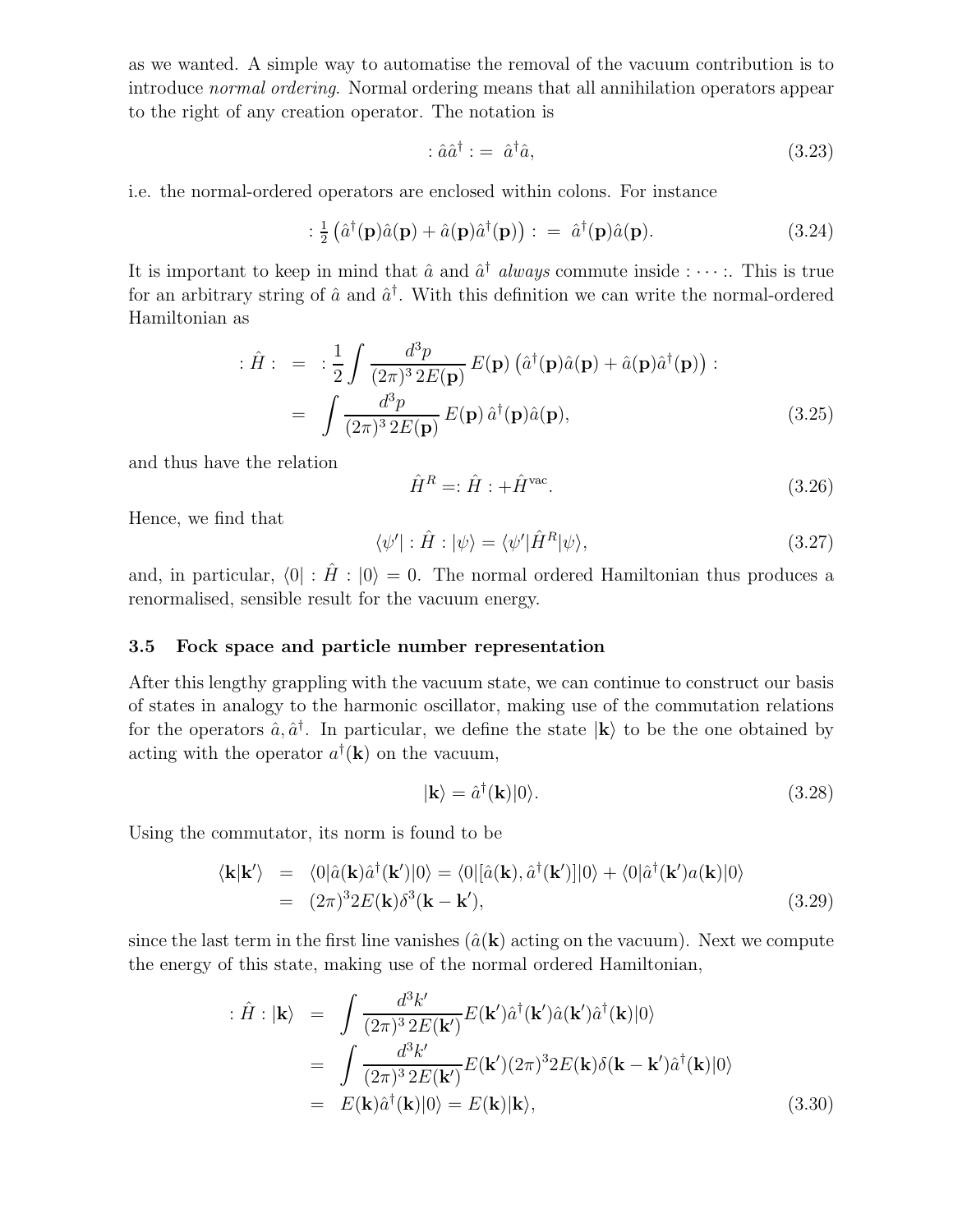and similarly one finds

$$
\hat{\mathbf{P}} : |\mathbf{k}\rangle = \mathbf{k}|\mathbf{k}\rangle. \tag{3.31}
$$

Observing that the normal ordering did its job and we obtain renormalised, finite results, we may now interpret the state  $|\mathbf{k}\rangle$ . It is a one-particle state for a relativistic particle of mass  $m$  and momentum  $\bf{k}$ , since acting on it with the energy-momentum operator returns the relativistic one particle energy-mometum dispersion relation,  $E(\mathbf{k}) = \sqrt{\mathbf{k}^2 + m^2}$ . The  $a^{\dagger}(\mathbf{k}), a(\mathbf{k})$  are creation and annihilation operators for particles of momentum **k**.

In analogy to the harmonic oscillator, the procedure can be continued to higher states. One easily checks that

$$
\hat{P}^{\mu} : \hat{a}^{\dagger}(\mathbf{k}_{2})\hat{a}^{\dagger}(\mathbf{k}_{1})|0\rangle = (k_{1}^{\mu} + k_{2}^{\mu})\hat{a}^{\dagger}(\mathbf{k}_{2})\hat{a}^{\dagger}(\mathbf{k}_{1})|0\rangle, \tag{3.32}
$$

and so the state

$$
|\mathbf{k}_2, \mathbf{k}_1\rangle = \frac{1}{\sqrt{2!}} \hat{a}^\dagger(\mathbf{k}_2) \hat{a}^\dagger(\mathbf{k}_1)|0\rangle
$$
 (3.33)

is a two-particle state (the factorial is there to have it normalised in the same way as the one-particle state), and so on for higher Fock states.

At the long last we can now see how the field in our free quantum field theory is related to particles. A particle of momentum **k** corresponds to an excited Fourier mode of a field. Since the field is a superpositon of all possible Fourier modes, one field is enough to describe all possible configurations representing one or many particles of the same kind in any desired momentum state.

Let us investigate what happens under interchange of the two particles. Since  $[\hat{a}^{\dagger}(\mathbf{k}_1), \hat{a}^{\dagger}(\mathbf{k})] = 0$  for all  $\mathbf{k}_1, \mathbf{k}_2$ , we see that

$$
|\mathbf{k}_2, \mathbf{k}_1\rangle = |\mathbf{k}_1, \mathbf{k}_2\rangle, \tag{3.34}
$$

and hence the state is symmetric under interchange of the two particles. Thus, the particles described by the scalar field are bosons.

Finally we complete the analogy to the harmonic oscillator by introducing a number operator

$$
\hat{N}(\mathbf{k}) = \hat{a}^{\dagger}(\mathbf{k})\hat{a}(\mathbf{k}), \quad \hat{\mathcal{N}} = \int d^3k \; \hat{a}^{\dagger}(\mathbf{k})\hat{a}(\mathbf{k}), \tag{3.35}
$$

which gives us the number of bosons described by a particular Fock state,

$$
\hat{\mathcal{N}}|0\rangle = 0, \quad \hat{\mathcal{N}}|\mathbf{k}\rangle = |\mathbf{k}\rangle, \quad \hat{\mathcal{N}}|\mathbf{k}_1 \dots \mathbf{k}_n\rangle = n|\mathbf{k}_1 \dots \mathbf{k}_n\rangle. \tag{3.36}
$$

Of course the normal-ordered Hamiltonian can now simply be given in terms of this operator,

$$
\hat{H} := \int \frac{d^3k}{(2\pi)^3 2E(\mathbf{k})} E(\mathbf{k}) \hat{N}(\mathbf{k}), \tag{3.37}
$$

i.e. when acting on a Fock state it simply sums up the energies of the individual particles to give

$$
\hat{H}: |\mathbf{k}_1 \dots \mathbf{k}_n\rangle = (E(\mathbf{k}_1) + \dots E(\mathbf{k}_n)) |\mathbf{k}_1 \dots \mathbf{k}_n\rangle.
$$
 (3.38)

This concludes the quantisation of our free scalar field theory. We have followed the canonical quantisation procedure familiar from quantum mechanics. Due to the infinite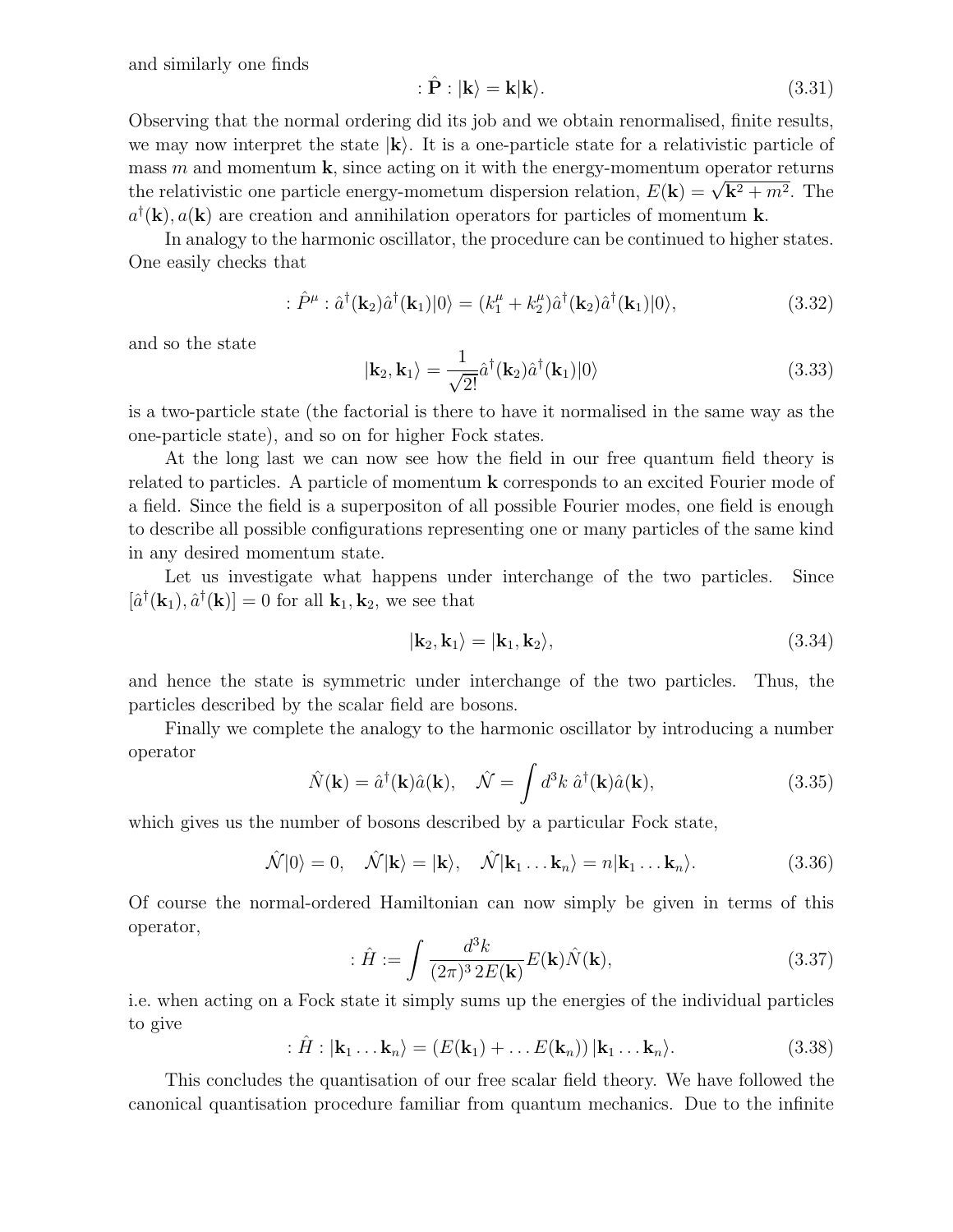number of degrees of freedom, we encountered a divergent vacuum energy, which we had to renormalise. The renormalised Hamiltonian and the Fock states that we constructed describe free relativistic, uncharged spin zero particles of mass m, such as neutral pions, for example.

If we want to describe charged pions as well, we need to introduce complex scalar fields, the real and imaginary parts being necessary to describe opposite charges. For particles with spin we need still more degrees of freedom and use vector or spinor fields, which have the appropriate rotation and Lorentz transformation properties. Moreover, for fermions there is the Pauli principle prohibiting identical particles with the same quantum numbers to occupy the same state, so the state vectors have to be anti-symmetric under interchange of two particles. This is achieved by imposing anti-commutation relations, rather than commutation relations, on the corresponding field operators. Apart from these complications which account for the nature of the particles, the formalism and quantisation procedure is the same as for the simpler scalar fields, to which we shall stick for this reason.

#### **Problems**

3.1 Using the expressions for  $\hat{\phi}$  and  $\hat{\pi}$  in terms of  $\hat{a}$  and  $\hat{a}^{\dagger}$ , show that the unequal time commutator  $\left[\hat{\phi}(x), \hat{\pi}(x')\right]$  is given by

$$
\left[\hat{\phi}(x), \hat{\pi}(x')\right] = \frac{i}{2} \int \frac{d^3p}{(2\pi)^3} \left(e^{ip \cdot (x-x')} + e^{-ip \cdot (x-x')} \right).
$$

Show that for  $t = t'$  one recovers the equal time commutator

$$
\left[\hat{\phi}(\mathbf{x},t),\hat{\pi}(\mathbf{x}',t)\right]=i\delta^3(\mathbf{x}-\mathbf{x}').
$$

3.2 Being time-dependent Heisenberg operators, the operators  $\hat{O} = \hat{\phi}(\mathbf{x}, t), \hat{\pi}(\mathbf{x}, t)$  of scalar field theory obey the Heisenberg equation

$$
i\frac{\partial}{\partial t}\hat{O} = [\hat{O}, \hat{H}].
$$

In analogy to what you did in problem 1.5, demonstrate the equivalence of this equation with the Klein-Gordon equation.

3.3 Express the Hamiltonian

$$
\hat{H} = \frac{1}{2} \int d^3x \left\{ \partial_0 \hat{\phi} \right\}^2 + (\nabla \hat{\phi})^2 + m^2 \hat{\phi}^2 \right\}
$$

of the quantised free scalar field theory in terms of creation and annihilation operators and show that it is given by

$$
\hat{H} = \frac{1}{2} \int \frac{d^3p}{(2\pi)^3 2E(\mathbf{p})} E(\mathbf{p}) \left\{ \hat{a}^\dagger(\mathbf{p}) \hat{a}(\mathbf{p}) + \hat{a}(\mathbf{p}) \hat{a}^\dagger(\mathbf{p}) \right\}.
$$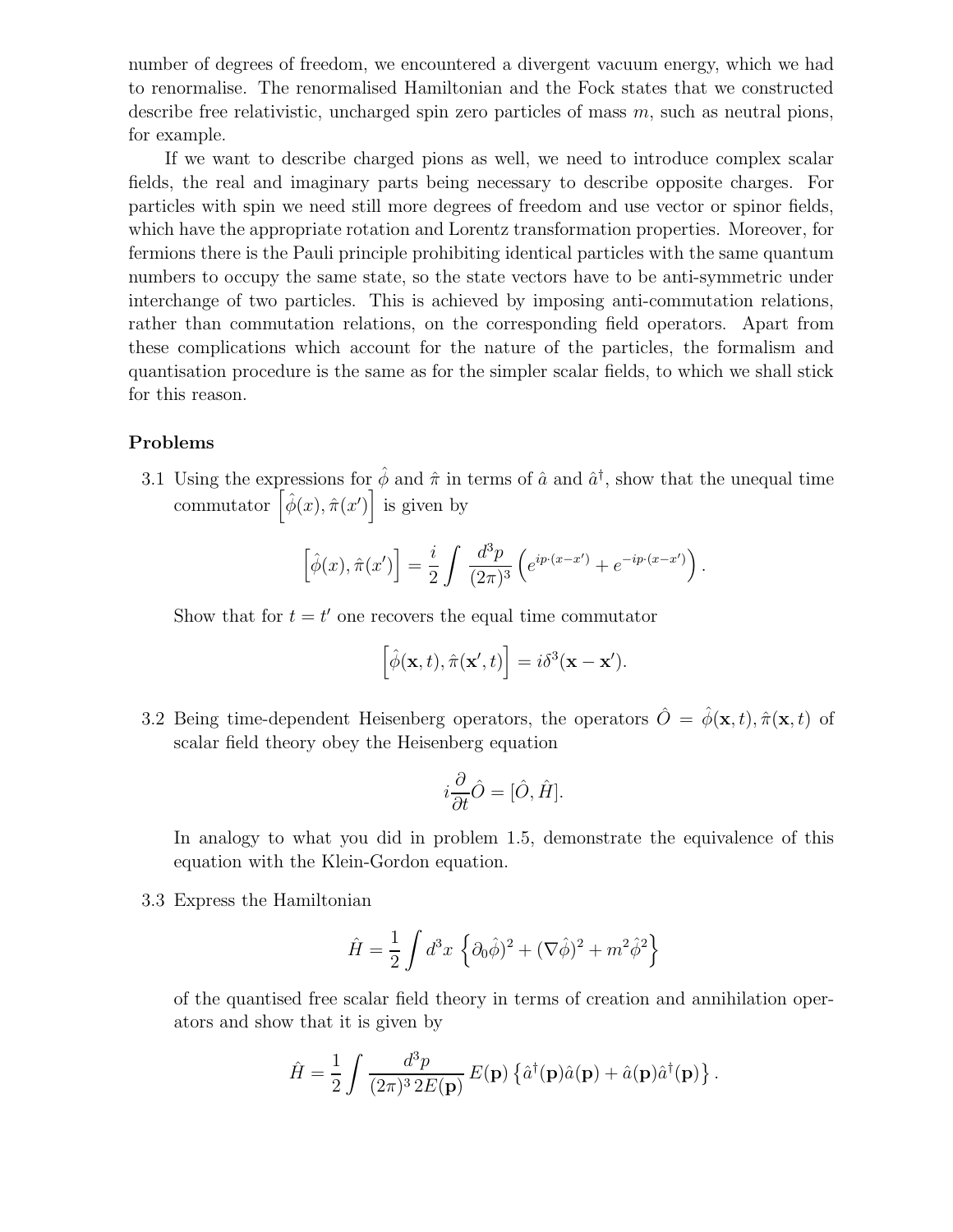3.3 Prove the commutator relation

$$
\left[:\hat{P}^{\mu} : \hat{a}^{\dagger}(\mathbf{k})\right] = k^{\mu}\hat{a}^{\dagger}(\mathbf{k})
$$

to show that

$$
\hat{P}^{\mu} : \hat{a}^{\dagger}(\mathbf{k}_{2})\hat{a}^{\dagger}(\mathbf{k}_{1})|0\rangle = (k_{1}^{\mu} + k_{2}^{\mu})\,\hat{a}^{\dagger}(\mathbf{k}_{2})\hat{a}^{\dagger}(\mathbf{k}_{1})|0\rangle. \tag{3.39}
$$

Interpret the physics of this result.

3.4 Prove by induction that

$$
\int \frac{d^3p}{(2\pi)^3 2E(\mathbf{p})} \hat{a}^{\dagger}(\mathbf{p}) \hat{a}(\mathbf{p}) \underbrace{\left|\mathbf{k},\ldots,\mathbf{k}\right\rangle}_{n \text{ momenta}} = n \underbrace{\left|\mathbf{k},\ldots,\mathbf{k}\right\rangle}_{n \text{ momenta}}.
$$

[**Hint:** induction proceeds in two steps. *i)* show that the statement is true for some starting value of n;  $ii)$  show that if the statement holds for some general n, then it also holds for  $n+1$ .

## **4 Interacting scalar fields**

From now on we shall always discuss quantised real scalar fields. It is then convenient to drop the "hats" on the operators that we have considered up to now. So far we have only discussed free fields without any interaction between them, which we could solve exactly in terms of plane waves. As this does not make for a very interesting theory, let us now add an interaction Lagrangian  $\mathcal{L}_{int}$ . The full Lagrangian  $\mathcal{L}$  is given by

$$
\mathcal{L} = \mathcal{L}_0 + \mathcal{L}_{\text{int}} \tag{4.1}
$$

where

$$
\mathcal{L}_0 = \frac{1}{2} \partial_\mu \phi \, \partial^\mu \phi - \frac{1}{2} m^2 \phi^2 \tag{4.2}
$$

is the free Lagrangian density discussed before. The Hamiltonian density of the interaction is related to  $\mathcal{L}_{int}$  simply by

$$
\mathcal{H}_{\text{int}} = -\mathcal{L}_{\text{int}},\tag{4.3}
$$

which follows from its definition. We shall leave the details of  $\mathcal{L}_{int}$  unspecified for the moment. What we will be concerned with mostly are scattering processes, in which two initial particles with momenta  $p_1$  and  $p_2$  scatter, thereby producing a number of particles in the final state, characterised by momenta  $\mathbf{k}_1,\ldots,\mathbf{k}_n$ . This is schematically shown in Fig. 4. Our task is to find a description of such a scattering process in terms of the underlying quantum field theory.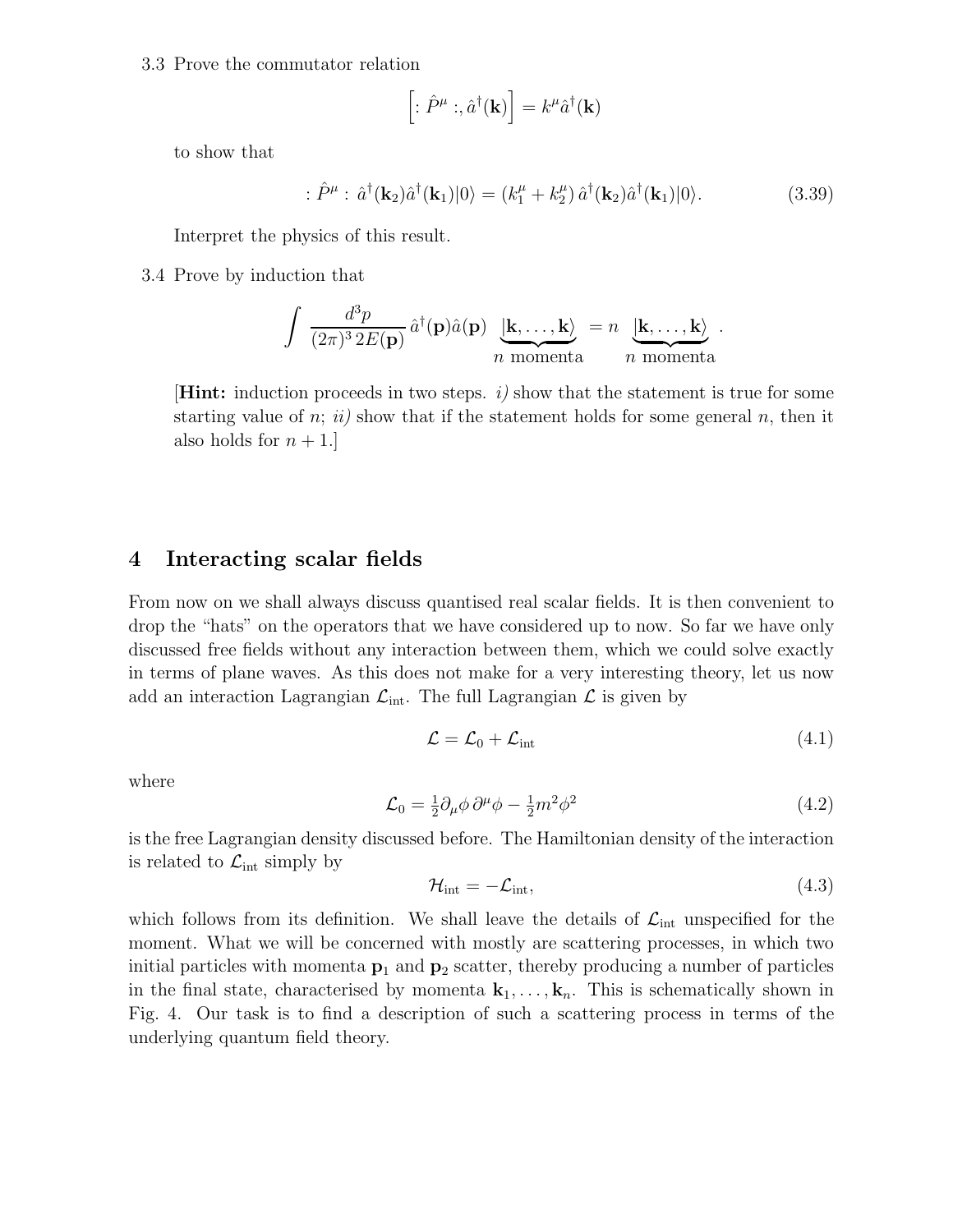

**Figure 4**: Scattering of two initial particles with momenta **<sup>p</sup>**<sup>1</sup> and **<sup>p</sup>**<sup>2</sup> into <sup>n</sup> particles with momenta  $\mathbf{k}_1,\ldots,\mathbf{k}_n$  in the final state.

#### **4.1 The** S**-matrix**

The timescales over which interactions happen are extremely short. The scattering (interaction) process takes place during a short interval around some particular time  $t$  with  $-\infty \ll t \ll \infty$ . Long before t, the incoming particles evolve independently and freely. They are described by a field operator  $\phi_{\rm in}$  defined through

$$
\lim_{t \to -\infty} \phi(x) = \phi_{\text{in}}(x),\tag{4.4}
$$

which acts on a corresponding basis of  $|in\rangle$  states. Long after the collision the particles in the final state evolve again like in the free theory, and the corresponding operator is

$$
\lim_{t \to +\infty} \phi(x) = \phi_{\text{out}}(x),\tag{4.5}
$$

acting on states  $|out\rangle$ . The fields  $\phi_{in}$ ,  $\phi_{out}$  are the asymptotic limits of the Heisenberg operator  $\phi$ . They both satisfy the free Klein-Gordon equation, i.e.

$$
(\Box + m^2)\phi_{\rm in}(x) = 0, \qquad (\Box + m^2)\phi_{\rm out}(x) = 0. \tag{4.6}
$$

Operators describing free fields can be expressed as a superposition of plane waves (see Eq. (3.6)). Thus, for  $\phi_{\rm in}$  we have

$$
\phi_{\rm in}(x) = \int \frac{d^3k}{(2\pi)^3 2E(\mathbf{k})} \left( e^{ik \cdot x} a_{\rm in}^\dagger(\mathbf{k}) + e^{-ik \cdot x} a_{\rm in}(\mathbf{k}) \right), \tag{4.7}
$$

with an entirely analogous expression for  $\phi_{\text{out}}(x)$ . Note that the operators  $a^{\dagger}$  and a also carry subscripts "in" and "out".

We can now use the creation operators  $a_{in}^{\dagger}$  and  $a_{out}^{\dagger}$  to build up Fock states from the vacuum. For instance

$$
a_{\text{in}}^{\dagger}(\mathbf{p}_1) a_{\text{in}}^{\dagger}(\mathbf{p}_2) |0\rangle = |\mathbf{p}_1, \mathbf{p}_2; \text{in}\rangle, \tag{4.8}
$$

$$
a_{\text{out}}^{\dagger}(\mathbf{k}_1)\cdots a_{\text{out}}^{\dagger}(\mathbf{k}_n)|0\rangle = |\mathbf{k}_1,\ldots,\mathbf{k}_n;\text{out}\rangle. \tag{4.9}
$$

We must now distinguish between Fock states generated by  $a_{\text{in}}^{\dagger}$  and  $a_{\text{out}}^{\dagger}$ , and therefore we have labelled the Fock states accordingly. In eqs.  $(4.8)$  and  $(4.9)$  we have assumed that there is a stable and unique vacuum state:

$$
|0\rangle = |0; \text{in}\rangle = |0; \text{out}\rangle. \tag{4.10}
$$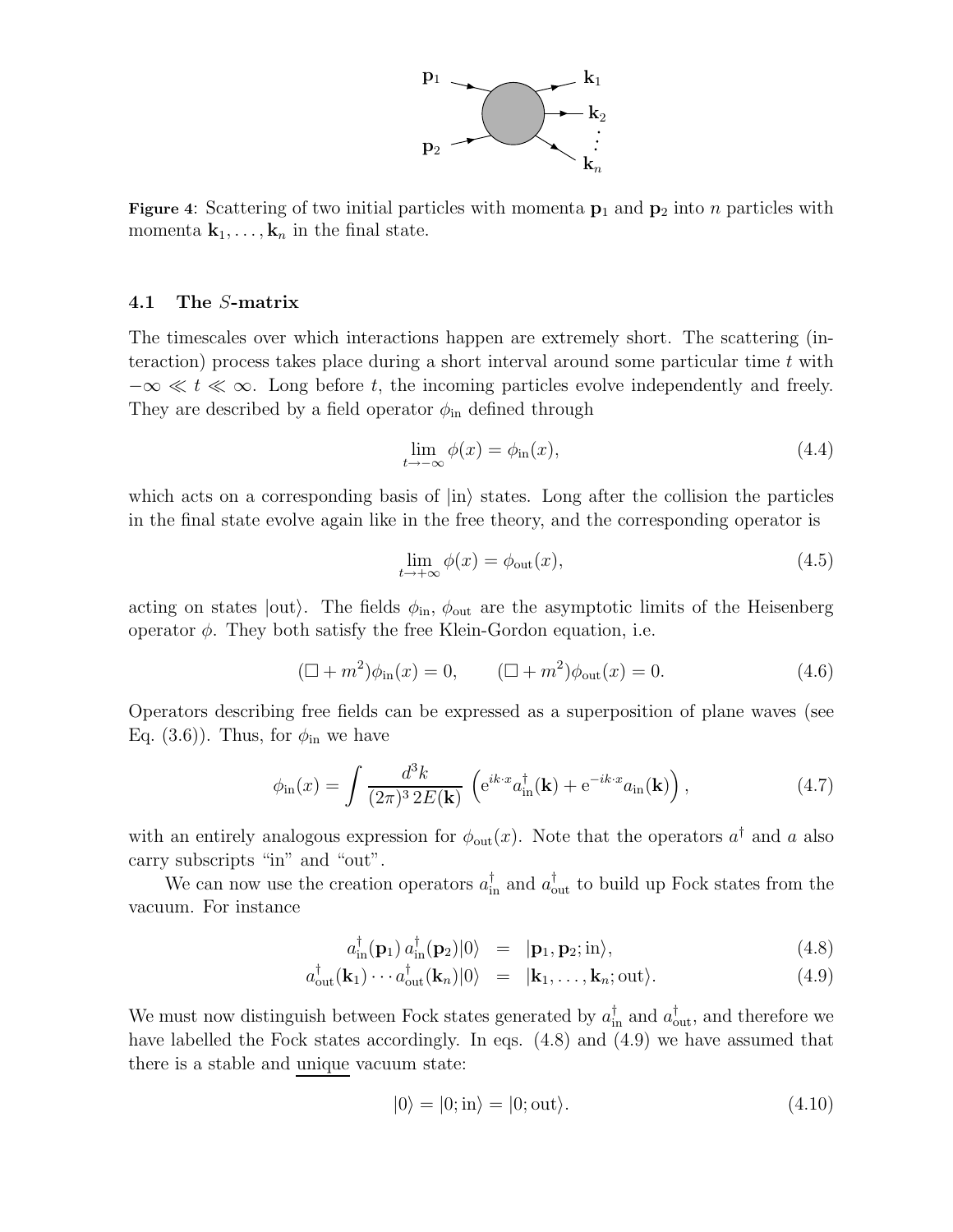Mathematically speaking, the  $a_{\text{in}}^{\dagger}$ 's and  $a_{\text{out}}^{\dagger}$ 's generate two different bases of the Fock space. Since the physics that we want to describe must be independent of the choice of basis, expectation values expressed in terms of "in" and "out" operators and states must satisfy

$$
\langle \text{in} | \phi_{\text{in}}(x) | \text{in} \rangle = \langle \text{out} | \phi_{\text{out}}(x) | \text{out} \rangle. \tag{4.11}
$$

Here  $|in\rangle$  and  $|out\rangle$  denote generic "in" and "out" states. We can relate the two bases by introducing a unitary operator S such that

$$
\phi_{\rm in}(x) = S \phi_{\rm out}(x) S^{\dagger} \tag{4.12}
$$

$$
|\text{in}\rangle = S |\text{out}\rangle, \quad |\text{out}\rangle = S^{\dagger} |\text{in}\rangle, \quad S^{\dagger} S = 1. \tag{4.13}
$$

S is called the <u>S-matrix</u> or S-operator. Note that the plane wave solutions of  $\phi_{\rm in}$  and  $\phi_{\rm out}$ also imply that

$$
a_{\rm in}^{\dagger} = S a_{\rm out}^{\dagger} S^{\dagger}, \qquad \hat{a}_{\rm in} = S \,\hat{a}_{\rm out} \, S^{\dagger}.
$$

By comparing "in" with "out" states one can extract information about the interaction – this is the very essence of detector experiments, where one tries to infer the nature of the interaction by studying the products of the scattering of particles that have been collided with known energies. As we will see below, this information is contained in the elements of the S-matrix.

By contrast, in the absence of any interaction, i.e. for  $\mathcal{L}_{int} = 0$  the distinction between  $\phi_{\rm in}$  and  $\phi_{\rm out}$  is not necessary. They can thus be identified, and then the relation between different bases of the Fock space becomes trivial,  $S = 1$ , as one would expect.

What we are ultimately interested in are transition amplitudes between an initial state i of, say, two particles of momenta  $\mathbf{p}_1, \mathbf{p}_2$ , and a final state f, for instance n particles of unequal momenta. The transition amplitude is then given by

$$
\langle f, \text{ out} | i, \text{ in} \rangle = \langle f, \text{ out} | S | i, \text{ out} \rangle = \langle f, \text{ in} | S | i, \text{ in} \rangle \equiv S_{\text{fi}}.
$$
 (4.15)

The S-matrix element  $S_f$  therefore describes the transition amplitude for the scattering process in question. The scattering cross section, which is a measurable quantity, is then proportional to  $|S_{\rm fi}|^2$ . All information about the scattering is thus encoded in the Smatrix, which must therefore be closely related to the interaction Hamiltonian density  $\mathcal{H}_{\text{int}}$ . However, before we try to derive the relation between S and  $\mathcal{H}_{\text{int}}$  we have to take a slight detour.

### **4.2 More on time evolution: Dirac picture**

The operators  $\phi(\mathbf{x}, t)$  and  $\pi(\mathbf{x}, t)$  which we have encountered are Heisenberg fields and thus time-dependent. The state vectors are time-independent in the sense that they do not satisfy a non-trivial equation of motion. Nevertheless, state vectors in the Heisenberg picture can carry a time label. For instance, the "in"-states of the previous subsection are defined at  $t = -\infty$ . The relation of the Heisenberg operator  $\phi_H(x)$  with its counterpart  $\phi_S$  in the Schrödinger picture is given by

$$
\phi_H(\mathbf{x}, t) = e^{iHt} \phi_S e^{-iHt}, \qquad H = H_0 + H_{\text{int}},
$$
\n(4.16)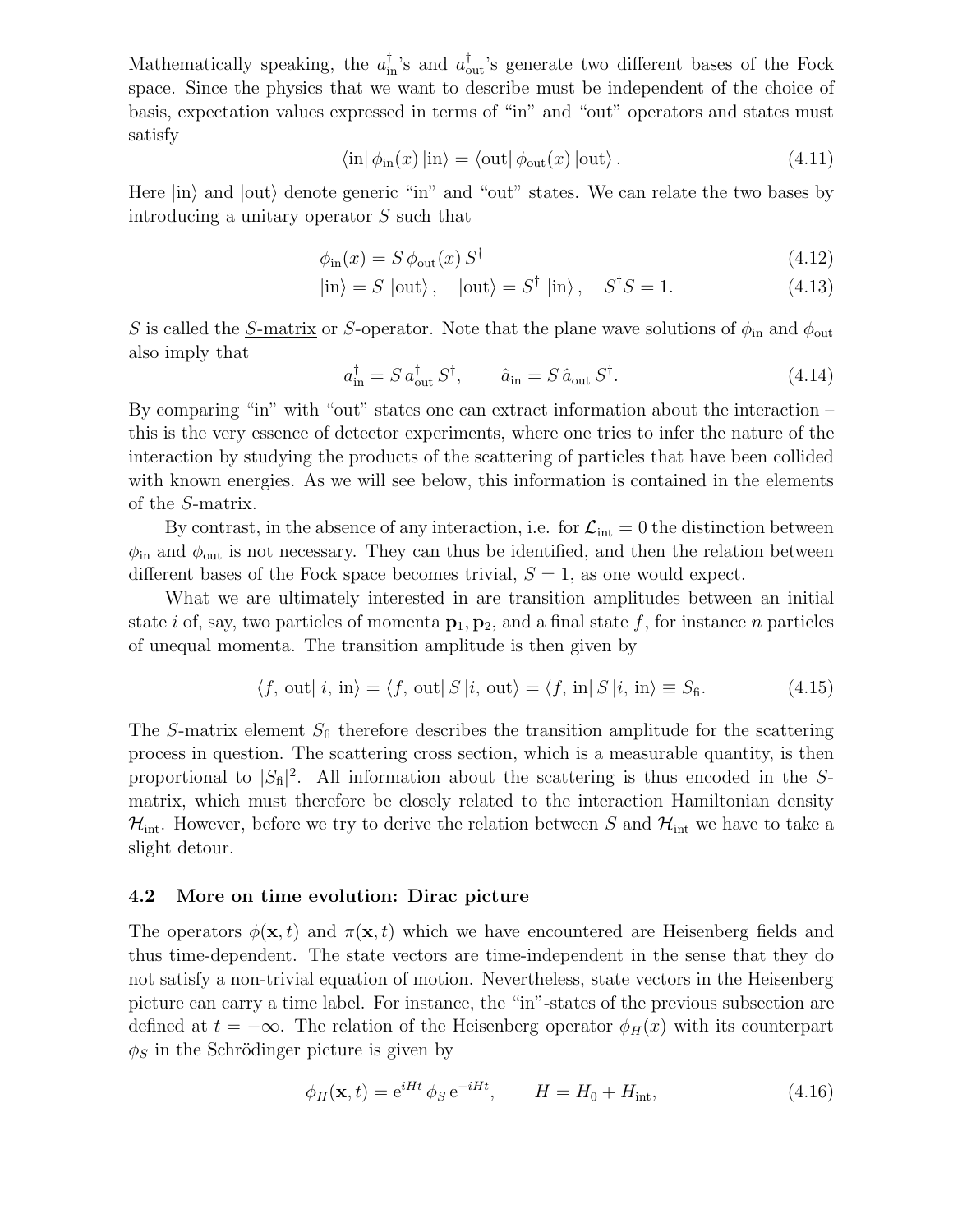Note that this relation involves the *full* Hamiltonian  $H = H_0 + H_{int}$  in the interacting theory. We have so far found solutions to the Klein-Gordon equation in the free theory, and so we know how to handle time evolution in this case. However, in the interacting case the Klein-Gordon equation has an extra term,

$$
(\Box + m^2)\phi(x) + \frac{\delta V_{\text{int}}(\phi)}{\delta \phi} = 0,
$$
\n(4.17)

due to the potential of the interactions. Apart from very special cases of this potential, the equation cannot be solved anymore in closed form, and thus we no longer know the time evolution. It is therefore useful to introduce a new quantum picture for the interacting theory, in which the time dependence is governed by  $H_0$  only. This is the so-called  $Dirac$ or Interaction picture. The relation between fields in the Interaction picture,  $\phi_I$ , and in the Schrödinger picture,  $\phi_S$ , is given by

$$
\phi_I(\mathbf{x},t) = e^{iH_0t} \phi_S e^{-iH_0t}.
$$
\n(4.18)

At  $t = -\infty$  the interaction vanishes, i.e.  $H_{int} = 0$ , and hence the fields in the Interaction and Heisenberg pictures are identical, i.e.  $\phi_H(\mathbf{x}, t) = \phi_I(\mathbf{x}, t)$  for  $t \to -\infty$ . The relation between  $\phi_H$  and  $\phi_I$  can be worked out easily:

$$
\phi_H(\mathbf{x}, t) = e^{iHt} \phi_S e^{-iHt}
$$
\n
$$
= e^{iHt} e^{-iH_0t} \underbrace{e^{iH_0t} \phi_S e^{-iH_0t}}_{\phi_I(\mathbf{x}, t)} e^{iH_0t} e^{-iHt}
$$
\n
$$
= U^{-1}(t) \phi_I(\mathbf{x}, t) U(t), \qquad (4.19)
$$

where we have introduced the unitary operator  $U(t)$ 

$$
U(t) = e^{iH_0t} e^{-iHt}, \qquad U^{\dagger} U = 1. \tag{4.20}
$$

The field  $\phi_H(\mathbf{x}, t)$  contains the information about the interaction, since it evolves over time with the full Hamiltonian. In order to describe the "in" and "out" field operators, we can now make the following identifications:

$$
t \to -\infty \quad : \quad \phi_{\text{in}}(\mathbf{x}, t) = \phi_I(\mathbf{x}, t) = \phi_H(\mathbf{x}, t), \tag{4.21}
$$

$$
t \to +\infty \quad : \quad \phi_{\text{out}}(\mathbf{x}, t) = \phi_H(\mathbf{x}, t). \tag{4.22}
$$

Furthermore, since the fields  $\phi_I$  evolve over time with the free Hamiltonian  $H_0$ , they always act in the basis of "in" vectors, such that

$$
\phi_{\rm in}(\mathbf{x},t) = \phi_I(\mathbf{x},t), \qquad -\infty < t < \infty. \tag{4.23}
$$

The relation between  $\phi_I$  and  $\phi_H$  at any time t is given by

$$
\phi_I(\mathbf{x},t) = U(t)\,\phi_H(\mathbf{x},t)\,U^{-1}(t). \tag{4.24}
$$

As  $t \to \infty$  the identifications of eqs. (4.22) and (4.23) yield

$$
\phi_{\rm in} = U(\infty) \, \phi_{\rm out} \, U^{\dagger}(\infty). \tag{4.25}
$$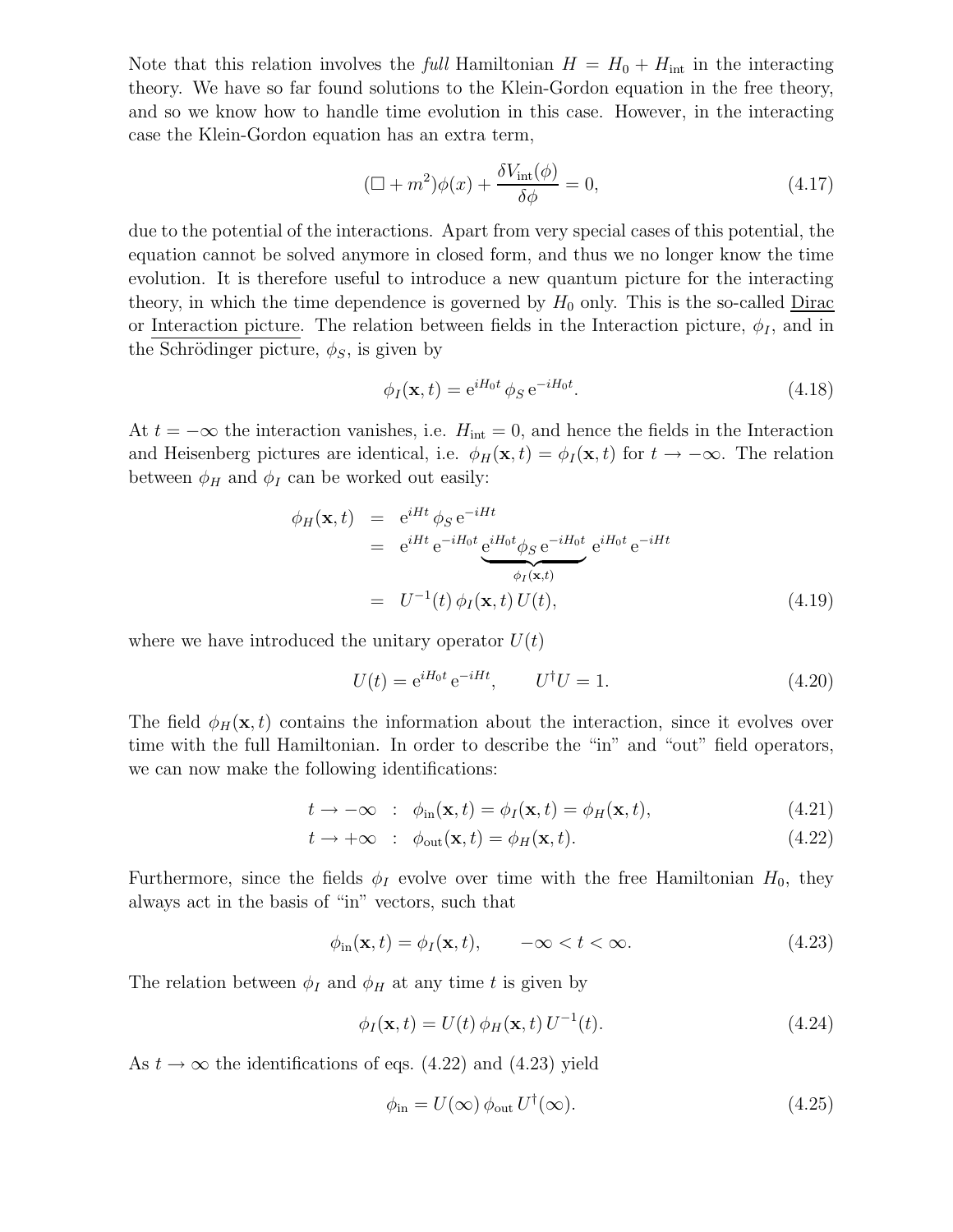From the definition of the S-matrix, Eq. (4.12) we then read off that

$$
\lim_{t \to \infty} U(t) = S. \tag{4.26}
$$

We have thus derived a formal expression for the S-matrix in terms of the operator  $U(t)$ , which tells us how operators and state vectors deviate from the free theory at time  $t$ , measured relative to  $t_0 = -\infty$ , i.e. long before the interaction process.

An important boundary condition for  $U(t)$  is

$$
\lim_{t \to -\infty} U(t) = 1. \tag{4.27}
$$

What we mean here is the following: the operator  $U$  actually describes the evolution relative to some initial time  $t_0$ , which we will normally suppress, i.e. we write  $U(t)$ instead of  $U(t, t_0)$ . We regard  $t_0$  merely as a time label and fix it at  $-\infty$ , where the interaction vanishes. Equation (4.27) then simply states that U becomes unity as  $t \to t_0$ , which means that in this limit there is no distinction between Heisenberg and Dirac fields.

Using the definition of  $U(t)$ , Eq. (4.20), it is an easy exercise to derive the equation of motion for  $U(t)$ :

$$
i\frac{d}{dt}U(t) = H_{\rm int}(t)U(t), \qquad H_{\rm int}(t) = e^{iH_0t} H_{\rm int} e^{-iH_0t}.
$$
 (4.28)

The time-dependent operator  $H_{\text{int}}(t)$  is defined in the interaction picture, and depends on the fields  $\phi_{\rm in}$ ,  $\pi_{\rm in}$  in the "in" basis. Let us now solve the equation of motion for  $U(t)$ with the boundary condition  $\lim_{t\to-\infty} U(t) = 1$ . Integrating Eq. (4.28) gives

$$
\int_{-\infty}^{t} \frac{d}{dt_{1}} U(t_{1}) dt_{1} = -i \int_{-\infty}^{t} H_{int}(t_{1}) U(t_{1}) dt_{1}
$$
\n
$$
U(t) - U(-\infty) = -i \int_{-\infty}^{t} H_{int}(t_{1}) U(t_{1}) dt_{1}
$$
\n
$$
\Rightarrow U(t) = 1 - i \int_{-\infty}^{t} H_{int}(t_{1}) U(t_{1}) dt_{1}.
$$
\n(4.29)

The rhs. still depends on U, but we can substitute our new expression for  $U(t)$  into the integrand, which gives

$$
U(t) = 1 - i \int_{-\infty}^{t} H_{int}(t_1) \left\{ 1 - i \int_{-\infty}^{t_1} H_{int}(t_2) U(t_2) dt_2 \right\} dt_1
$$
  
= 1 - i  $\int_{-\infty}^{t} H_{int}(t_1) dt_1 - \int_{-\infty}^{t} dt_1 H_{int}(t_1) \int_{-\infty}^{t_1} dt_2 H_{int}(t_2) U(t_2), \quad (4.30)$ 

where  $t_2 < t_1 < t$ . This procedure can be iterated further, so that the *n*th term in the sum is

$$
(-i)^{n} \int_{-\infty}^{t} dt_{1} \int_{-\infty}^{t_{1}} dt_{2} \cdots \int_{-\infty}^{t_{n-1}} dt_{n} H_{\text{int}}(t_{1}) H_{\text{int}}(t_{2}) \cdots H_{\text{int}}(t_{n}). \tag{4.31}
$$

This iterative solution could be written in much more compact form, were it not for the fact that the upper integration bounds were all different, and that the ordering  $t_n$  <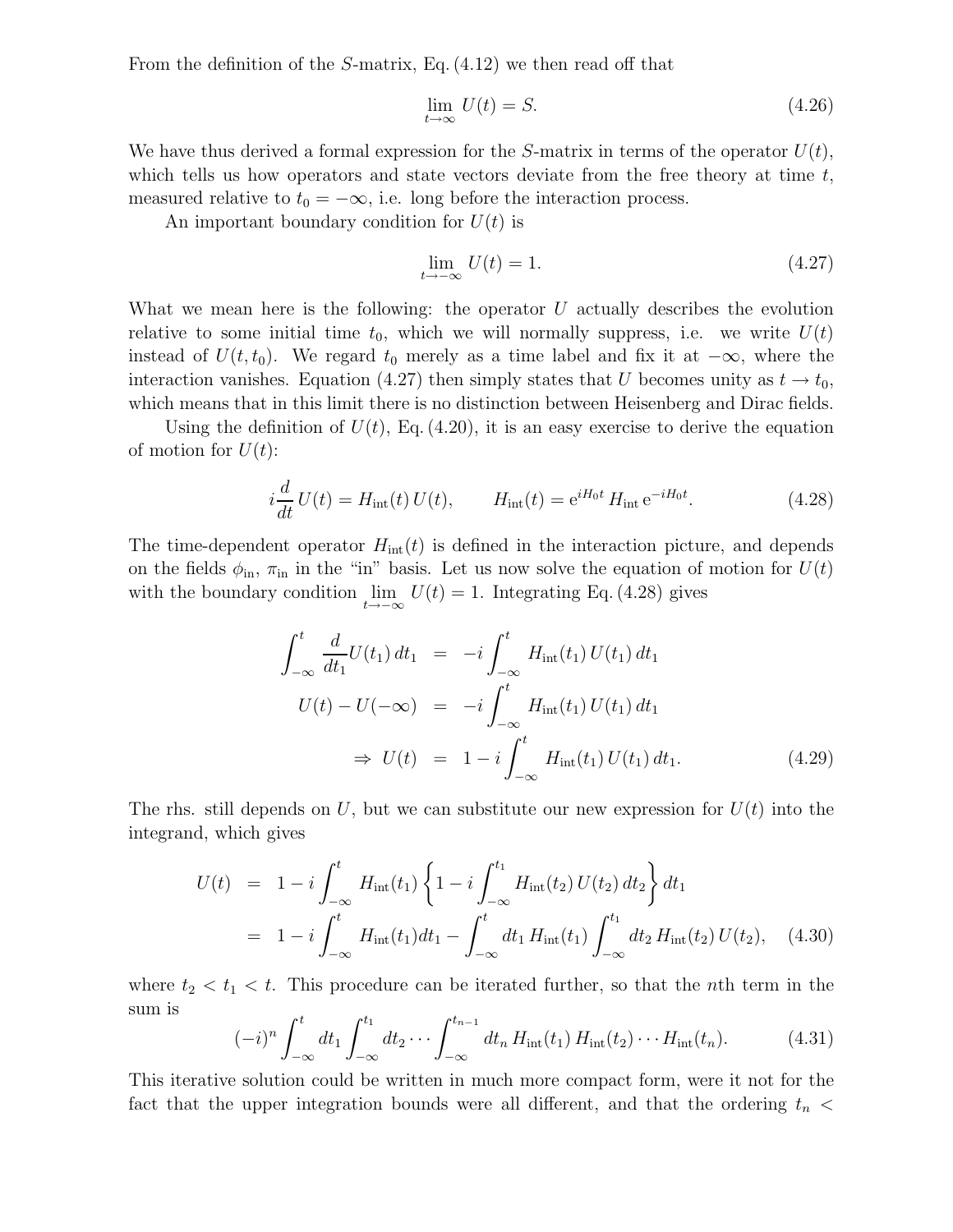$t_{n-1}$  < ... < t<sub>1</sub> < t had to be obeyed. Time ordering is an important issue, since one has to ensure that the interaction Hamiltonians act at the proper time, thereby ensuring the causality of the theory. By introducing the time-ordered product of operators, one can use a compact notation, such that the resulting expressions still obey causality. The time-ordered product of two fields  $\phi(t_1)$  and  $\phi(t_2)$  is defined as

$$
T\{\phi(t_1)\,\phi(t_2)\} = \begin{cases} \phi(t_1)\phi(t_2) & t_1 > t_2 \\ \phi(t_2)\phi(t_1) & t_1 < t_2 \end{cases}
$$
  

$$
\equiv \theta(t_1 - t_2)\,\phi(t_1)\phi(t_2) + \theta(t_2 - t_1)\,\phi(t_2)\phi(t_1), \tag{4.32}
$$

where  $\theta$  denotes the step function. The generalisation to products of n operators is obvious. Using time ordering for the *n*th term of Eq.  $(4.31)$  we obtain

$$
\frac{(-i)^n}{n!} \prod_{i=1}^n \int_{-\infty}^t dt_i \ T\{H_{\rm int}(t_1) H_{\rm int}(t_2) \cdots H_{\rm int}(t_n)\},\tag{4.33}
$$

and since this looks like the nth term in the series expansion of an exponential, we can finally rewrite the solution for  $U(t)$  in compact form as

$$
U(t) = T \exp\left\{-i \int_{-\infty}^{t} H_{\text{int}}(t') dt'\right\},\qquad(4.34)
$$

where the "T" in front ensures the correct time ordering.

#### **4.3** S**-matrix and Green's functions**

The S-matrix, which relates the "in" and "out" fields before and after the scattering process, can be written as

$$
S = 1 + iT,\tag{4.35}
$$

where  $T$  is commonly called the  $T$ -matrix. The fact that  $S$  contains the unit operator means that also the case where none of the particles scatter is encoded in S. On the other hand, the non-trivial case is described by the T-matrix, and this is what we are interested in. However, the S-matrix is not easily usable for practical calculations. As it stands now, it is a rather abstract concept, and we still have to relate it to the field operators appearing in our Lagrangian. This is achieved by establishing a general relation between S-matrix elements and n-point Green's functions,

$$
G^{n}(x_1, \ldots x_n) = \langle 0|T(\phi(x_1) \ldots \phi(x_n))|0\rangle.
$$
\n(4.36)

Once this step is completed, then for any given Lagrange density we may compute the Green's functions of the fields, which will in turn give us the S-matrix elements providing the link to experiment. In order to achieve this, we have to express the "in/out"-states in terms of creation operators  $a_{\text{in/out}}^{\dagger}$  and the vacuum, then express the creation operators by the fields  $\phi_{\text{in/out}}$ , and finally use the time evolution to connect those with the fields  $\phi$ in our Lagrangian.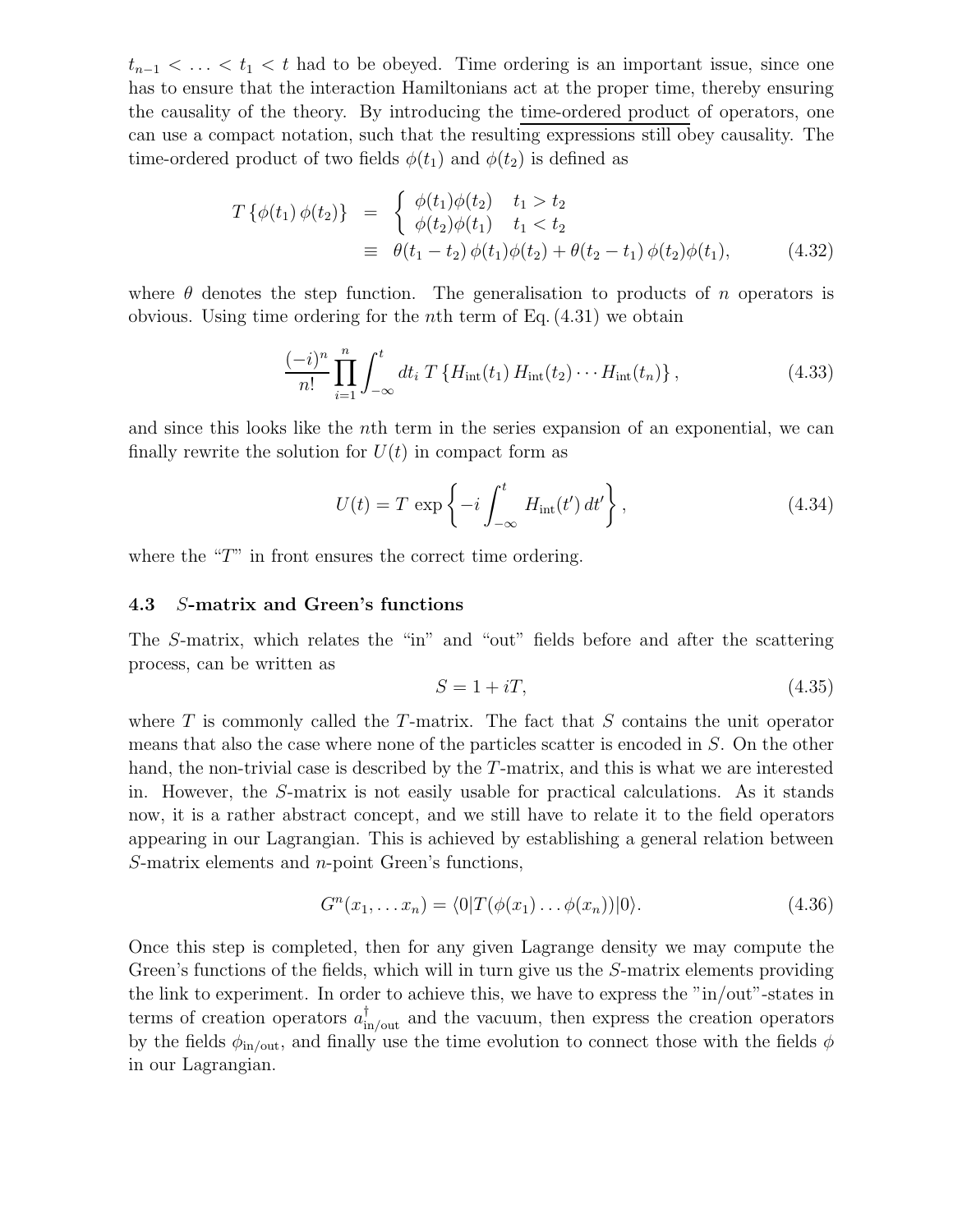Let us consider again the scattering process depicted in Fig. 4. The S-matrix element in this case is

$$
S_{\text{fi}} = \langle \mathbf{k}_1, \mathbf{k}_2, \dots, \mathbf{k}_n; \text{out} | \mathbf{p}_1, \mathbf{p}_2; \text{in} \rangle
$$
  
=  $\langle \mathbf{k}_1, \mathbf{k}_2, \dots, \mathbf{k}_n; \text{out} | a_{\text{in}}^{\dagger}(\mathbf{p}_1) | \mathbf{p}_2; \text{in} \rangle,$  (4.37)

where  $a_{\text{in}}^{\dagger}$  is the creation operator pertaining to the "in" field  $\phi_{\text{in}}$ . Our task is now to express  $a_{\text{in}}^{\dagger}$  in terms of  $\phi_{\text{in}}$ , and repeat this procedure for all other momenta labelling our Fock states.

The following identities will prove useful

$$
a^{\dagger}(\mathbf{p}) = i \int d^3x \left\{ \left( \partial_0 e^{-iq \cdot x} \right) \phi(x) - e^{-iq \cdot x} \left( \partial_0 \phi(x) \right) \right\}
$$
  
\n
$$
\equiv -i \int d^3x e^{-iq \cdot x} \overleftrightarrow{\partial_0} \phi(x),
$$
  
\n
$$
\hat{a}(\mathbf{p}) = -i \int d^3x \left\{ \left( \partial_0 e^{iq \cdot x} \right) \phi(x) - e^{iq \cdot x} \left( \partial_0 \phi(x) \right) \right\}
$$
  
\n
$$
\equiv i \int d^3x e^{iq \cdot x} \overleftrightarrow{\partial_0} \phi(x).
$$
\n(4.39)

The S-matrix element can then be rewritten as

$$
S_{\text{fi}} = -i \int d^3 x_1 e^{-ip_1 \cdot x_1} \overrightarrow{\partial_0} \left\langle \mathbf{k}_1, \dots, \mathbf{k}_n; \text{out} \middle| \phi_{\text{in}}(x_1) \middle| \mathbf{p}_2; \text{in} \right\rangle
$$
  
=  $-i \lim_{t_1 \to -\infty} \int d^3 x_1 e^{-ip_1 \cdot x_1} \overrightarrow{\partial_0} \left\langle \mathbf{k}_1, \dots, \mathbf{k}_n; \text{out} \middle| \phi(x_1) \middle| \mathbf{p}_2; \text{in} \right\rangle$ , (4.40)

where in the last line we have used Eq. (4.4) to replace  $\phi_{\rm in}$  by  $\phi$ . We can now rewrite  $\lim_{t_1\to-\infty}$  using the following identity, which holds for an arbitrary, differentiable function  $f(t)$ , whose limit  $t \to \pm \infty$  exists:

$$
\lim_{t \to -\infty} f(t) = \lim_{t \to +\infty} f(t) - \int_{-\infty}^{+\infty} \frac{df}{dt} dt.
$$
\n(4.41)

The S-matrix element then reads

$$
S_{\text{fi}} = -i \lim_{t_1 \to +\infty} \int d^3 x_1 e^{-ip_1 \cdot x_1} \overrightarrow{\partial_0} \langle \mathbf{k}_1, \dots, \mathbf{k}_n; \text{out} | \phi(x_1) | \mathbf{p}_2; \text{in} \rangle +i \int_{-\infty}^{+\infty} dt_1 \frac{\partial}{\partial t_1} \left\{ \int d^3 x_1 e^{-ip_1 \cdot x_1} \overrightarrow{\partial_0} \langle \mathbf{k}_1, \dots, \mathbf{k}_n; \text{out} | \phi(x_1) | \mathbf{p}_2; \text{in} \rangle \right\} (4.42)
$$

The first term in this expression involves  $\lim_{t_1\to+\infty}\phi=\phi_{\text{out}}$ , which gives rise to a contribution

$$
\propto \langle \mathbf{k}_1, \dots, \mathbf{k}_n; \text{out} | a_{\text{out}}^{\dagger}(\mathbf{p}_1) | \mathbf{p}_2; \text{in} \rangle.
$$
 (4.43)

This is non-zero only if  $\mathbf{p}_1$  is equal to one of  $\mathbf{k}_1,\ldots,\mathbf{k}_n$ . This, however, means that the particle with momentum **p**<sup>1</sup> does not scatter, and hence the first term does not contribute to the T-matrix of Eq. (4.35). We are then left with the following expression for  $S<sub>f</sub>$ :

$$
S_{\text{fi}} = -i \int d^4x_1 \left\langle \mathbf{k}_1, \dots, \mathbf{k}_n; \text{out} \middle| \partial_0 \left\{ \left( \partial_0 e^{-ip_1 \cdot x_1} \right) \phi(x_1) - e^{-ip_1 \cdot x_1} \left( \partial_0 \phi(x_1) \right) \right\} \middle| \mathbf{p}_2; \text{in} \right\rangle. \tag{4.44}
$$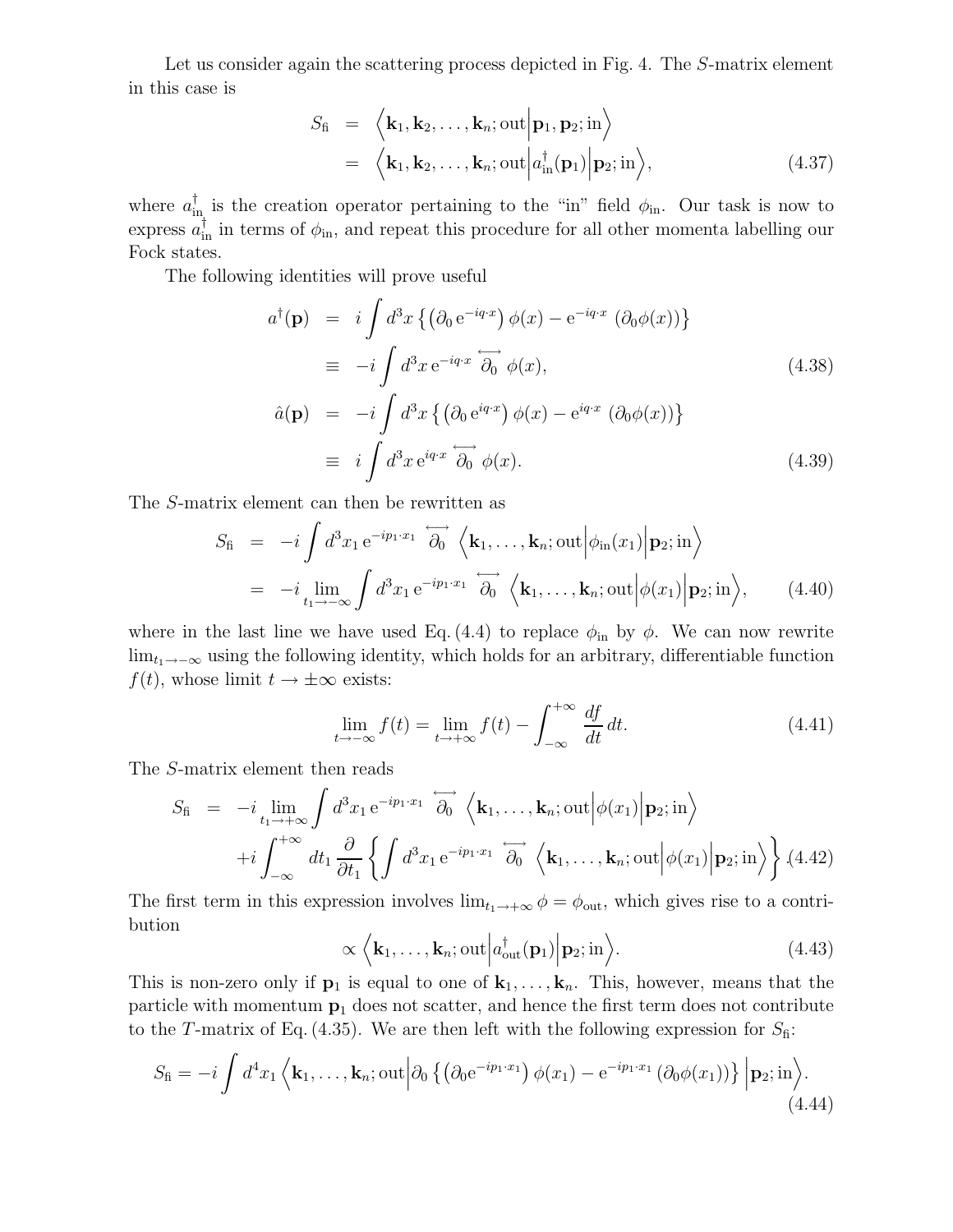The time derivatives in the integrand can be worked out:

$$
\partial_0 \left\{ \left( \partial_0 e^{-ip_1 \cdot x_1} \right) \phi(x_1) - e^{-ip_1 \cdot x_1} \left( \partial_0 \phi(x_1) \right) \right\} \n= - \left[ E(\mathbf{p}_1) \right]^2 e^{-ip_1 \cdot x_1} \phi(x_1) - e^{-ip_1 \cdot x_1} \partial_0^2 \phi(x_1) \n= - \left\{ \left( \left( -\nabla^2 + m^2 \right) e^{-ip_1 \cdot x_1} \right) \phi(x_1) + e^{-ip_1 \cdot x_1} \partial_0^2 \phi(x_1) \right\},
$$
\n(4.45)

where we have used that  $-\nabla^2 e^{-ip_1 \cdot x_1} = \mathbf{p}_1^2 e^{-ip_1 \cdot x_1}$ . For the S-matrix element one obtains

$$
S_{\text{fi}} = i \int d^4 x_1 e^{-ip_1 \cdot x_1} \left\langle \mathbf{k}_1, \dots, \mathbf{k}_n; \text{out} \right| \left( \partial_0^2 - \nabla^2 + m^2 \right) \phi(x_1) \Big| \mathbf{p}_2; \text{in} \right\rangle
$$
  
=  $i \int d^4 x_1 e^{-ip_1 \cdot x_1} \left( \Box_{x_1} + m^2 \right) \left\langle \mathbf{k}_1, \dots, \mathbf{k}_n; \text{out} \Big| \phi(x_1) \Big| \mathbf{p}_2; \text{in} \right\rangle.$  (4.46)

What we have obtained after this rather lengthy step of algebra is an expression in which the field operator is sandwiched between Fock states, one of which has been reduced to a one-particle state. We can now successively eliminate all momentum variables from the Fock states, by repeating the procedure for the momentum  $p_2$ , as well as the *n* momenta of the "out" state. The final expression for  $S_\mathrm{fi}$  is

$$
S_{\rm fi} = (i)^{n+2} \int d^4 x_1 \int d^4 x_2 \int d^4 y_1 \cdots \int d^4 y_n \ e^{(-ip_1 \cdot x_1 - ip_2 \cdot x_2 + ik_1 \cdot y_1 + \cdots + k_n \cdot y_n)} \times (\Box_{x_1} + m^2) (\Box_{x_2} + m^2) (\Box_{y_1} + m^2) \cdots (\Box_{y_n} + m^2) \times \langle 0; \text{out} \Big| T \{ \phi(y_1) \cdots \phi(y_n) \phi(x_1) \phi(x_2) \} \Big| 0; \text{in} \rangle, \tag{4.47}
$$

where the time-ordering inside the vacuum expectation value (VEV) ensures that causality is obeyed. The above expression is known as the Lehmann-Symanzik-Zimmermann (LSZ) reduction formula. It relates the formal definition of the scattering amplitude to a vacuum expectation value of time-ordered fields. Since the vacuum is uniquely the same for  $\lceil \text{in}/\text{out} \rceil$ , the VEV in the LSZ formula for the scattering of two initial particles into n particles in the final state is recognised as the  $(n + 2)$ -point Green's function:

$$
G_{n+2}(y_1, y_2, \dots, y_n, x_1, x_2) = \langle 0 | T \{ \phi(y_1) \cdots \phi(y_n) \phi(x_1) \phi(x_2) \} | 0 \rangle.
$$
 (4.48)

You will note that we still have not calculated or evaluated anything, but merely rewritten the expression for the scattering matrix elements. Nevertheless, the LSZ formula is of tremendous importance and a central piece of QFT. It provides the link between fields in the Lagrangian and the scattering amplitude  $S<sub>f</sub><sup>2</sup>$ , which yields the cross section, measurable in an experiment. Up to here no assumptions or approximations have been made, so this connection between physics and formalism is rather tight. It also illustrates a profound phenomenon of QFT and particle physics: the scattering properties of particles, in other words their interactions, are encoded in the vacuum structure, i.e. the vacuum is nontrivial!

#### **4.4 How to compute Green's functions**

Of course, in order to calculate cross sections, we need to compute the Green's functions. Alas, for any physically interesting and interacting theory this cannot be done exactly,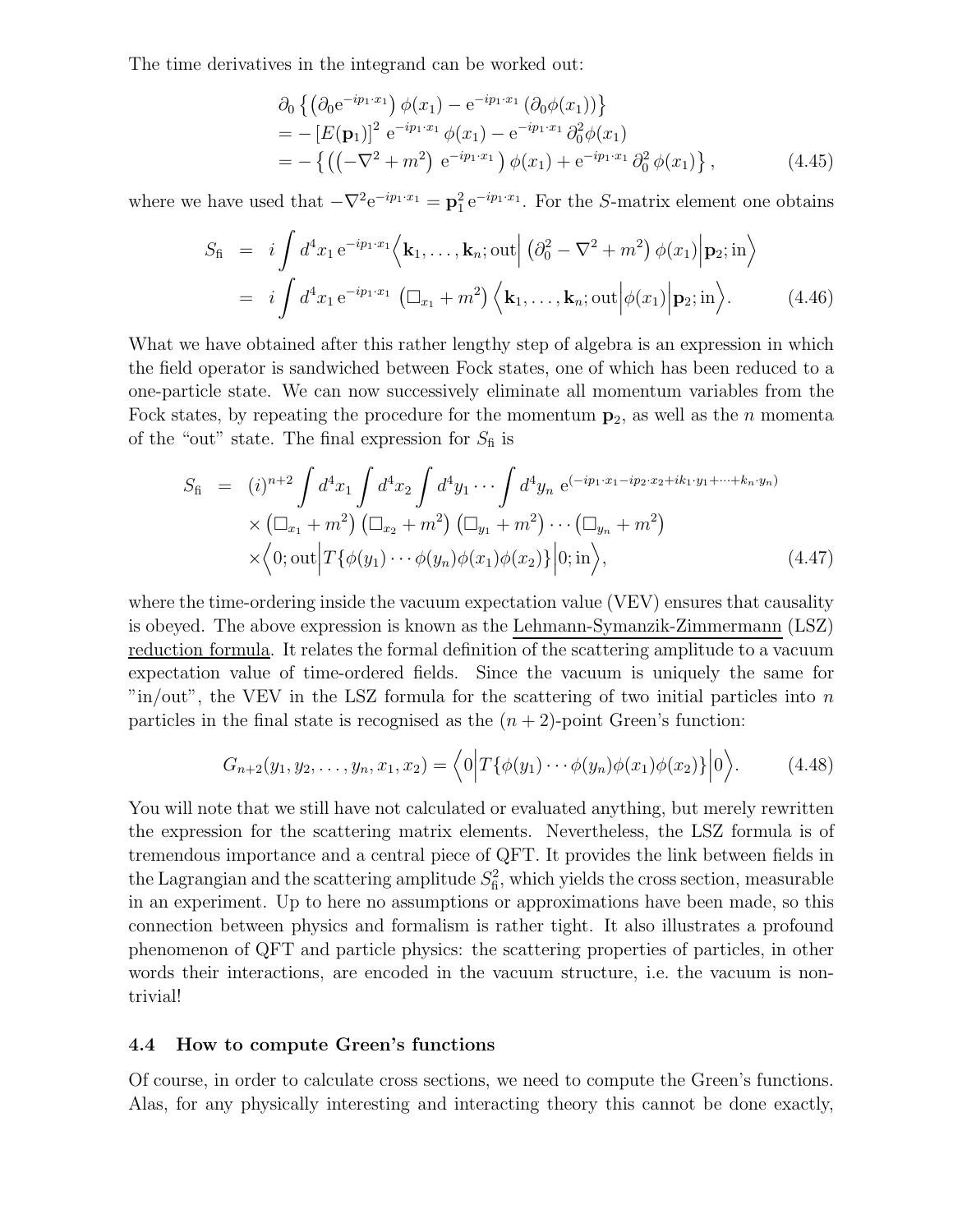contrary to the free theory discussed earlier. Instead, approximation methods have to be used in order to simplify the calculation, while hopefully still giving reliable results. Or one reformulates the entire QFT as a lattice field theory, which in principle allows to compute Green's functions without any approximations (in practice this still turns out to be a difficult task for physically relevant systems). This is what many theorists do for a living. But the formalism stands, and if there are discrepancies between theory and experiments, one "only" needs to check the accuracy with which the Green's functions have been calculated or measured, before approving or discarding a particular Lagrangian.

In the next section we shall discuss how to compute the Green's function of scalar field theory in perturbation theory. Before we can tackle the actual computation, we must take a further step. Let us consider the n-point Green's function

$$
G_n(x_1,...,x_n) = \langle 0 | T\{\phi(x_1)\cdots\phi(x_n)\} | 0 \rangle.
$$
 (4.49)

The fields  $\phi$  which appear in this expression are Heisenberg fields, whose time evolution is governed by the full Hamiltonian  $H_0 + H_{int}$ . In particular, the  $\phi$ 's are *not* the  $\phi_{in}$ 's. We know how to handle the latter, because they correspond to a free field theory, but not the former, whose time evolution is governed by the interacting theory, whose solutions we do not know. Let us thus start to isolate the dependence of the fields on the interaction Hamiltonian. Recall the relation between the Heisenberg fields  $\phi(t)$  and the "in"-fields<sup>2</sup>

$$
\phi(t) = U^{-1}(t)\,\phi_{\rm in}(t)\,U(t). \tag{4.50}
$$

We now assume that the fields are properly time-ordered, i.e.  $t_1 > t_2 > \ldots > t_n$ , so that we can forget about writing  $T(\cdot\cdot\cdot)$  everywhere. After inserting Eq. (4.50) into the definition of  $G_n$  one obtains

$$
G_n = \langle 0|U^{-1}(t_1)\phi_{\rm in}(t_1)U(t_1) U^{-1}(t_2)\phi_{\rm in}(t_2)U(t_2)\cdots
$$
  
 
$$
\times U^{-1}(t_n)\phi_{\rm in}(t_n)U(t_n)|0\rangle.
$$
 (4.51)

Now we introduce another time label t such that  $t \gg t_1$  and  $-t \ll t_1$ . For the n-point function we now obtain

$$
G_n = \left\langle 0 \Big| U^{-1}(t) \Big\{ U(t) U^{-1}(t_1) \phi_{\rm in}(t_1) U(t_1) U^{-1}(t_2) \phi_{\rm in}(t_2) U(t_2) \cdots \right. \\ \left. \times U^{-1}(t_n) \phi_{\rm in}(t_n) U(t_n) U^{-1}(-t) \Big\} U(-t) \Big| 0 \right\rangle. \tag{4.52}
$$

The expression in curly braces is now time-ordered by construction. An important observation at this point is that it involves pairs of  $U$  and its inverse, for instance

$$
U(t)U^{-1}(t_1) \equiv U(t, t_1). \tag{4.53}
$$

One can easily convince oneself that  $U(t, t_1)$  provides the net time evolution from  $t_1$  to  $t$ . We can now write  $G_n$  as

$$
G_n = \left\langle 0 \Big| U^{-1}(t) T \Big\{ \phi_{\text{in}}(t_1) \cdots \phi_{\text{in}}(t_n) \underbrace{U(t, t_1) U(t_1, t_2) \cdots U(t_n, -t)}}_{U(t, -t)} \Big\} U(-t) \Big| 0 \right\rangle. \tag{4.54}
$$

<sup>&</sup>lt;sup>2</sup>Here and in the following we suppress the spatial argument of the fields for the sake of brevity.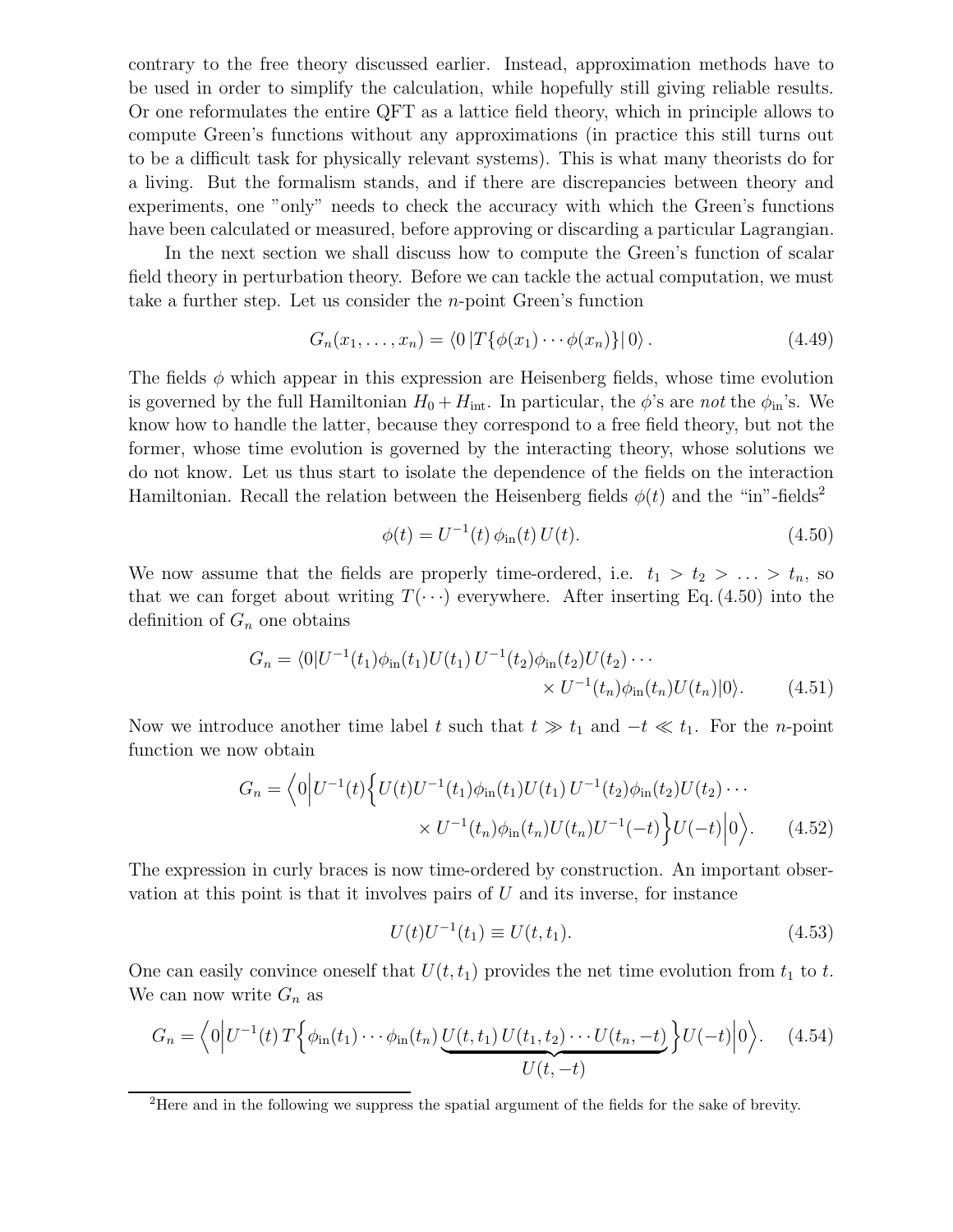Let us now take  $t \to \infty$ . The relation between  $U(t)$  and the S-matrix Eq. (4.26), as well as the boundary condition Eq. (4.27) tell us that

$$
\lim_{t \to \infty} U(-t) = 1, \qquad \lim_{t \to \infty} U(t, -t) = S,\tag{4.55}
$$

which can be inserted into the above expression. We still have to work out the meaning of  $\langle 0|U^{-1}(\infty)$  in the expression for  $G_n$ . In a paper by Gell-Mann and Low it was argued that the time evolution operator must leave the vacuum invariant (up to a phase), which justifies the ansatz

$$
\langle 0|U^{-1}(\infty) = K\langle 0|,\tag{4.56}
$$

with K being the phase. Multiplying this relation with  $|0\rangle$  from the right gives

$$
\langle 0|U^{-1}(\infty)|0\rangle = K\langle 0|0\rangle = K.
$$
\n(4.57)

Furthermore, Gell-Mann and Low showed that

$$
\langle 0|U^{-1}(\infty)|0\rangle = \frac{1}{\langle 0|U(\infty)|0\rangle},\tag{4.58}
$$

which implies

$$
K = \frac{1}{\langle 0|S|0\rangle}.\tag{4.59}
$$

After inserting all these relations into the expression for  $G_n$  we obtain

$$
G_n(x_1,\ldots,x_n) = \frac{\langle 0| \, T\left\{\phi_{\text{in}}(x_1)\cdots\phi_{\text{in}}(x_n) \, S\right\} |0\rangle}{\langle 0|S|0\rangle}.\tag{4.60}
$$

The S-matrix is given by

$$
S = T \exp\left\{-i \int_{-\infty}^{+\infty} H_{\rm int}(t) dt\right\}, \quad H_{\rm int} = H_{\rm int}(\phi_{\rm in}, \pi_{\rm in}), \tag{4.61}
$$

and thus we have finally succeeded in expressing the  $n$ -point Green's function exclusively in terms of the "in"-fields. This completes the derivation of a relation between the general definition of the scattering amplitude  $S<sub>f</sub>$  and the VEV of time-ordered "in"-fields. The link between the scattering amplitude and the underlying field theory is provided by the n-point Green's function.

### **Problems**

4.1 Using the definition  $U(t) = e^{iH_0t} e^{-iHt}$ , derive the evolution equation for  $U(t)$ :

$$
i\frac{d}{dt}U(t) = H_{\rm int}(t)U(t),
$$

where

$$
H_{\rm int}(t) = e^{iH_0t} H_{\rm int} e^{-iH_0t}.
$$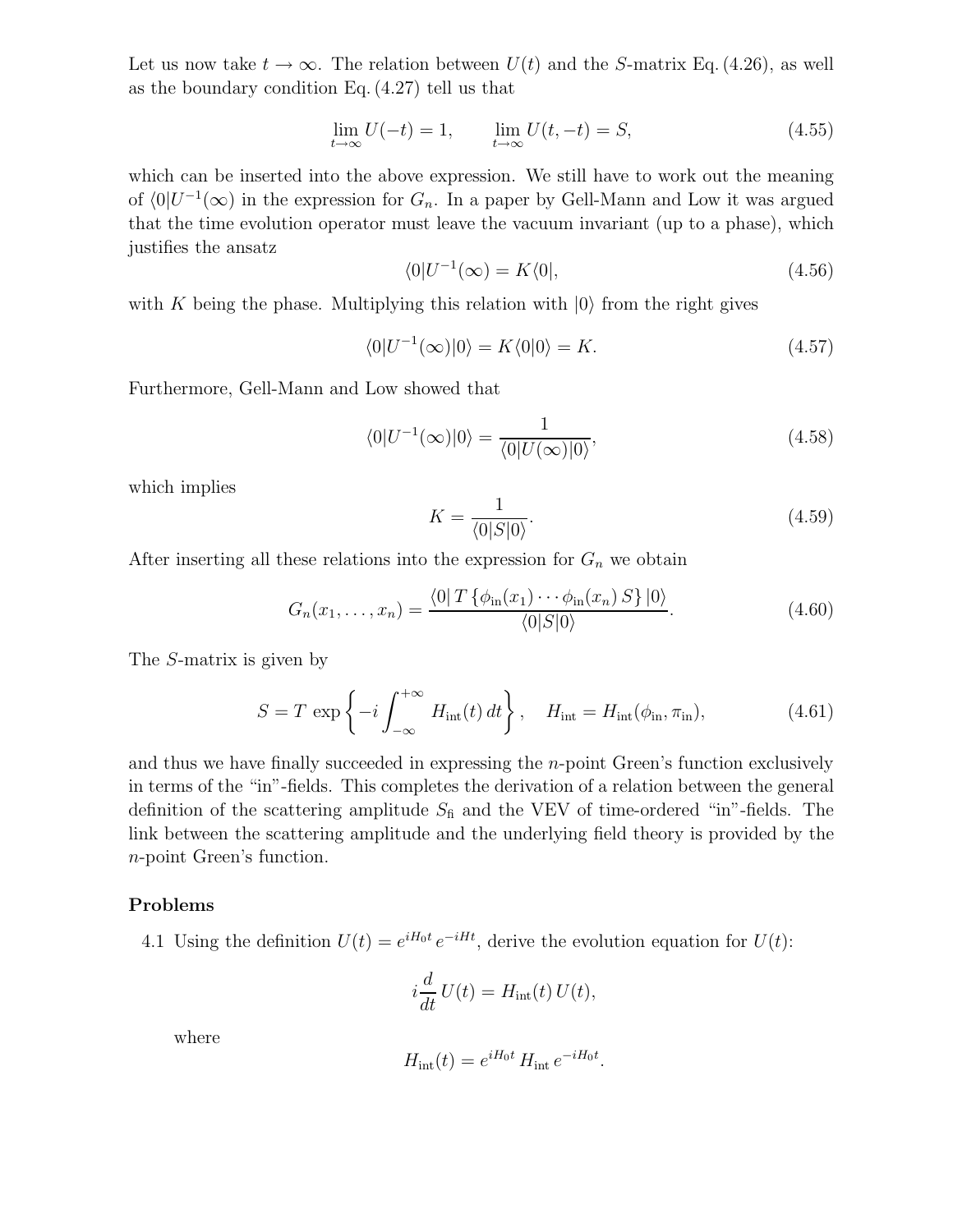4.2 Given that  $\phi_{\text{in}}$  is a free field, obeying the Heisenberg equation of motion

$$
i\dot{\phi}_{\rm in}=[H_0(\phi_{\rm in},\pi_{\rm in}),\,\phi_{\rm in}],
$$

show that  $\phi_{\text{out}}$  is also a free field, which obeys

$$
i\dot{\phi}_{\rm out} = [H_0(\phi_{\rm out}, \pi_{\rm out}), \phi_{\rm out}].
$$

**[Hint:** use  $\phi_{\text{out}} = S^{\dagger} \phi_{\text{in}} S$  and  $\pi_{\text{out}} = S^{\dagger} \pi_{\text{in}} S$ . Keep in mind that the S-matrix has no explicit time dependence.]

## **5 Perturbation Theory**

In this section we are going to calculate the Green's functions of scalar quantum field theory explicitly. We will specify the interaction Lagrangian in detail and use an approximation known as perturbation theory. At the end we will derive a set of rules, which represent a systematic prescription for the calculation of Green's functions, and can be easily generalised to apply to other, more complicated field theories. These are the famous Feynman rules.

We start by making a definite choice for the interaction Lagrangian  $\mathcal{L}_{int}$ . Although one may think of many different expressions for  $\mathcal{L}_{\text{int}}$ , one has to obey some basic principles: firstly,  $\mathcal{L}_{\text{int}}$  must be chosen such that the potential it generates is bounded from below – otherwise the system has no ground state. Secondly, our interacting theory should be renormalisable. Despite being of great importance, the second issue will not be addressed in these lectures. The requirement of renormalisability arises because the non-trivial vacuum, much like a medium, interacts with particles to modify their properties. Moreover, if one computes quantities like the energy or charge of a particle, one typically obtains a divergent result<sup>3</sup>. There are classes of quantum field theories, called renormalisable, in which these divergences can be removed by suitable redefinitions of the fields and the parameters (masses and coupling constants).

For our theory of a real scalar field in four space-time dimensions, it turns out that the only interaction term which leads to a renormalisable theory must be quartic in the fields. Thus we choose

$$
\mathcal{L}_{\text{int}} = -\frac{\lambda}{4!} \phi^4(x),\tag{5.1}
$$

where the coupling constant  $\lambda$  describes the strength of the interaction between the scalar fields, much like, say, the electric charge describing the strength of the interaction between photons and electrons. The full Lagrangian of the theory then reads

$$
\mathcal{L} = \mathcal{L}_0 + \mathcal{L}_{\text{int}} = \frac{1}{2} (\partial_\mu \phi)^2 - \frac{1}{2} m^2 \phi^2 - \frac{\lambda}{4!} \phi^4,\tag{5.2}
$$

<sup>&</sup>lt;sup>3</sup>This is despite the subtraction of the vacuum energy discussed earlier.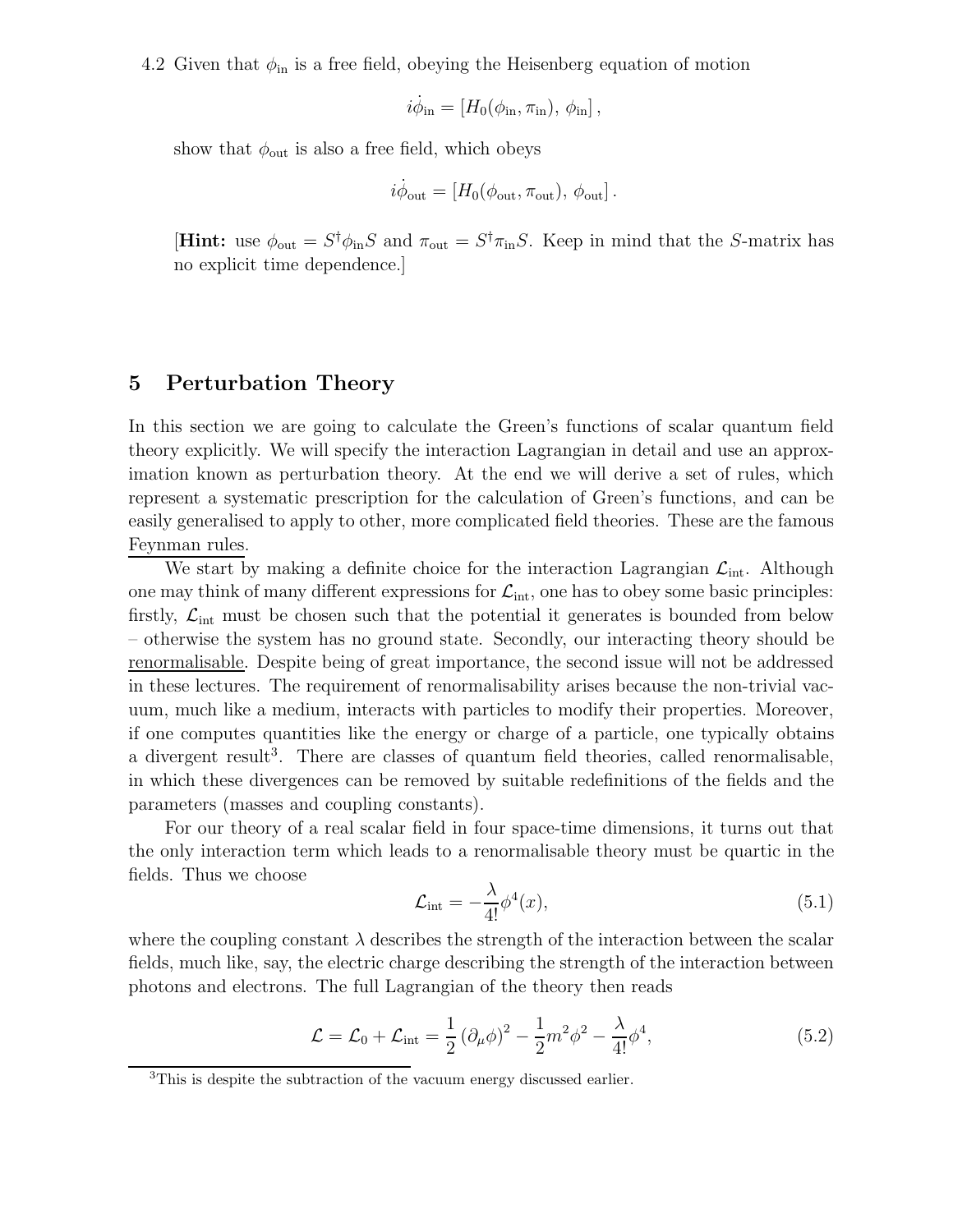and the explicit expressions for the interaction Hamiltonian and the S-matrix are

$$
\mathcal{H}_{int} = -\mathcal{L}_{int}, \quad H_{int} = \frac{\lambda}{4!} \int d^3x \, \phi_{in}^4(\mathbf{x}, t)
$$

$$
S = T \exp\left\{-i\frac{\lambda}{4!} \int d^4x \, \phi_{in}^4(x)\right\}.
$$
(5.3)

The n-point Green's function is

$$
G_n(x_1, \ldots, x_n)
$$
  
= 
$$
\frac{\sum_{r=0}^{\infty} \left( -\frac{i\lambda}{4!} \right)^r \frac{1}{r!} \left\langle 0 \left| T \left\{ \phi_{\text{in}}(x_1) \cdots \phi_{\text{in}}(x_n) \left( \int d^4 y \, \phi_{\text{in}}^4(y) \right)^r \right\} \right| 0 \right\rangle}{\sum_{r=0}^{\infty} \left( -\frac{i\lambda}{4!} \right)^r \frac{1}{r!} \left\langle 0 \left| T \left( \int d^4 y \, \phi_{\text{in}}^4(y) \right)^r \right| 0 \right\rangle}.
$$
 (5.4)

This expression cannot be dealt with as it stands. In order to evaluate it we must expand  $G_n$  in powers of the coupling  $\lambda$  and truncate the series after a finite number of terms. This only makes sense if  $\lambda$  is sufficiently small. In other words, the interaction Lagrangian must act as a small perturbation on the system. As a consequence, the procedure of expanding Green's functions in powers of the coupling is referred to as perturbation theory.

### **5.1 Wick's Theorem**

The n-point Green's function in Eq. (5.4) involves the time-ordered product over at least n fields. There is a method to express VEV's of n fields, i.e.  $\langle 0|T \{\phi_{\rm in}(x_1)\cdots\phi_{\rm in}(x_n)\}\,|0\rangle$ in terms of VEV's involving two fields only. This is known as Wick's theorem.

Let us for the moment ignore the subscript "in" and return to the definition of normal-ordered fields. The normal-ordered product :  $\phi(x_1)\phi(x_2)$  : differs from  $\phi(x_1)\phi(x_2)$ by the vacuum expectation value, i.e.

$$
\phi(x_1)\phi(x_2) = \phi(x_1)\phi(x_2) : + \langle 0|\phi(x_1)\phi(x_2)|0 \rangle. \tag{5.5}
$$

We are now going to combine normal-ordered products with time ordering. The timeordered product  $T\{\phi(x_1)\phi(x_2)\}\)$  is given by

$$
T\{\phi(x_1)\phi(x_2)\} = \phi(x_1)\phi(x_2)\theta(t_1 - t_2) + \phi(x_2)\phi(x_1)\theta(t_2 - t_1)
$$
  
= 
$$
\phi(x_1)\phi(x_2): \left(\theta(t_1 - t_2) + \theta(t_2 - t_1)\right)
$$
  
+ 
$$
\langle 0|\phi(x_1)\phi(x_2)\theta(t_1 - t_2) + \phi(x_2)\phi(x_1)\theta(t_2 - t_1)|0\rangle.
$$
 (5.6)

Here we have used the important observation that

$$
: \phi(x_1)\phi(x_2) : = : \phi(x_2)\phi(x_1) : , \tag{5.7}
$$

which means that normal-ordered products of fields are automatically time-ordered.<sup>4</sup> Equation (5.6) is Wick's theorem for the case of two fields:

$$
T\{\phi(x_1)\phi(x_2)\} = \phi(x_1)\phi(x_2) : + \langle 0|T\{\phi(x_1)\phi(x_2)\}|0\rangle.
$$
 (5.8)

<sup>&</sup>lt;sup>4</sup>The reverse is, however, not true!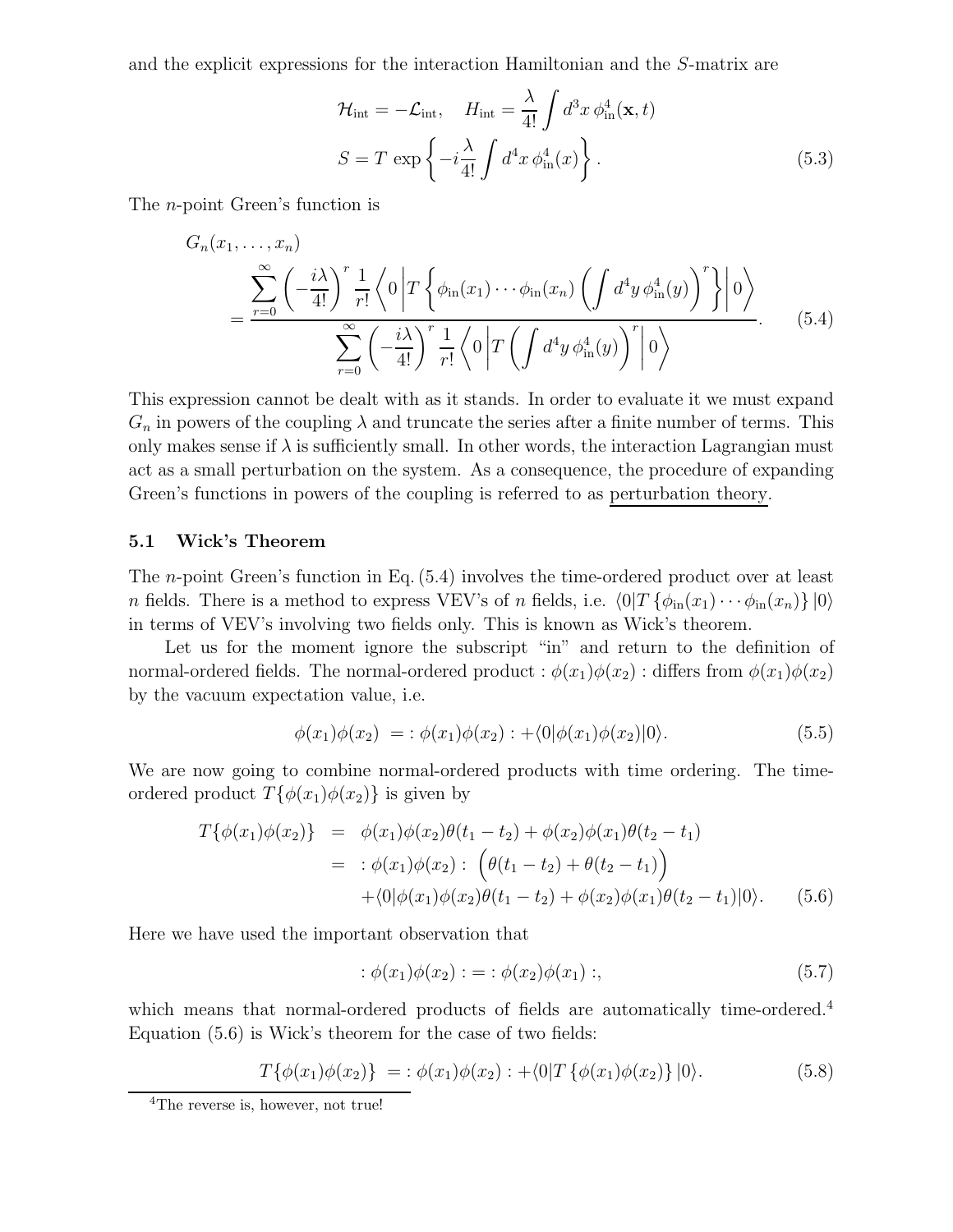For the case of three fields, Wick's theorem yields

$$
T\{\phi(x_1)\phi(x_2)\phi(x_3)\} = \div \phi(x_1)\phi(x_2)\phi(x_3) : + : \phi(x_1) : \langle 0|T\{\phi(x_2)\phi(x_3)\}|0\rangle
$$
  
 
$$
+ : \phi(x_2) : \langle 0|T\{\phi(x_1)\phi(x_3)\}|0\rangle + : \phi(x_3) : \langle 0|T\{\phi(x_1)\phi(x_2)\}|0\rangle \qquad (5.9)
$$

At this point the general pattern becomes clear: any time-ordered product of fields is equal to its normal-ordered version plus terms in which pairs of fields are removed from the normal-ordered product and sandwiched between the vacuum to form 2-point functions. Then one sums over all permutations. Without proof we give the expression for the general case of  $n$  fields  $(n \text{ even})$ :

$$
T\{\phi(x_1)\cdots\phi(x_n)\} =
$$
  
\n
$$
\phi(x_1)\cdots\phi(x_n):
$$
  
\n
$$
+:\phi(x_1)\cdots\widehat{\phi(x_i)}\cdots\widehat{\phi(x_j)}\cdots\phi(x_n): \langle 0|T\{\phi(x_i)\phi(x_j)\}|0\rangle + \text{perms.}
$$
  
\n
$$
+:\phi(x_1)\cdots\widehat{\phi(x_i)}\cdots\widehat{\phi(x_j)}\cdots\widehat{\phi(x_k)}\cdots\widehat{\phi(x_l)}\cdots\phi(x_n):
$$
  
\n
$$
\times \langle 0|T\{\phi(x_i)\phi(x_j)\}|0\rangle\langle 0|T\{\phi(x_k)\phi(x_l)\}|0\rangle + \text{perms.}
$$
  
\n
$$
+ \cdots +
$$
  
\n
$$
+ \langle 0|T\{\phi(x_1)\phi(x_2)\}|0\rangle\langle 0|T\{\phi(x_3)\phi(x_4)\}|0\rangle\cdots\langle 0|T\{\phi(x_{n-1})\phi(x_n)\}|0\rangle
$$
  
\n
$$
+ \text{perms.}
$$
  
\n(5.10)

The symbol  $\widehat{\phi(x_i)}$  indicates that  $\phi(x_i)$  has been removed from the normal-ordered product.

Let us now go back to  $\langle 0|T\{\phi(x_1)\cdots\phi(x_n)\}|0\rangle$ . If we insert Wick's theorem, then we find that only the contribution in the last line of Eq. (5.10) survives: by definition the VEV of a normal-ordered product of fields vanishes, and it is precisely the last line of Wick's theorem in which no normal-ordered products are left. The only surviving contribution is that in which all fields have been paired or "contracted". Sometimes a contraction is represented by the notation:

$$
\phi \left( \underline{x}_i \right) \phi(x_j) \equiv \langle 0 | T \{ \phi(x_i) \phi(x_j) \} | 0 \rangle, \tag{5.11}
$$

 $\overline{a}$ i.e. the pair of fields which is contracted is joined by the braces. Wick's theorem can now be rephrased as

 $\langle 0|T\{\phi(x_1)\cdots\phi(x_n)\}|0\rangle = \text{sum of all possible contractions of }n\text{ fields.}$  (5.12)

Let us look at a few examples. The first is the 4-point function

$$
\langle 0|T\{\phi(x_1)\phi(x_2)\phi(x_3)\phi(x_4)\}|0\rangle = \phi(x_1)\phi(x_2)\phi(x_3)\phi(x_4)
$$

$$
+\phi(x_1)\phi(x_2)\phi(x_3)\phi(x_4) + \phi(x_1)\phi(x_2)\phi(x_3)\phi(x_4)
$$
(5.13)

The second example is again a 4-point function, where two of the fields are also normalordered:

$$
\langle 0|T\{\phi(x_1)\phi(x_2) : \phi(x_3)\phi(x_4) : \} |0\rangle = \phi(\underline{x_1})\phi(x_2) : \phi(\underline{x_3})\phi(x_4) :
$$

$$
+ \phi(\underline{x_1})\phi(\overbrace{x_2) : \phi(x_3)\phi(x_4) : + \phi(\underline{x_1})\phi(\overbrace{x_2) : \phi(x_3)}\phi(x_4) :
$$
(5.14)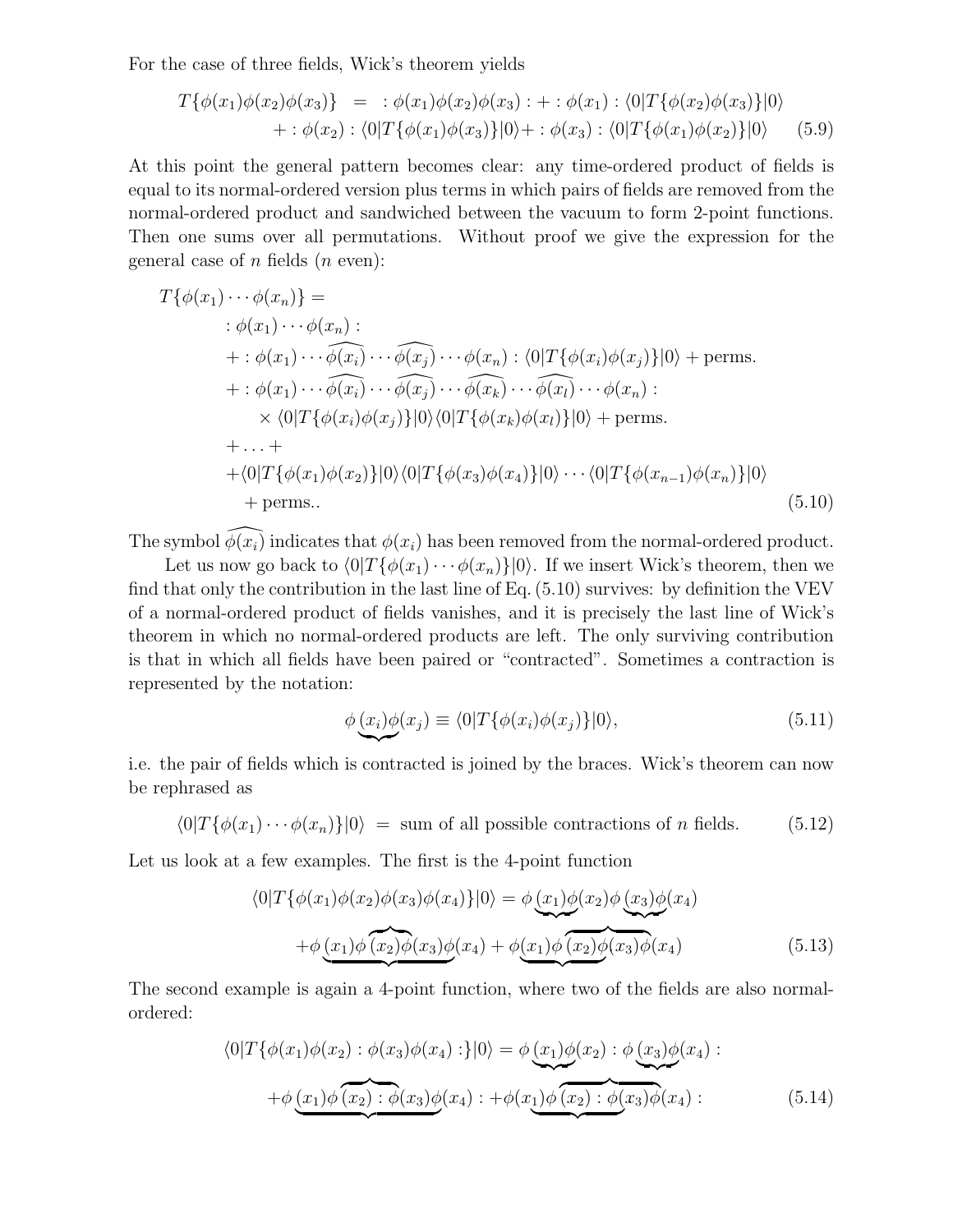In this example, though, the contraction of :  $\phi(x_3)\phi(x_4)$  : vanishes by construction, so only the last two terms survive! As a general rule, contractions which only involve fields inside a normal-ordered product vanish. Such contractions contribute only to the vacuum. Normal ordering can therefore simplify the calculation of Green's functions quite considerably, as we shall see explicitly below.

### **5.2 The Feynman propagator**

Using Wick's Theorem one can relate any  $n$ -point Green's functions to an expression involving only 2-point functions. Let us have a closer look at

$$
G_2(x,y) = \langle 0|T\{\phi_{\rm in}(x)\phi_{\rm in}(y)\}|0\rangle. \tag{5.15}
$$

We can now insert the solution for  $\phi$  in terms of  $\hat{a}$  and  $\hat{a}^{\dagger}$ . If we assume  $t_x > t_y$  then  $G_2(x, y)$  can be written as

$$
G_2(x,y) = \int \frac{d^3 p \, d^3 q}{(2\pi)^6 4E(\mathbf{p})E(\mathbf{q})}
$$
  
 
$$
\times \langle 0 | (\hat{a}^\dagger(\mathbf{p}) e^{ip \cdot x} + \hat{a}(\mathbf{p}) e^{-ip \cdot x}) (\hat{a}^\dagger(\mathbf{q}) e^{iq \cdot y} + \hat{a}(\mathbf{q}) e^{-iq \cdot y}) | 0 \rangle
$$
  
= 
$$
\int \frac{d^3 p \, d^3 q}{(2\pi)^6 4E(\mathbf{p})E(\mathbf{q})} e^{-ip \cdot x + iq \cdot y} \langle 0 | \hat{a}(\mathbf{p}) \hat{a}^\dagger(\mathbf{q}) | 0 \rangle.
$$
 (5.16)

This shows that  $G_2$  can be interpreted as the amplitude for a meson which is created at y and destroyed again at point x. We can now replace  $\hat{a}(\mathbf{p})\hat{a}^{\dagger}(\mathbf{q})$  by its commutator:

$$
G_2(x,y) = \int \frac{d^3 p \, d^3 q}{(2\pi)^6 4E(\mathbf{p})E(\mathbf{q})} e^{-ip \cdot x + iq \cdot y} \langle 0 | [\hat{a}(\mathbf{p}), \hat{a}^\dagger(\mathbf{q})] | 0 \rangle
$$
  
= 
$$
\int \frac{d^3 p}{(2\pi)^3 2E(\mathbf{p})} e^{-ip \cdot (x-y)}, \qquad (5.17)
$$

and the general result, after restoring time-ordering, reads

$$
G_2(x,y) = \int \frac{d^3p}{(2\pi)^3 2E(\mathbf{p})} \left( e^{-ip \cdot (x-y)} \theta(t_x - t_y) + e^{ip \cdot (x-y)} \theta(t_y - t_x) \right). \tag{5.18}
$$

Furthermore, using contour integration one can show that this expression can be rewritten as a 4-dimensional integral

$$
G_2(x,y) = i \int \frac{d^4 p}{(2\pi)^4} \frac{e^{-ip \cdot (x-y)}}{p^2 - m^2 + i\epsilon},
$$
\n(5.19)

where  $\epsilon$  is a small parameter which ensures that  $G_2$  does not develop a pole. This calculation has established that  $G_2(x, y)$  actually depends only on the difference  $(x - y)$ . Equation (5.19) is called the Feynman propagator  $G_F(x-y)$ :

$$
G_F(x - y) \equiv \langle 0|T\{\phi(x)\phi(y)\}|0\rangle = i \int \frac{d^4p}{(2\pi)^4} \frac{e^{-ip \cdot (x - y)}}{p^2 - m^2 + i\epsilon}.
$$
 (5.20)

The Feynman propagator is a Green's function of the Klein-Gordon equation, i.e. it satisfies

$$
(\Box_x + m^2) \ G_F(x - y) = -i\delta^4(x - y), \tag{5.21}
$$

and describes the propagation of a meson between the space-time points  $x$  and  $y$ .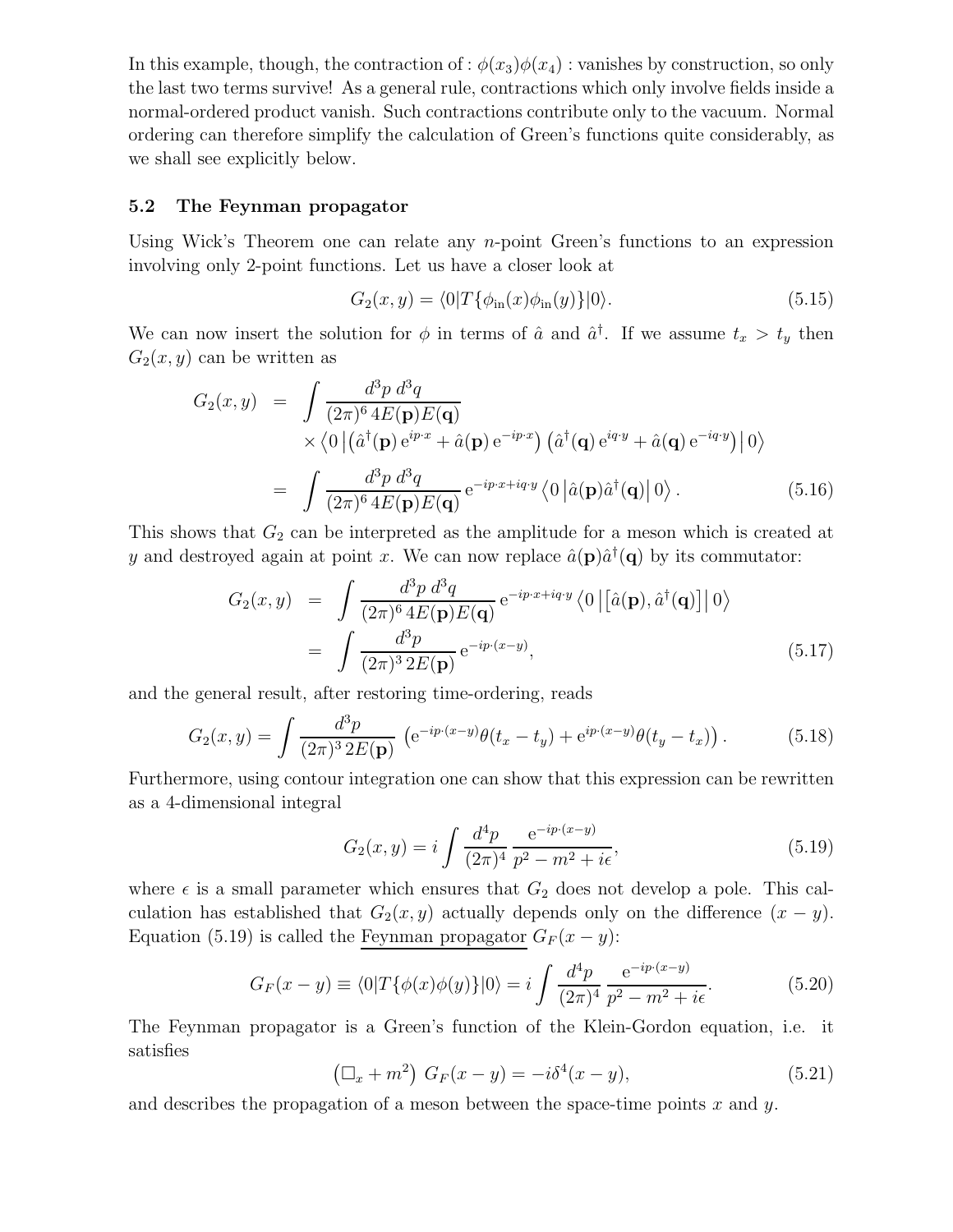

**Figure 5**: Scattering of two initial particles with momenta **<sup>p</sup>**<sup>1</sup> and **<sup>p</sup>**<sup>2</sup> into 2 particles with momenta  $\mathbf{k}_1$  and  $\mathbf{k}_2$ .

## **5.3** Two-particle scattering to  $O(\lambda)$

Let us now consider a scattering process in which two incoming particles with momenta  $\mathbf{p}_1$  and  $\mathbf{p}_2$  scatter into two outgoing ones with momenta  $\mathbf{k}_1$  and  $\mathbf{k}_2$ , as shown in Fig. 5. The S-matrix element in this case is

$$
S_{\text{fi}} = \langle \mathbf{k}_1, \mathbf{k}_2; \text{out} | \mathbf{p}_1, \mathbf{p}_2; \text{in} \rangle
$$
  
=  $\langle \mathbf{k}_1, \mathbf{k}_2; \text{in} | S | \mathbf{p}_1, \mathbf{p}_2; \text{in} \rangle,$  (5.22)

and  $S = 1 + iT$ . The LSZ formula Eq. (4.47) tells us that we must compute  $G_4$  in order to obtain  $S<sub>f</sub>$ . Let us work out  $G<sub>4</sub>$  in powers of  $\lambda$  using Wick's theorem. To make life simpler, we shall introduce normal ordering into the definition of  $S$ , i.e.

$$
S = T \exp\left\{-i\frac{\lambda}{4!} \int d^4x \,:\phi_{\text{in}}^4(x):\right\} \tag{5.23}
$$

Suppressing the subscripts "in" from now on, the expression we have to evaluate order by order in  $\lambda$  is

$$
G_n(x_1, \ldots, x_n) \qquad (5.24)
$$
\n
$$
= \frac{\sum_{r=0}^{\infty} \left( -\frac{i\lambda}{4!} \right)^r \frac{1}{r!} \left\langle 0 \left| T \left\{ \phi(x_1) \phi(x_2) \phi(x_3) \phi(x_4) \left( \int d^4 y : \phi^4(y) : \right)^r \right\} \right| 0 \right\rangle}{\sum_{r=0}^{\infty} \left( -\frac{i\lambda}{4!} \right)^r \frac{1}{r!} \left\langle 0 \left| T \left( \int d^4 y : \phi^4(y) : \right)^r \right| 0 \right\rangle}.
$$
\n(5.24)

Starting with the denominator, we note that for  $r = 0$  one finds

$$
r = 0: \qquad \text{denominator} = 1. \tag{5.25}
$$

If  $r = 1$ , then the expression in the denominator only involves fields which are normalordered. Following the discussion at the end of section 5.1 we conclude that these contributions must vanish, hence

$$
r = 1: \qquad \text{denominator} = 0. \tag{5.26}
$$

The contribution for  $r = 2$ , however, is non-zero. But then the case of  $r = 2$  corresponds already to  $O(\lambda^2)$ , which is higher than the order which we are working to. Therefore

denominator = 1 to order 
$$
\lambda
$$
. (5.27)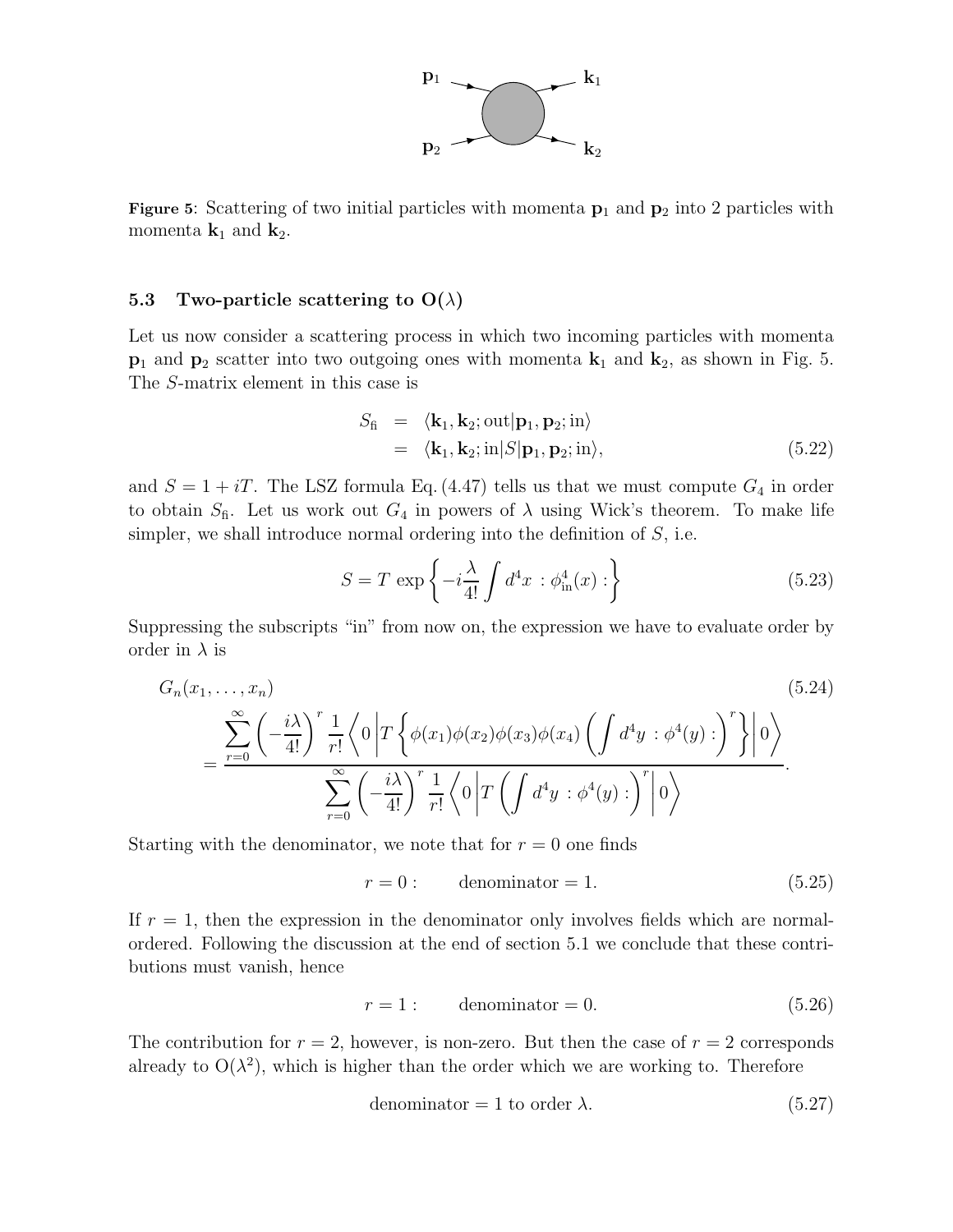Turning now to the numerator, we start with  $r = 0$  and apply Wick's theorem, which gives

$$
r = 0: \langle 0|T\{\phi(x_1)\phi(x_2)\phi(x_3)\phi(x_4)\}|0\rangle
$$
  
=  $G_F(x_1 - x_2) G_F(x_3 - x_4) + G_F(x_1 - x_3) G_F(x_2 - x_4)$   
+  $G_F(x_1 - x_4) G_F(x_2 - x_3),$  (5.28)

which can be graphically represented as



But this is the same answer as if we had set  $\lambda = 0$ , so  $r = 0$  in the numerator does not describe scattering and is hence not a contribution to the T-matrix.

For  $r = 1$  in the numerator we have to evaluate

$$
r = 1: \qquad -\frac{i\lambda}{4!} \left\langle 0 \left| T \left\{ \phi(x_1) \phi(x_2) \phi(x_3) \phi(x_4) : \int d^4 y \, \phi^4(y) : \right\} \right| 0 \right\rangle
$$

$$
= -\frac{i\lambda}{4!} \int d^4 y \, 4! \, G_F(x_1 - y) G_F(x_2 - y) G_F(x_3 - y) G_F(x_4 - y), \quad (5.29)
$$

where we have taken into account that contractions involving two fields inside  $:\cdots:$  vanish. The factor 4! inside the integrand is a combinatorial factor: it is equal to the number of permutations which must be summed over according to Wick's theorem and cancels the 4! in the denominator of the interaction Lagrangian. Graphically this contribution is represented by



where the integration over  $y$  denotes the sum over all possible locations of the interaction point y. Without normal ordering we would have encountered the following contributions for  $r = 1$ :



Such contributions are corrections to the vacuum and are *cancelled* by the denominator. This demonstrates how normal ordering simplifies the calculation by automatically subtracting terms which do not contribute to the actual scattering process.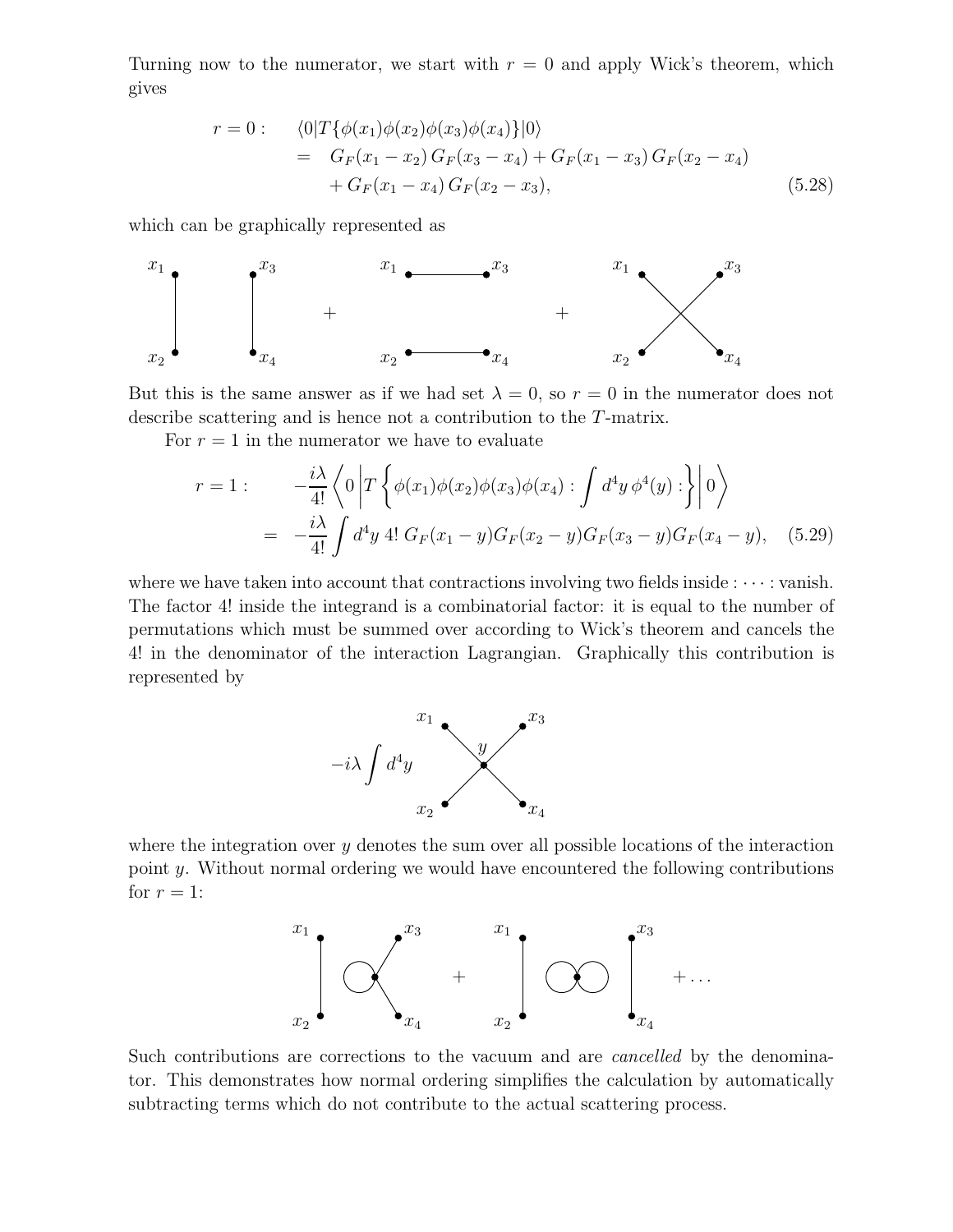To summarise, the final answer for the scattering amplitude to  $O(\lambda)$  is given by Eq. (5.29).

### **5.4 Graphical representation of the Wick expansion: Feynman rules**

We have already encountered the graphical representation of the expansion of Green's functions in perturbation theory after applying Wick's theorem. It is possible to formulate a simple set of rules which allow to draw the graphs directly without using Wick's theorem and to write down the corresponding algebraic expressions.

We again consider a neutral scalar field whose Lagrangian is

$$
\mathcal{L} = \frac{1}{2} \partial_{\mu} \phi \partial^{\mu} \phi - \frac{1}{2} m^2 \phi^2 - \frac{\lambda}{4!} \phi^4.
$$
 (5.30)

Suppose now that we want to compute the  $O(\lambda^m)$  contribution to the *n*-point Green's function  $G_n(x_1,\ldots,x_n)$ . This is achieved by going through the following steps:

- (1) Draw all distinct diagrams with n external lines and  $m$  4-fold vertices:
	- Draw *n* dots and label them  $x_1, \ldots, x_n$  (external points)
	- Draw m dots and label them  $y_1, \ldots, y_m$  (vertices)
	- Join the dots according to the following rules:
		- $-$  only one line emanates from each  $x_i$
		- **–** exactly four lines run into each y<sup>j</sup>
		- **–** the resulting diagram must be connected, i.e. there must be a continuous path between any two points.
- (2) Assign a factor  $-\frac{i\lambda}{4!} \int d^4 y_i$  to the vertex at  $y_i$
- (3) Assign a factor  $G_F(x_i y_j)$  to the line joining  $x_i$  and  $y_j$
- (4) Multiply by the number of contractions  $\mathcal C$  from the Wick expansion which lead to the same diagram.

These are the Feynman rules for scalar field theory in position space.

Let us look at an example, namely the 2-point function. According to the Feynman rules the contributions up to order  $\lambda^2$  are as follows:

O(1): 
$$
x_1 \bullet \bullet x_2 = G_F(x_1 - x_2)
$$
  
\nO(\lambda):  $x_1 \bullet \bullet x_2$  "tadpole diagram";  
\n $x_1 \bullet \bullet x_2$  (cancelled by normal ordering)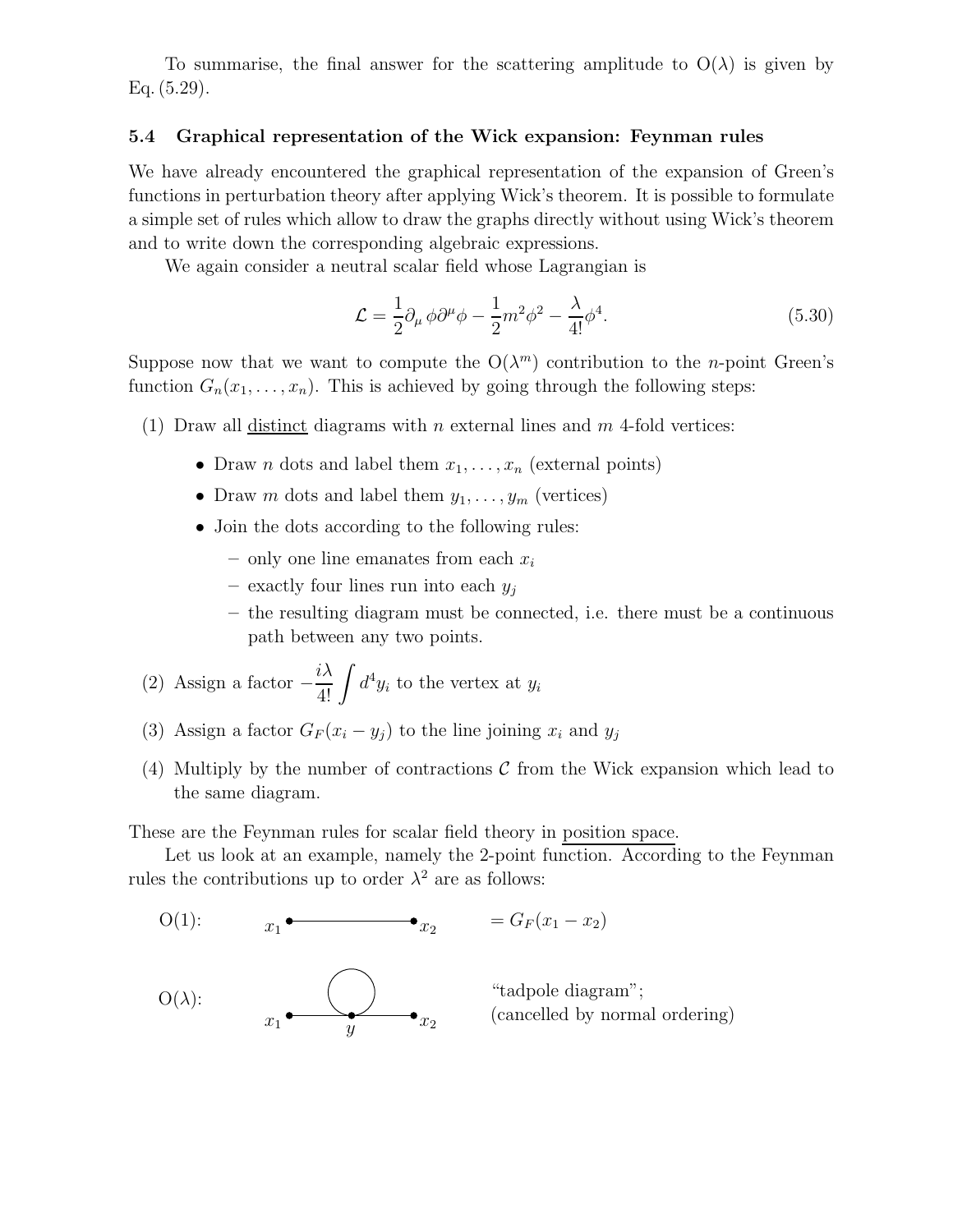

The combinatorial factor for this contribution is worked out as  $C = 4 \cdot 4!$ . Note that the same graph, but with the positions of  $y_1$  and  $y_2$  interchanged is topologically distinct. Numerically it has the same value as the above graph, and so the corresponding expression has to be multiplied by a factor 2.

Another contribution at order  $\lambda^2$  is



This contribution must be discarded, since not all of the points are connected via a continuous line.

Let us end this discussion with a small remark on the tadpole diagrams encountered above. These contributions to the 2-point function are cancelled if the interaction term is normal-ordered. However, unlike the case of the 4-point function, the corresponding diagrams satisfy the Feynman rules listed above. In particular, the diagrams are connected and are not simply vacuum contributions. They must hence be included in the expression for the 2-point function.

#### **5.5 Feynman rules in momentum space**

It is often simpler to work in momentum space, and hence we will discuss the derivation of Feynman rules in this case. If one works in momentum space, the Green's functions are related to those in position space by a Fourier transform

$$
G_n(x_1,\ldots,x_n) = \int \frac{d^4p_1}{(2\pi)^4} \cdots \int \frac{d^4p_n}{(2\pi)^4} e^{ip_1 \cdot x_1 + \ldots + ip_n \cdot x_n} \widetilde{G}_n(p_1,\ldots,p_n). \tag{5.31}
$$

The Feynman rules then serve to compute the Green's function  $\tilde{G}_n(p_1,\ldots,p_n)$  order by order in the coupling.

In every scattering process the overall momentum must be conserved, and hence

$$
\sum_{i=1}^{n} p_i = 0.
$$
\n(5.32)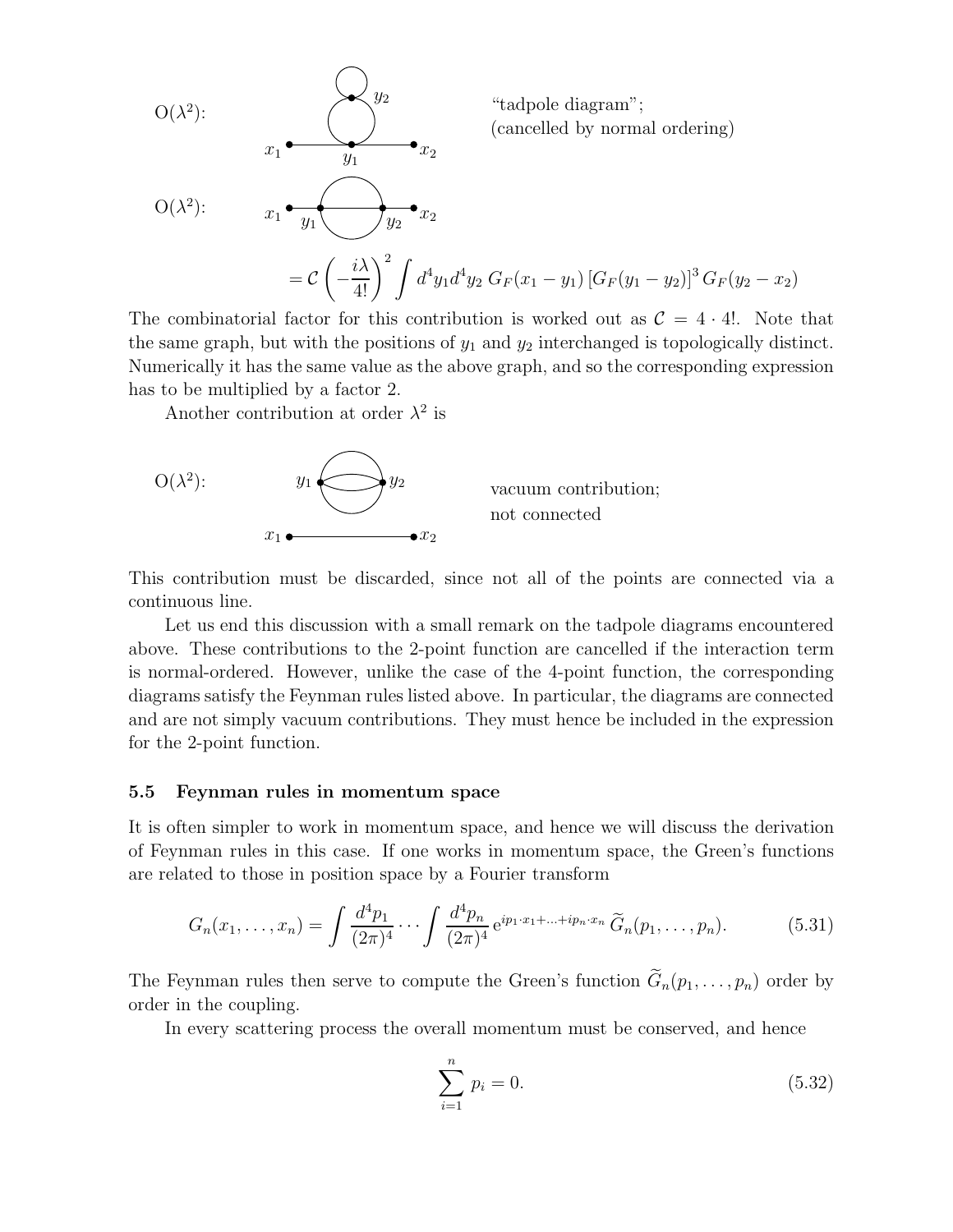This can be incorporated into the definition of the momentum space Green's function one is trying to compute:

$$
\widetilde{G}_n(p_1,\ldots,p_n) = (2\pi)^4 \delta^4 \left(\sum_{i=1}^n p_i\right) \mathcal{G}_n(p_1,\ldots,p_n). \tag{5.33}
$$

Here we won't be concerned with the exact derivation of the momentum space Feynman rules, but only list them as a recipe.

#### **Feynman rules (momentum space)**

- (1) Draw all distinct diagrams with n external lines and  $m$  4-fold vertices:
	- Assign momenta  $p_1, \ldots, p_n$  to the external lines
	- Assign momenta  $k_j$  to the internal lines
- (2) Assign to each external line a factor

$$
\frac{i}{p_k^2-m^2+i\epsilon}
$$

(3) Assign to each internal line a factor

$$
\int \frac{d^4k_j}{(2\pi)^4} \, \frac{i}{k_j^2 - m^2 + i\epsilon}
$$

(4) Each vertex contributes a factor

$$
-\frac{i\lambda}{4!}(2\pi)^4\delta^4\left(\sum \text{momenta}\right),\,
$$

(the delta function ensures that momentum is conserved at each vertex).

(5) Multiply by the combinatorial factor  $\mathcal{C}$ , which is the number of contractions leading to the same momentum space diagram (note that  $\mathcal C$  may be different from the combinatorial factor for the same diagram considered in position space!)

### **5.6** S**-matrix and truncated Green's functions**

The final topic in these lectures is the derivation of a simple relation between the Smatrix element and a particular momentum space Green's function, which has its external legs amputated: the so-called truncated Green's function. This further simplifies the calculation of scattering amplitudes using Feynman rules.

Let us return to the LSZ formalism and consider the scattering of  $m$  initial particles (momenta  $\mathbf{p}_1,\ldots,\mathbf{p}_m$ ) into n final particles with momenta  $\mathbf{k}_1,\ldots,\mathbf{k}_n$ . The LSZ formula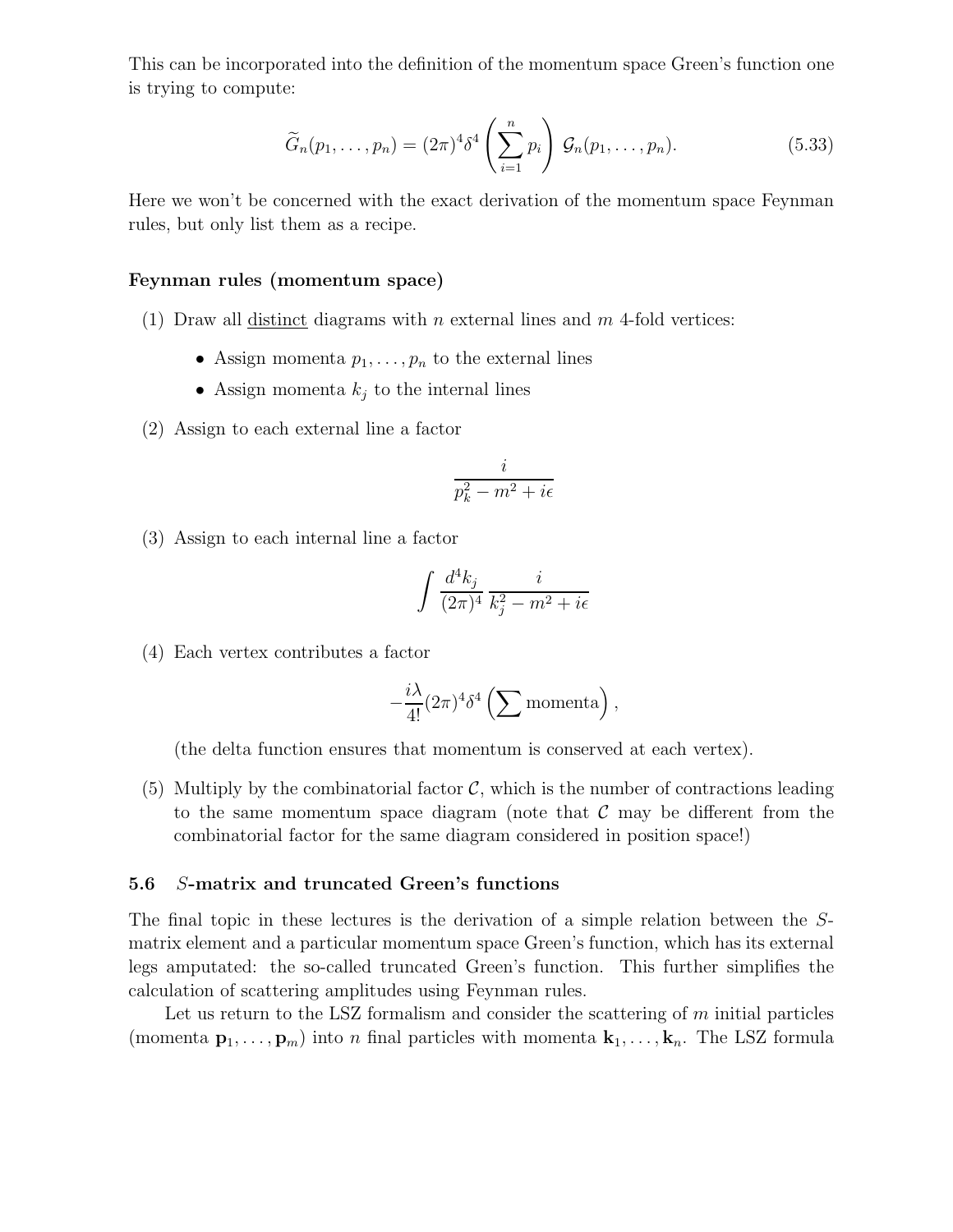tells us that the S-matrix element is given by

 $\overline{1}$ 

$$
\left\langle \mathbf{k}_1, \dots, \mathbf{k}_n; \text{out} \middle| \mathbf{p}_1, \dots, \mathbf{p}_m; \text{in} \right\rangle
$$
  
=  $(i)^{n+m} \int \prod_{i=1}^m d^4 x_i \int \prod_{j=1}^n d^4 y_j \exp \left\{ -i \sum_{i=1}^m p_i \cdot x_i + i \sum_{j=1}^n k_j \cdot y_j \right\}$   

$$
\times \prod_{i=1}^m \left( \square_{x_i} + m^2 \right) \prod_{j=1}^n \left( \square_{y_j} + m^2 \right) G_{n+m}(x_1, \dots, x_m, y_1, \dots, y_n). \tag{5.34}
$$

Let us have a closer look at  $G_{n+m}(x_1,\ldots,x_m,y_1,\ldots,y_n)$ . As shown in Fig. 6 it can be split into Feynman propagators, which connect the external points to the vertices at  $z_1,\ldots,z_{n+m}$ , and a remaining Green's function  $\overline{G}_{n+m}$ , according to

$$
G_{n+m} = \int d^4 z_1 \cdots d^4 z_{n+m} G_F(x_1 - z_1) \cdots G_F(y_n - z_{n+m}) \overline{G}_{n+m}(z_1, \ldots, z_{n+m}), \quad (5.35)
$$

where, perhaps for obvious reasons,  $\overline{G}_{n+m}$  is called the <u>truncated</u> Green's function.



**Figure 6**: The construction of the truncated Green's function in position space.

Putting Eq. (5.35) back into the LSZ expression for the S-matrix element, and using that

$$
(\Box_{x_i} + m^2) \ G_F(x_i - z_i) = -i\delta^4(x_i - z_i)
$$
\n(5.36)

one obtains

$$
\left\langle \mathbf{k}_1, \dots, \mathbf{k}_n; \text{out} \middle| \mathbf{p}_1, \dots, \mathbf{p}_m; \text{in} \right\rangle
$$
\n
$$
= (i)^{n+m} \int \prod_{i=1}^m d^4 x_i \int \prod_{j=1}^n d^4 y_j \exp \left\{ -i \sum_{i=1}^m p_i \cdot x_i + i \sum_{j=1}^n k_j \cdot y_j \right\}
$$
\n
$$
\times (-i)^{n+m} \int d^4 z_1 \cdots d^4 z_{n+m} \delta^4 (x_1 - z_1) \cdots \delta^4 (y_n - z_{n+m}) \overline{G}_{n+m} (z_1, \dots, z_{n+m}).
$$
\n(5.37)

After performing all the integrations over the  $z_k$ 's, the final relation becomes

$$
\left\langle \mathbf{k}_1, \dots, \mathbf{k}_n; \text{out} \middle| \mathbf{p}_1, \dots, \mathbf{p}_m; \text{in} \right\rangle
$$
\n
$$
= \int \prod_{i=1}^m d^4 x_i \prod_{j=1}^n d^4 y_j \exp \left\{ -i \sum_{i=1}^m p_i \cdot x_i + i \sum_{j=1}^n k_j \cdot y_j \right\}
$$
\n
$$
\times \overline{G}_{n+m}(x_1, \dots, x_m, y_1, \dots, y_n)
$$
\n
$$
\equiv \overline{G}_{n+m}(p_1, \dots, p_m, k_1, \dots, k_n), \tag{5.38}
$$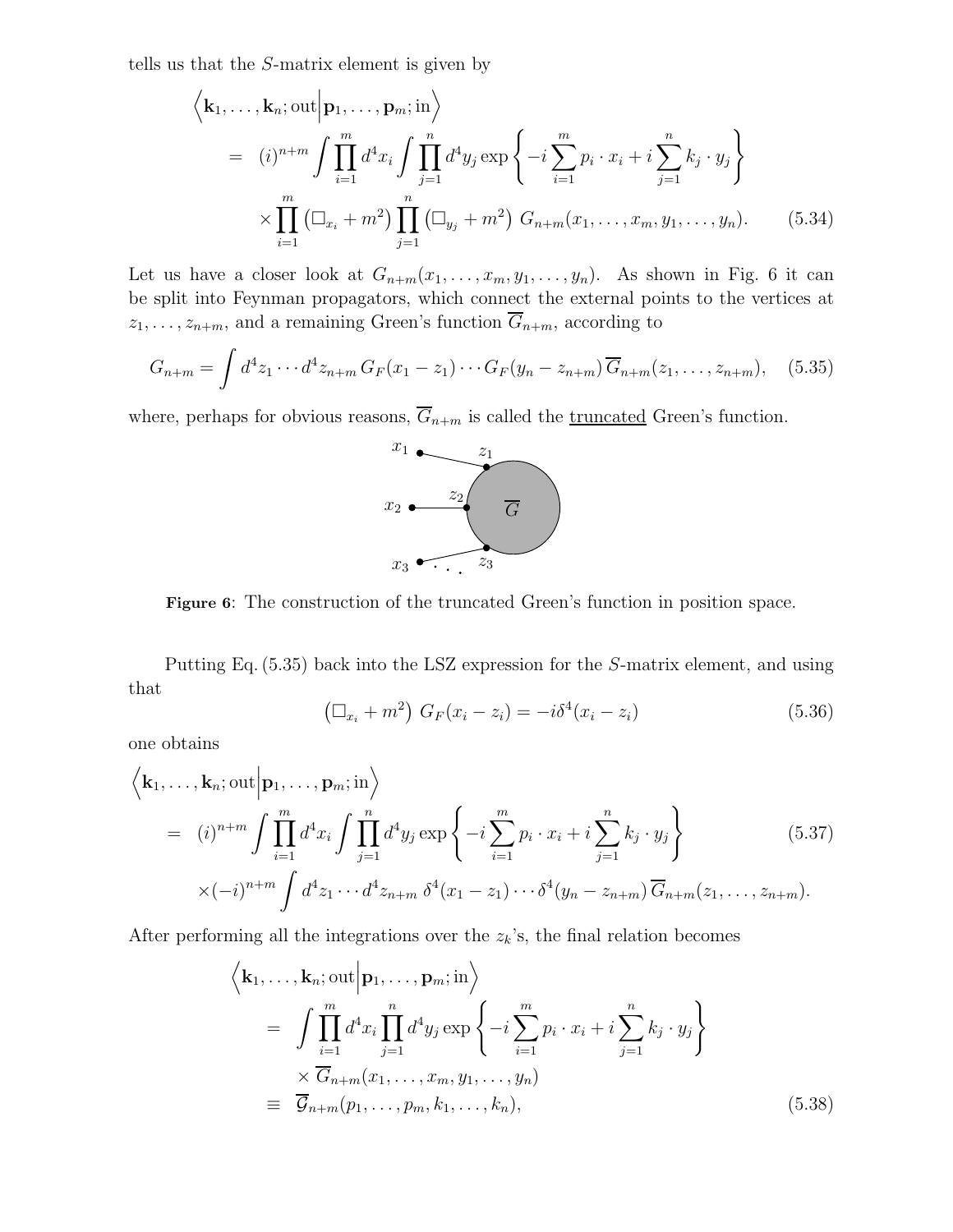where  $\overline{\mathcal{G}}_{n+m}$  is the truncated  $n+m$ -point function in momentum space. This result shows that the scattering matrix element is directly given by the truncated Green's function in momentum space. The latter can be obtained using the Feynman rules without the expression for the external legs.

### **Problems**

5.1 Verify that

$$
:\phi(x_1)\phi(x_2):=:\phi(x_2)\phi(x_1):
$$

**Hint:** write  $\phi = \phi^+ + \phi^-$ , where  $\phi^+$  and  $\phi^-$  are creation and annihilation components of  $φ$ .

5.2 Verify that

$$
G_F(x - y) = i \int \frac{d^4 p}{(2\pi)^4} \frac{e^{-ip \cdot (x - y)}}{p^2 - m^2 + i\epsilon}
$$

is a Green's function of  $(\partial^{\mu}\partial_{\mu} + m^2)$  as  $\epsilon \to 0$  (where  $\partial_{\mu} \equiv \partial/\partial x^{\mu}$ ).

5.3 Find the expressions corresponding to the following *momentum space* Feynman diagrams



Integrate out all the  $\delta$ -functions but do not perform the remaining integrals.

## **6 Concluding remarks**

Although we have missed out on many important topics in Quantum Field Theory, we got to the point where we established contact between the underlying formalism of Quantum Field Theory and the Feynman rules, which are widely used in perturbative calculations. The main concepts of the formulation were discussed: we introduced field operators, multi-particle states that live in Fock spaces, creation and annihilation operators, the connections between particles and fields as well as that between  $n$ -point Green's functions and scattering matrix elements. Besides slight complications in accounting for the additional degrees of freedom, the same basic ingredients can be used to formulate a quantum theory for electrons, photons or any other fields describing particles in the Standard Model and beyond. Starting from relativistic wave equations, this is discussed in the lectures by Nick Evans at this school. Renormalisation is a topic which is not so easily discussed in a relatively short period of time, and hence I refer the reader to standard textbooks on Quantum Field Theory, which are listed below. The same applies to the method of quantisation via path integrals.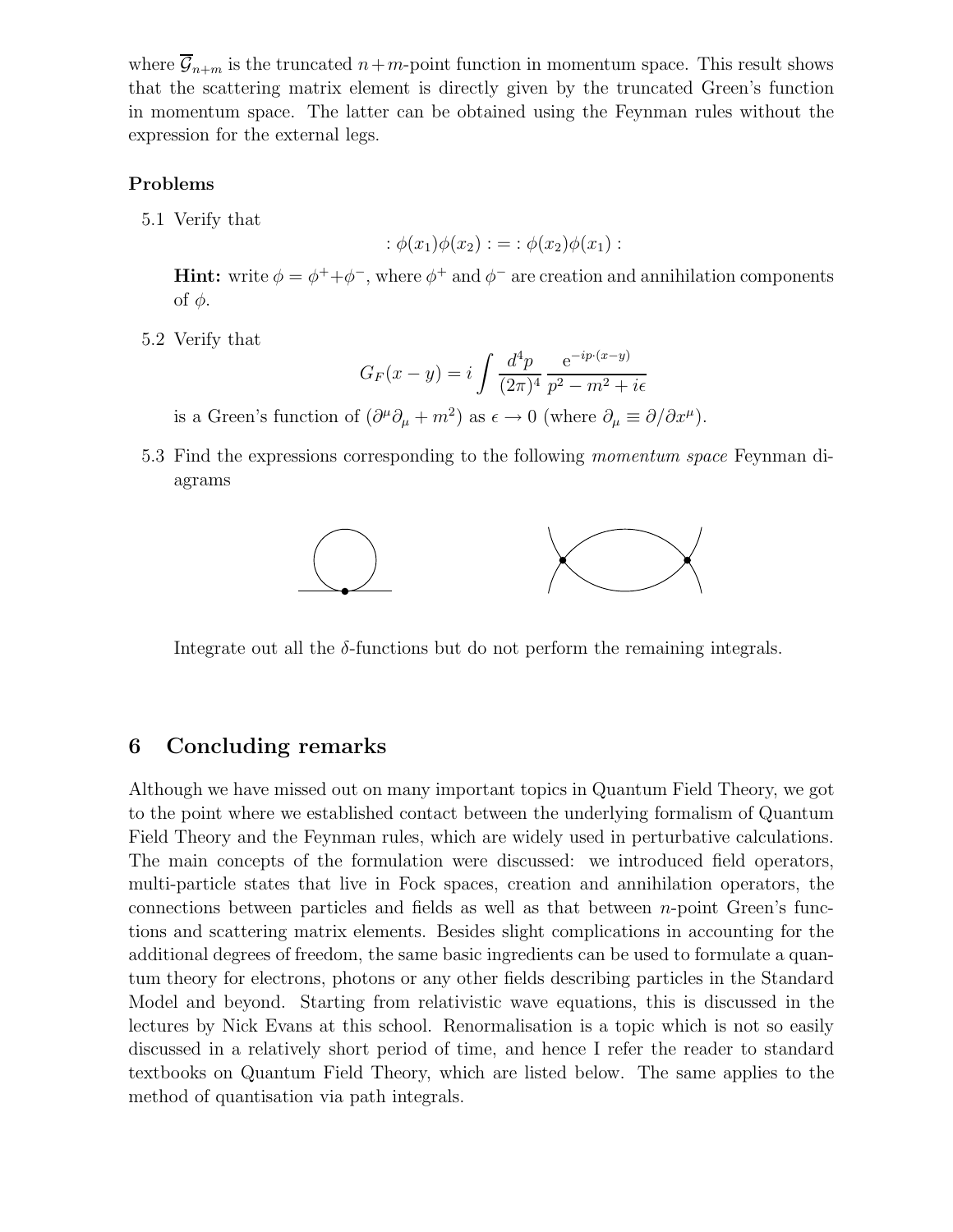## **Acknowledgements**

I am indebted to all the previous lecturers of the QFT course at this school, who have helped in the evolution of the course to its present form. In particular I wish to thank Owe Philipsen from whom I inherited these lecture notes. I would like to thank Bill Murray for running the school so successfully, as well as Margaret Evans for her friendly and efficient organisation. Many thanks go to my fellow lecturers and the tutors for the pleasant and entertaining collaboration, and to all the students for their interest and questions, which made for a lively and inspiring atmosphere.

## **References**

- [1] F. Mandl and G. Shaw, *Quantum Field Theory*, Wiley 1984.
- [2] C. Itzykson and J.B. Zuber, *Quantum Field Theory*, McGraw-Hill 1987.
- [3] M.E. Peskin and D.V. Schroeder, *An Introduction to Quantum Field Theory*, Addison Wesley 1995
- [4] S. Weinberg, *The Quantum Theory of Fields*, Vol. 1, CUP 1995